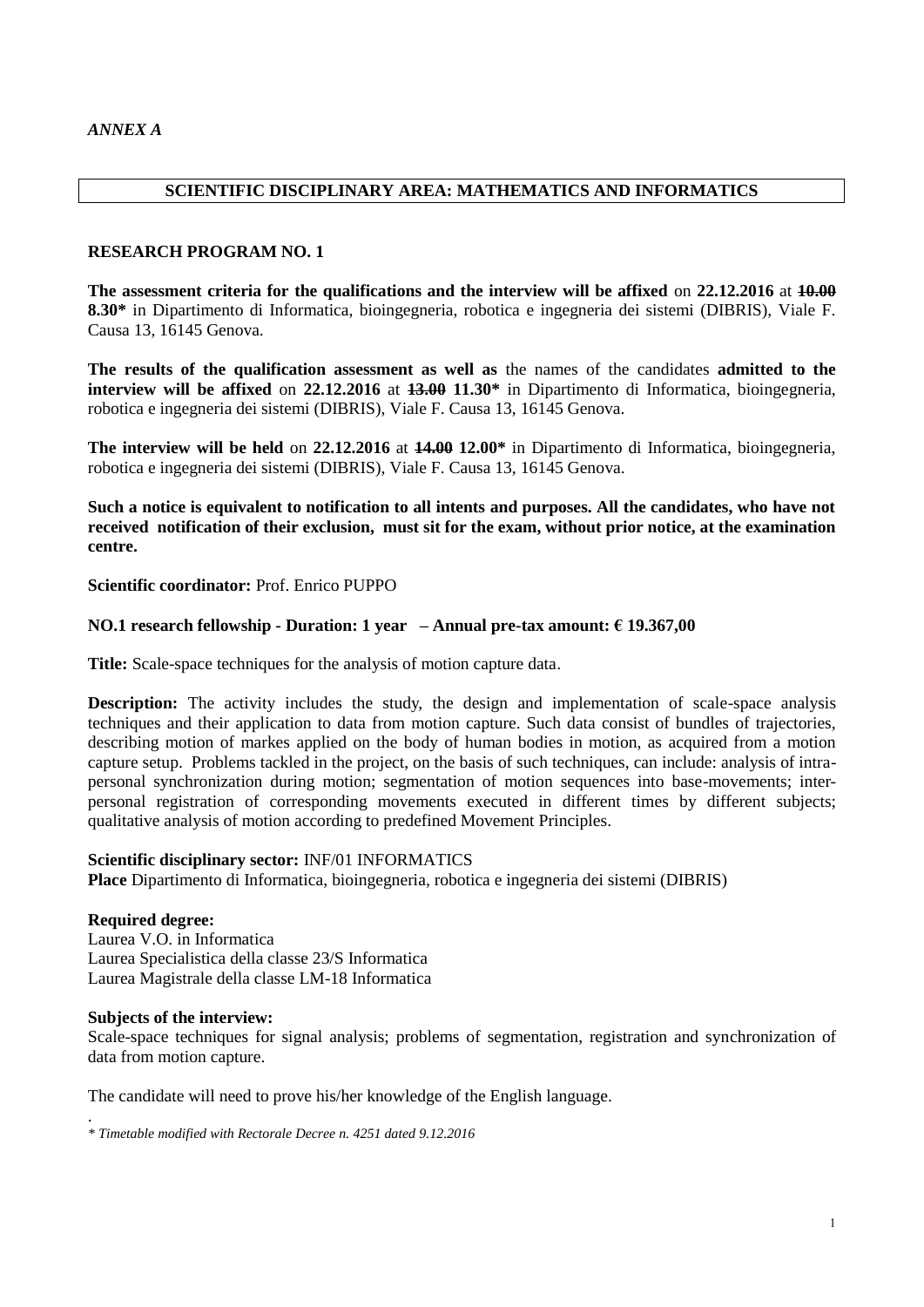# **SCIENTIFIC DISCIPLINARY AREA: PHYSICS**

### **RESEARCH PROGRAM NO. 2**

**The assessment criteria for the qualifications and the interview will be affixed** on **22.12.2016** at **9.00** in Dipartimento di Fisica (DIFI), Via Dodecaneso 33 – Genova.

**The results of the qualification assessment as well as the names of the candidates admitted to the interview will be affixed** on **22.12.2016** at **12.30** in Dipartimento di Fisica (DIFI), Via Dodecaneso 33 – Genova.

**The interview will be held** on **22.12.2016** at **15.00** in Dipartimento di Fisica (DIFI), Via Dodecaneso 33 – Genova.

**Such a notice is equivalent to notification to all intents and purposes. All the candidates, who have not received notification of their exclusion, must sit for the exam, without prior notice, at the examination centre.**

**Scientific coordinator**: Prof. Paolo PRATI

### **NO.1 research fellowship - Duration: 1 year – Annual pre-tax amount: € 19.367,00**

**Title:** Nuclear Astrophysics, The LUNA experiment.

**Description:** The project is linked to the construction at the Gran Sasso National Laboratory (LNGS) of a facility unique in the world, focused on an accelerator of light ions with a maximum terminal voltage of 3.5 MV and equipped with two measuring points to perform experiments with bot solid and gas targets. In the very low background conditions of LNGS it will be possible to study, with sensitivity never reached before, nuclear processes fundamental in astrophysics. The LNGS already hosts the only ion accelerator in the world located deep underground. It is a machine with a maximum voltage of 0.4 MV terminal that has allowed to measure some very important processes in physics of the sun and brought LNGS and Italian physics to achieve leadership in the field (http: // silvermoon. lngs.infn.it/). At the moment a new project is ongoing ant it will reinforce this leadership, equipping LNGS with an instrumental structure that will set the reference of nuclear astrophysics for the next twenty - thirty years.

### **Scientific disciplinary sector:** FIS/04 NUCLEAR AND SUBNUCLEAR PHYSICS **Place:** Dipartimento di Fisica (DIFI)

### **Required degree:**

Laurea V.O. in Fisica Laurea Specialistica della classe 20/S Fisica Laurea Magistrale della classe LM-17 Fisica

### **Subjects of the interview:**

Nuclear astrophysics, gamma spectrometry, low energy ion accelerators, Monte Carlo simulation method, direct measurements of cross sections.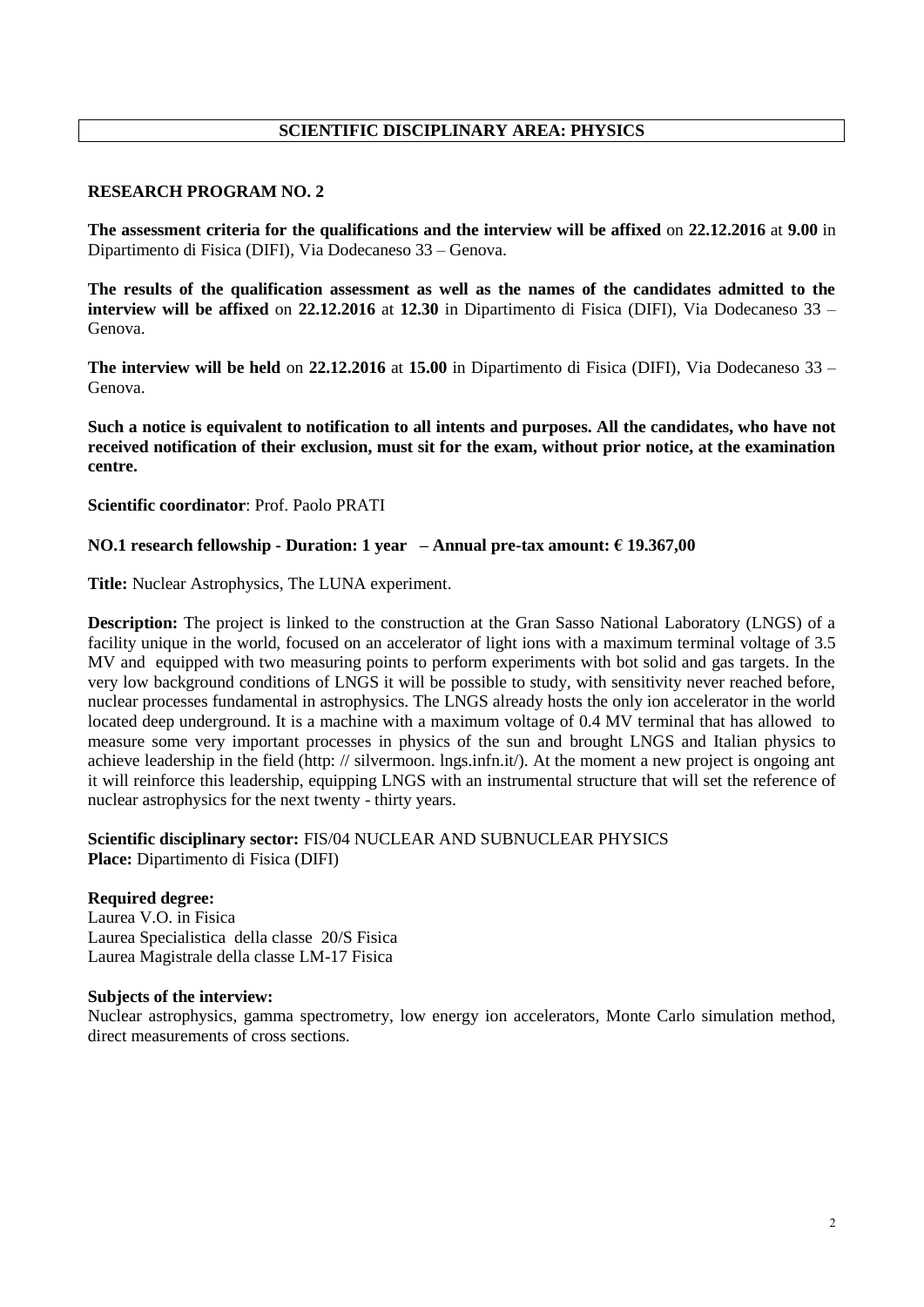# **SCIENTIFIC DISCIPLINARY AREA: CHEMISTRY**

### **RESEARCH PROGRAM NO. 3**

**The assessment criteria for the qualifications and the interview will be affixed** on **22.12.2016** at **9.00** in Dipartimento di Farmacia (DIFAR), Viale Cembrano, 4 – Genova.

**The results of the qualification assessment as well as the names of the candidates admitted to the interview will be affixed** on **22.12.2016** at **12.00** in Dipartimento di Farmacia (DIFAR), Viale Cembrano, 4 – Genova.

**The interview will be held** on **22.12.2016** at **12.30** in Dipartimento di Farmacia (DIFAR), Viale Cembrano, 4 – Genova.

**Such a notice is equivalent to notification to all intents and purposes. All the candidates, who have not received notification of their exclusion, must sit for the exam, without prior notice, at the examination centre.**

### **Scientific coordinator**: Prof. Paolo OLIVERI

### **NO.1 research fellowship - Duration: 18 months– Annual pre-tax amount: € 19.367,00**

**Title:** How to improve food safety and authentication: new analytical strategies in near infrared spectroscopy and hyperspectral imaging.

**Description:** The project is focused on the development and optimisation of state-of-the-art analytical methodologies aimed at performing safety and authenticity controls in food products of different nature. Innovative analytical technologies – such as temperature-resolved near infrared spectroscopy (NIRS) and hyperspectral imaging (HSI) will be exploited. In particular, efforts will be devoted at improving current limitations of these technologies, including the limit of detection.

A fundamental part of the project involves the development and application of advanced strategies for the multivariate chemometric processing of analytical data, with a special attention on signal pre-procesing, class modelling and model validation.

# **Scientific disciplinary sector:** CHIM/01 ANALYTICAL CHEMISTRY

**Place:** Dipartimento di Farmacia (DIFAR)

### **Required degree:**

Dottorato di ricerca in Innovazione Tecnologica per le Scienze Agro-Alimentari e Ambientali o Scienze e Tecnologie della Chimica e dei Materiali

### **Subjects of the interview:**

Near infrared spectroscopy (NIRS); Hyperspectral imaging techniques (HSI); chemometric methods for the processing of spectral and hyperscpectral signals;analytical strategies for food authenticity, safety and shelflife studies.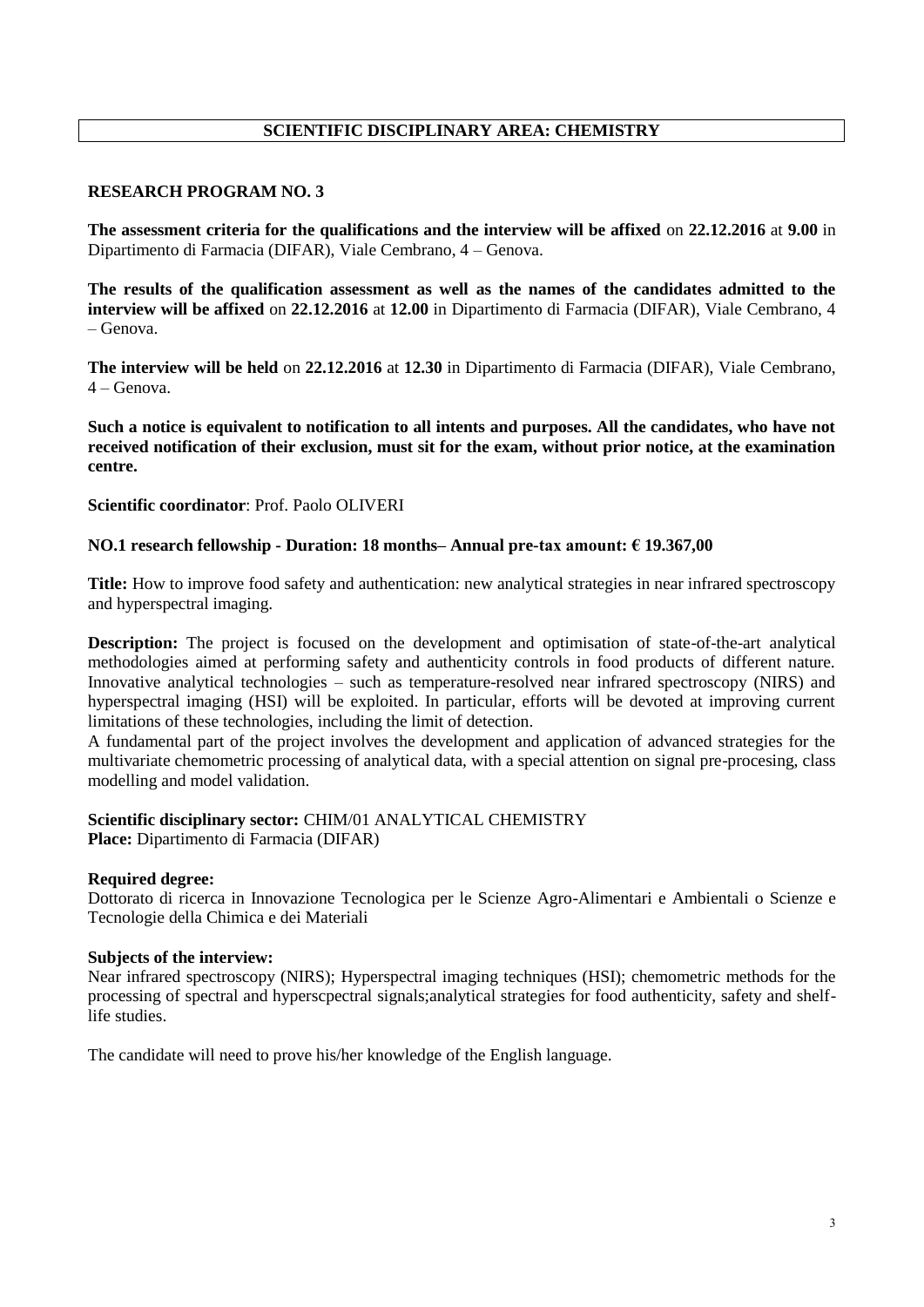**The assessment criteria for the qualifications and the interview will be affixed** on **21.12.2016** at **10.00** in Dipartimento di Farmacia (DIFAR), sezione di San Martino, Viale Benedetto XV, 3 - Genova

**The results of the qualification assessment as well as the names of the candidates admitted to the interview will be affixed** on **21.12.2016** at **14.00** in Dipartimento di Farmacia (DIFAR), sezione di San Martino, Viale Benedetto XV, 3 - Genova

**The interview will be held** on **22.12.2016** at **10.00** in Dipartimento di Farmacia (DIFAR), sezione di San Martino, Viale Benedetto XV, 3 - Genova

**Such a notice is equivalent to notification to all intents and purposes. All the candidates, who have not received notification of their exclusion, must sit for the exam, without prior notice, at the examination centre.**

**Scientific coordinator**: Prof.ssa Chiara BRULLO

### **NO.1 research fellowship - Duration: 1 year – Annual pre-tax amount: € 19.367,00**

**Title:** Design and synthesis of new pyrazole and imidazo-pyrazole derivatives with potential antitubercolosis activity.

**Description:** Tuberculosis (TB) is an infectious pulmonary pathology responsible for significant mortality worldwide. The actual multicomponent treatment is characterized by a high risk of multidrug-resistance. Thus, many researchers are intensively searching for new anti-TB agents. Different high-throughput screening campaigns revealed new promising compounds able to block TB progression; some of them showed great structural similarity with our previous anti-inflammatory agents [Bruno et al. BMCL, 2007; Brullo et al. Eur. J. Med. Chem. 2012]. The analyses of our little library derivatives shown good Mycobacterium t. inhibition. Aim of this project is the synthesis of new derivatives similar to previous active compounds to obtain more potent molecules and able to overcome resistance obstacles.

### **Scientific disciplinary sector:** CHIM/08 PHARMACEUTICAL CHEMISTRY **Place:** Dipartimento di Farmacia (DIFAR)

### **Required degree:**

Laurea Specialistica della classe 14/S Farmacia e farmacia industriale

### **Subjects of the interview**:

Antituberculosis drugs and problems related to the onset of drug resistance. Drug design and synthesis of heterocyclic molecules, in detail pyrazole derivatives.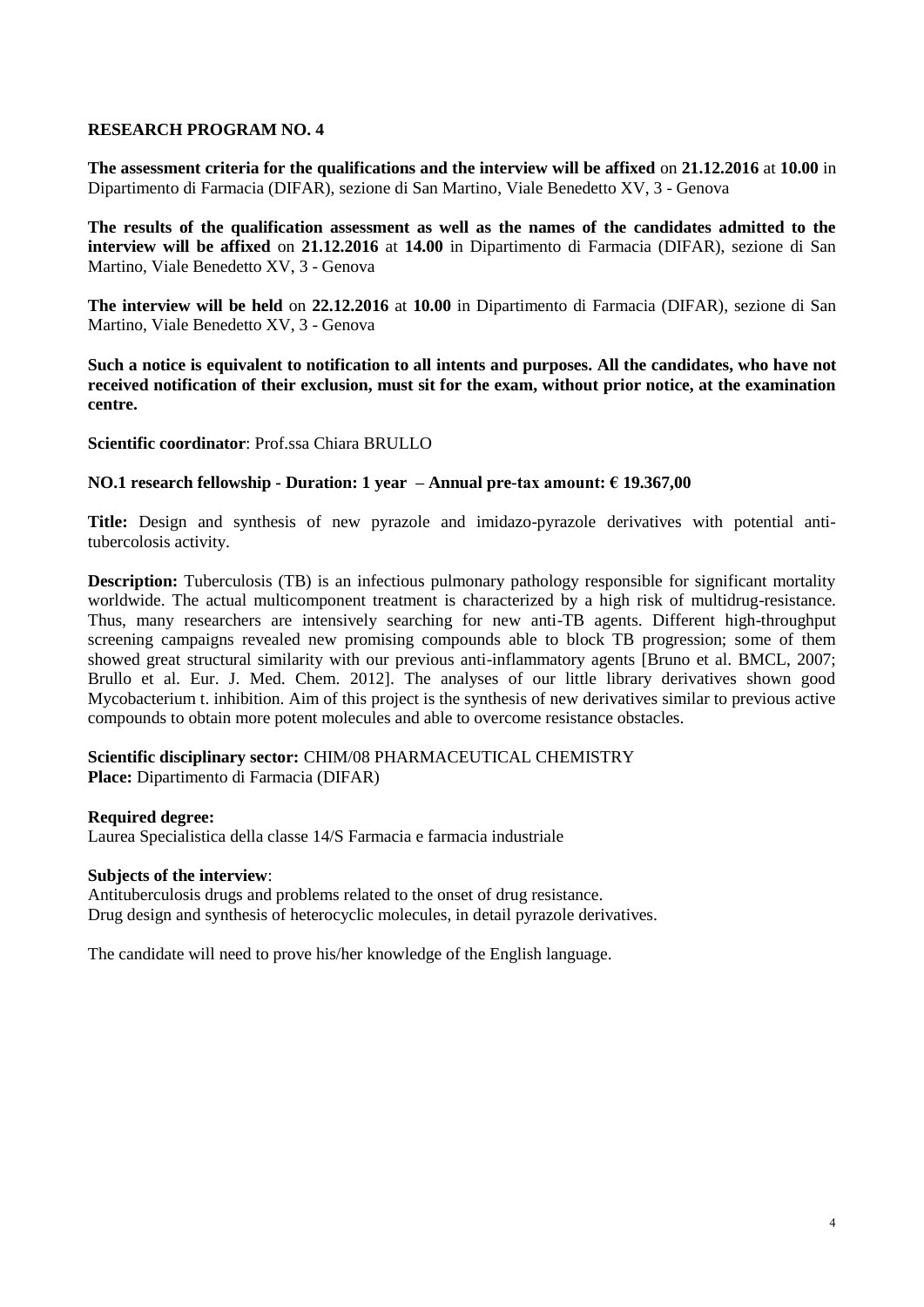# **SCIENTIFIC DISCIPLINARY AREA: BIOLOGY**

### **RESEARCH PROGRAM NO. 5**

**The assessment criteria for the qualifications and the interview will be affixed** on **21.12.2016** at **09.30** in Laboratorio di Ecologia del Benthos, Polo Didattico San Martino, primo piano, Via Benedetto XV 5, Genova.

**The results of the qualification assessment as well as the names of the candidates admitted to the interview will be affixed** on **21.12.2016** at **12.30** in Laboratorio di Ecologia del Benthos, Polo Didattico San Martino, primo piano, Via Benedetto XV 5, Genova.

**The interview will be held** on **21.12.2016** at **14.00** in Laboratorio di Ecologia del Benthos, Polo Didattico San Martino, primo piano, Via Benedetto XV 5, Genova.

**Such a notice is equivalent to notification to all intents and purposes. All the candidates, who have not received notification of their exclusion, must sit for the exam, without prior notice, at the examination centre.**

**Scientific coordinator**: Prof.ssa Mariachiara CHIANTORE

# **NO.1 research fellowship - Duration: 1 year – Annual pre-tax amount: € 27.133,00**

**Title:** Re-establishment of the Ribbed Limpet (Patella ferruginea) in Ligurian MPAs.

**Description:** Patella ferruginea, an endemic gastropod mollusc from the Western Mediterranean, is one of the most endangered invertebrates of the entire basin and is included in the lists of protected species, besides being considered a target species for assessing good marine environmental status. This species, historically found along all Ligurian coasts, has presently disappeared due to indiscriminate collection. This project aims to restore the population of P. ferruginea within the three Ligurian Marine Protected Areas, where the causes of extinction have been eliminated and adequate protection is ensured, through direct transfer of adults from Tavolara MPA and introduction of juveniles obtained by controlled reproduction in the laboratory.

### **Scientific disciplinary sector:** BIO/07 ECOLOGY

**Place:** Dipartimento di Scienze della terra, dell'ambiente e della vita (DISTAV)

### **Required degree:**

Dottorato di ricerca in Scienze ambientali (Scienza del mare)

### **Subjects of the interview**:

Fundamentals of marine ecology and benthic ecology; sampling techniques; reproduction techniques of marine invertebrate in a controlled environment; analysis of ecological data, European Directives concerning protected species and Marine Strategy.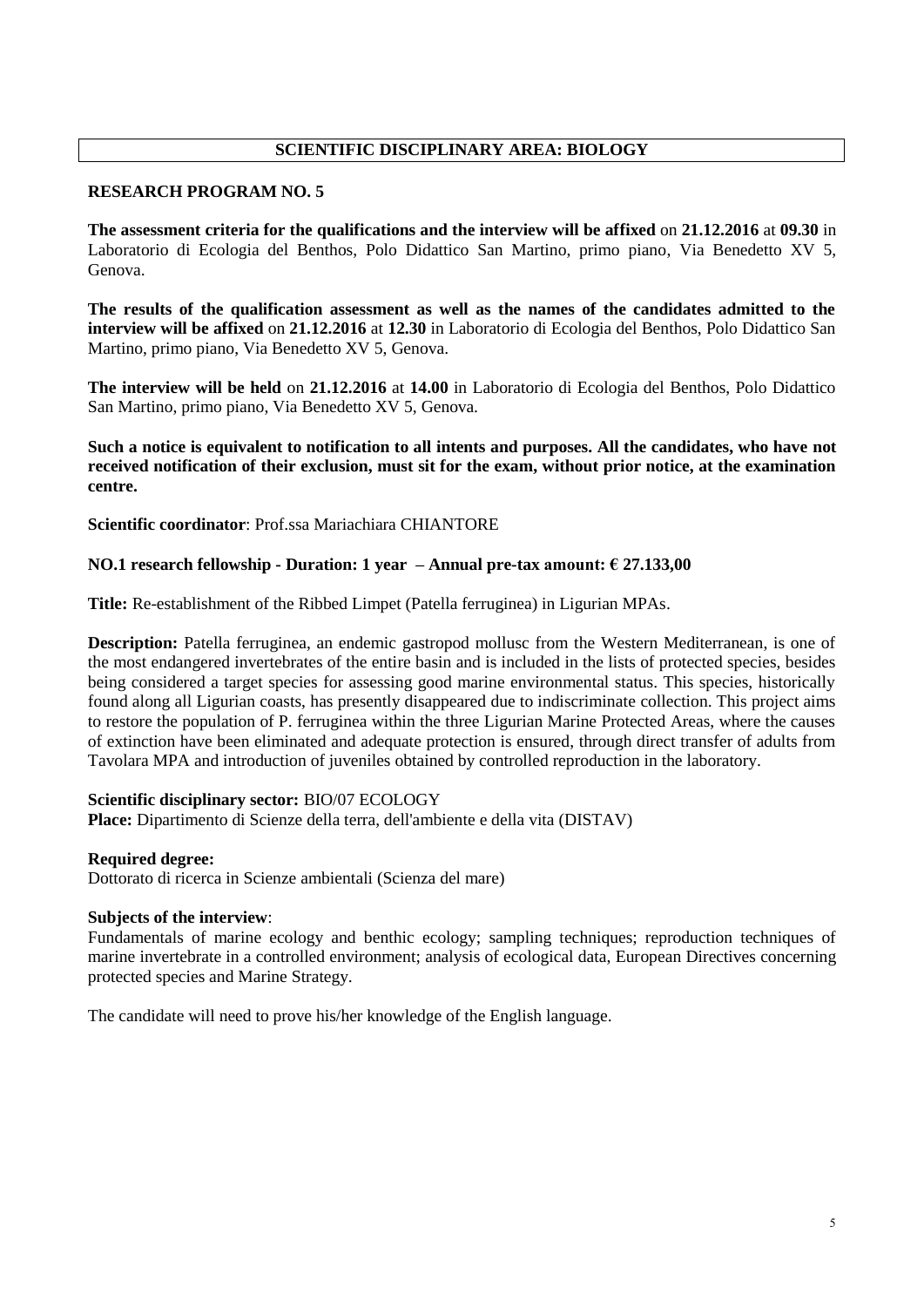**The assessment criteria for the qualifications and the interview will be affixed** on **21.12.2016** at **11.00** in Dipartimento di Scienze della terra, dell'ambiente e della vita (DISTAV), 5° piano Palazzo delle Scienze, Corso Europa 26, Genova

**The results of the qualification assessment as well as the names of the candidates admitted to the interview will be affixed** on **21.12.2016** at **15.30** in Dipartimento di Scienze della terra, dell'ambiente e della vita (DISTAV), 5° piano Palazzo delle Scienze, Corso Europa 26, Genova

**The interview will be held** on **21.12.2016** at **16.00** in Dipartimento di Scienze della terra, dell'ambiente e della vita (DISTAV), 5° piano Palazzo delle Scienze, Corso Europa 26, Genova

**Such a notice is equivalent to notification to all intents and purposes. All the candidates, who have not received notification of their exclusion, must sit for the exam, without prior notice, at the examination centre.**

**Scientific coordinator**: Prof. Carla PRUZZO

### **NO.1 research fellowship - Duration: 1 year – Annual pre-tax amount: € 19.367,00**

**Title:** Molecular basis of interactions occurring between pathogenic vibrios and bivalve hemolimph.

**Description:** This project aims at clarifying, at least in part, molecular mechanisms responsible for the capacity of some vibrios to cause mortality in shellfish aquaculture. Persistence of bacteria inside bivalves and expression of the pathogenic potential largely depend upon the capability to survive to the antibacterial activity of cellular and soluble components of hemolymph. In M. galloprovincialis (Mg), an important role in defense from the pathogen V. aestuarianus (Va) is played by an opsonin (MgEP) that promotes pahogocytosis and killing of these bacteria by hemocytes. The objectives of this project are: (i) to study the role of MgEP in mediating killing of pathogenic vibrios different from Va; (ii) to study the presence of MgEP-like opsonins in bivalves different from Mg; (iii) to study MgEP capability to promote killing of pathogenic vibrios by hemolymph of bivalves that lack it and evaluating MgEP possible use in aquaculture.

### **Scientific disciplinary sector:** BIO/19 GENERAL MICROBIOLOGY

**Place:** Dipartimento di Scienze della terra, dell'ambiente e della vita (DISTAV)

### **Required degree:**

Laurea V.O. in Scienze Biologiche Laurea Specialistica della classe 6/S ( Biologia) Laurea Magistrale della classe LM-6 Biologia

### **Subjects of the interview**:

Biology and ecology of marine bacteria. Microorganisms pathogenic for bivalves and virulence factors. Diseases affecting bivalves in aquaculture plants. Isolation, cultivation, identification and typing of bacteria (culture dependent and molecular methods also based on "next generation sequencing"). Methods to analyze interactions between bacteria and bivalve cells and to study sensitivity to antibacterial activity of activity bivalve hemolymph. Protein separation, purification and analysis.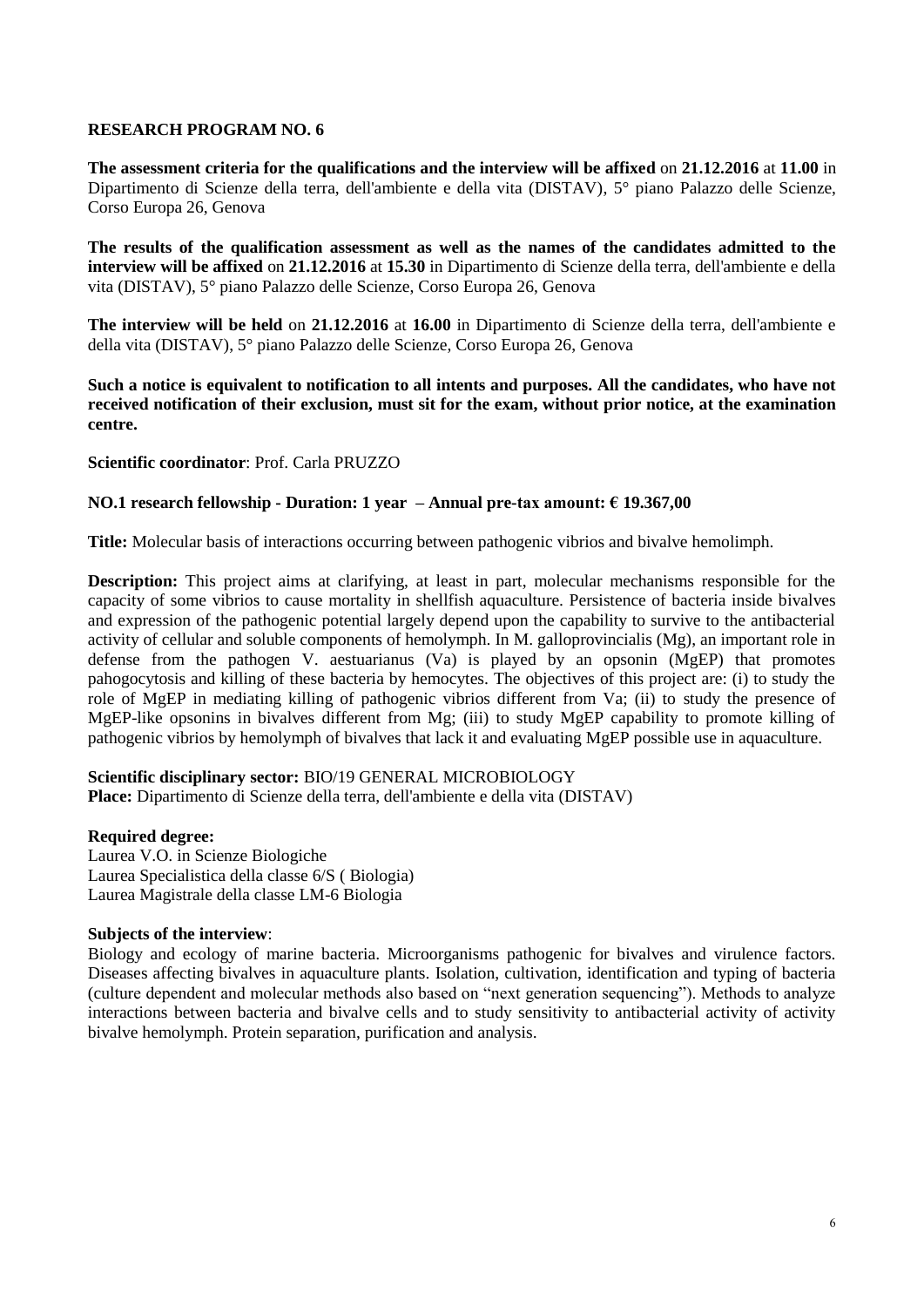# **SCIENTIFIC DISCIPLINARY AREA: MEDICINE**

# **RESEARCH PROGRAM NO. 7**

**The assessment criteria for the qualifications and the interview will be affixed** on **21.12.2016** at **9.00** in Dipartimento di Scienze della salute (DISSAL) Via Pastore, 1 – Genova

**The results of the qualification assessment as well as the names of the candidates admitted to the interview will be affixed** on **21.12.2016** at **14.00** in Dipartimento di Scienze della salute (DISSAL) Via Pastore, 1 – Genova

**The interview will be held** on **21.12.2016** at **15.00** in Dipartimento di Scienze della salute (DISSAL) Via Pastore, 1 – Genova

**Such a notice is equivalent to notification to all intents and purposes. All the candidates, who have not received notification of their exclusion, must sit for the exam, without prior notice, at the examination centre.**

**Scientific coordinator**: Prof. Maria Pia SORMANI

### **NO.1 research fellowship - Duration: 1 year – Annual pre-tax amount: € 19.367,00**

**Title:** Measuring disability in progressive Multiple Sclerosis by an engineered glove: an italian multicenter prospective study.

**Description:** The objective of the project is to assess the ability to detect changes of the upper limb disability, in one year, in progressive MS patients, using a new quantitative measurement instrument, which is an engineered glove. The glove measures the parameters of the performance of the dominant hand during a sequence of opposition movements between thumb and other fingers (index, ring and pinkie, as speed of sequence, average duration of touch, time between two touches, and number of right or wrong sequences). It's an observational, multicentre, prospective study involving 20 Italian clinical centres and 200 progressive MS patients during 12 months, measuring with glove and clinical measurements.

The associate researcher will be the trial manager of the study, with data collection tasks, quality controls, monitoring and collected data analysis.

### **Scientific disciplinary sector:** MED/01 MEDICAL STATISTICS **Place:** Dipartimento di Scienze della salute (DISSAL)

### **Required degree:**

Laurea V.O. in Lingue e Letterature Straniere Laurea V.O. in Statistica Laurea Specialistica della classe 43/S (Lingue straniere per la comunicazione internazionale) Laurea Specialistica della classe 92/S (Statistica per la ricerca sperimentale) Laurea Specialistica della classe 48/S (Metodi per l'analisi valutativa dei sistemi complessi) Laurea Magistrale della classe LM-38 (Lingue moderne per la comunicazione e la cooperazione) Laurea Magistrale della classe LM-82 (Scienze statistiche)

### **Subjects of the interview**:

Experience in the field of clinical research. Experience in the field of multiple sclerosis. Knowledge of database management. Knowledge of SPSS.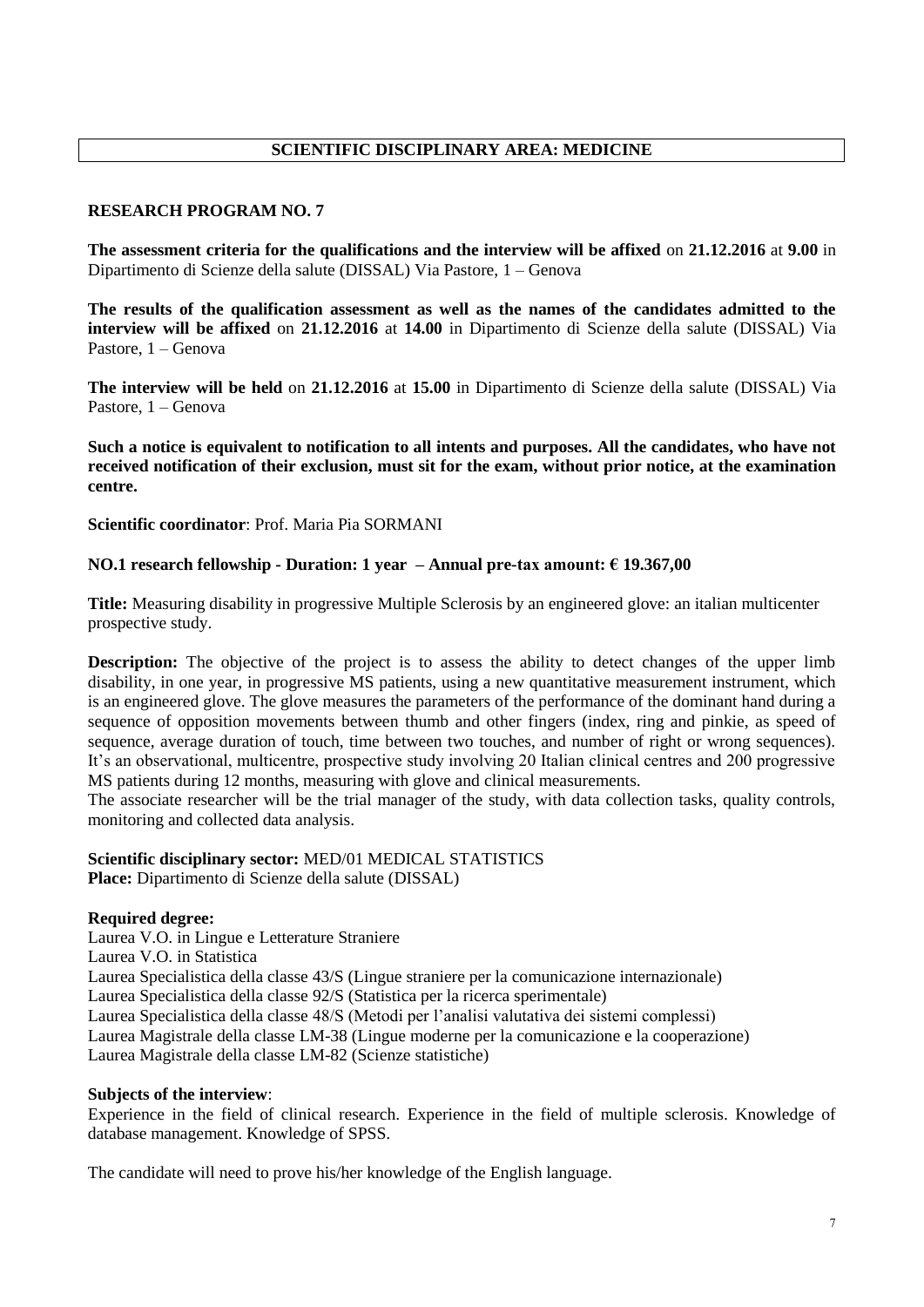**The assessment criteria for the qualifications and the interview will be affixed** on **21.12.2016** at **9.00** in Dipartimento di Medicina Interna e Specialità Mediche (DIMI), Viale Benedetto XV n.6, Genova.

**The results of the qualification assessment as well as the names of the candidates admitted to the interview will be affixed** on **21.12.2016** at **12.00** in Dipartimento di Medicina Interna e Specialità Mediche (DIMI), Viale Benedetto XV n.6, Genova.

**The interview will be held** on **21.12.2016** at **12.15** in Dipartimento di Medicina Interna e Specialità Mediche (DIMI), Viale Benedetto XV n.6, Genova.

**Such a notice is equivalent to notification to all intents and purposes. All the candidates, who have not received notification of their exclusion, must sit for the exam, without prior notice, at the examination centre.**

**Scientific coordinator**: Prof. Alberto BALLESTRERO

### **NO.1 research fellowship - Duration: 1 year – Annual pre-tax amount: € 19.367,00**

**Title:** IT management according to Good Clinical Practice, project management and coordination of clinical and pre-clinical studies in the field of onco-haematological clinical trials in patients with breast cancer and colorectal cancer enrolled in clinical-translational research programs.

**Description:** Coordination and IT management of a spontaneous phase II, prospective, single-arm, multicenter, clinical trial in patients with locally advanced rectal adenocarcinoma (cT3-4 and / or N +), operable. Database compilation with prospective collection of clinical and pathological data of patients with breast cancer and colorectal cancer in early and / or advanced stages, followed at our center. Retrospective update of clinical and pathological data of the cohort of patients with a history of breast and colorectal cancer, in order to schedule clinical studies and / or clinical-translational research programs.

# **Scientific disciplinary sector:** MED/09 INTERNAL MEDICINE

**Place:** Dipartimento di Medicina Interna e Specialità Mediche (DIMI)

### **Required degree:**

Laurea V.O in Biotecnologie indirizzo Biotecnologie farmaceutiche Laurea V.O in Chimica e tecnologie farmaceutiche Laurea V.O Scienze Biologiche Laurea Specialistica della classe 9/S (Biotecnologie mediche, veterinarie e farmaceutiche) Laurea Specialistica della classe 14/S (Farmacia e farmacia industriale) Laurea Specialistica della classe 6/S (Biologia) Laurea Magistrale della classe LM-9 (Biotecnologie mediche, veterinarie e farmaceutiche) Laurea Magistrale della classe LM-13 (Farmacia e farmacia industriale) Laurea Magistrale della classe LM-6 (Biologia).

### **Subjects of the interview**:

- Knowledge of methodology of clinical trials, Good Clinical Practice, monitoring of clinical trials and data management.

-Knowledge of molecular biology: extraction of nucleic acids from human tissue, Real-Time PCR, Sanger sequencing, next generation sequencing (NGS).

-Personal attitude to scientific research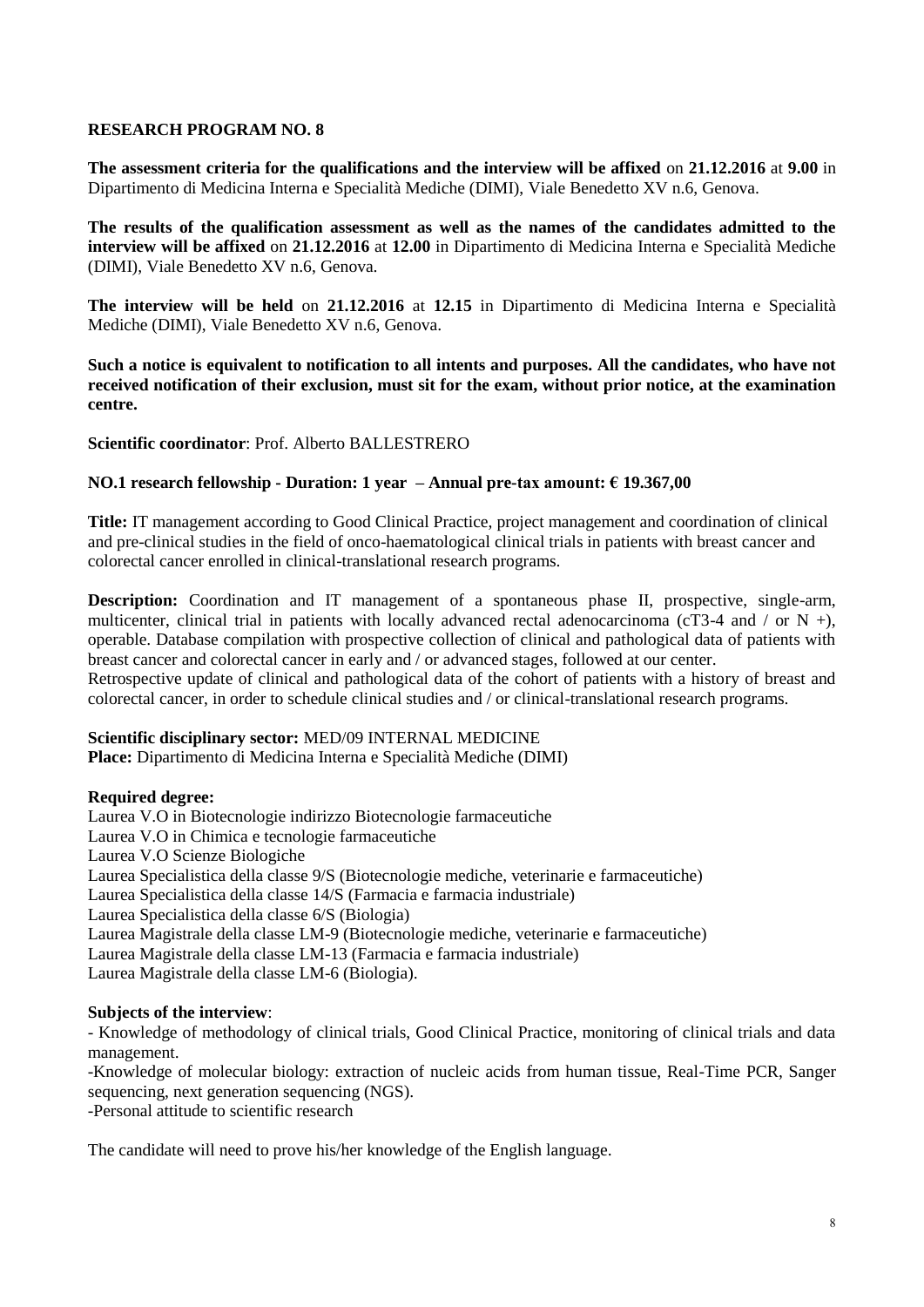**The assessment criteria for the qualifications and the interview will be affixed** on **1.2.2017** at **9.00** in Dipartimento di Medicina Interna e Specialità Mediche (DIMI), Viale Benedetto XV n.6, Genova.

**The results of the qualification assessment as well as the names of the candidates admitted to the interview will be affixed** on **1.2.2017** at **12.00** in Dipartimento di Medicina Interna e Specialità Mediche (DIMI), Viale Benedetto XV n.6, Genova.

**The interview will be held** on **1.2.2017** at **12.30** in Dipartimento di Medicina Interna e Specialità Mediche (DIMI), Viale Benedetto XV n.6, Genova.

**Such a notice is equivalent to notification to all intents and purposes. All the candidates, who have not received notification of their exclusion, must sit for the exam, without prior notice, at the examination centre.**

**Scientific coordinator**: Prof. Alessio NENCIONI

### **NO.1 research fellowship - Duration: 1 year – Annual pre-tax amount: € 19.367,00**

**Title:** Validation of Nampt (nicotinamide phosphoribosyltransferase) as a target in cancer treatment.

**Description:** The successful candidate will apply to the annotation of the anticancer properties of an anti-Nampt antibody and of Nampt inhibitors.

**Scientific disciplinary sector:** MED/09 INTERNAL MEDICINE **Place:** Dipartimento di Medicina Interna e Specialità Mediche (DIMI)

**Required degree:**  Dottorato di ricerca in Biotecnologie

### **Subjects of the interview**:

NAD+ biosynthesis, epithelial-to-mesenchymal transition, biological roles of secreted Nampt.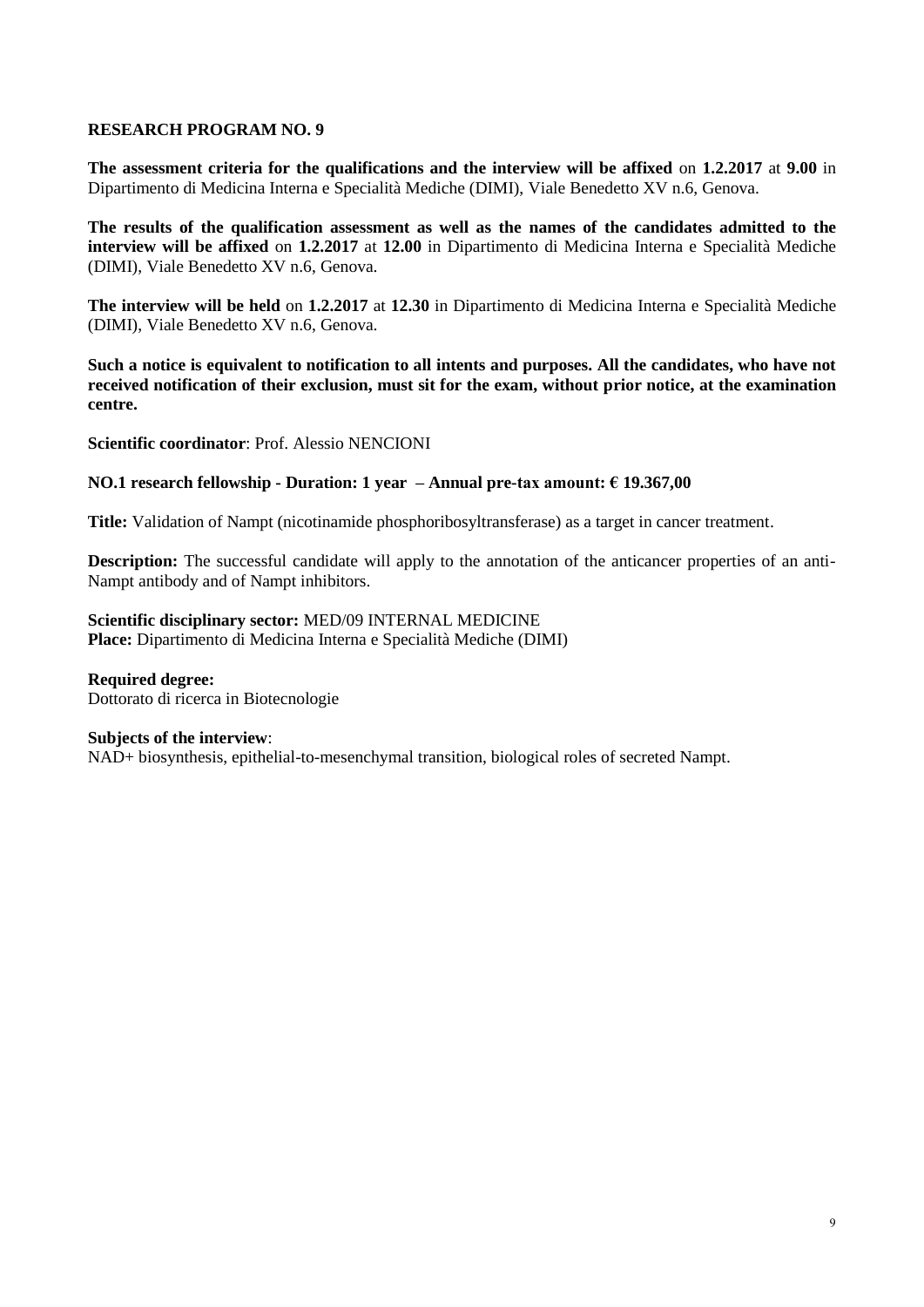**The assessment criteria for the qualifications and the interview will be affixed** on **22.12.2016** at **9.00** in Dipartimento di Medicina Interna e Specialità Mediche (DIMI), 1° piano, Amministrazione, Viale Benedetto XV, 6 - Genova.

**The results of the qualification assessment as well as the names of the candidates admitted to the interview will be affixed** on **22.12.2016** at **12.00** in Dipartimento di Medicina Interna e Specialità Mediche (DIMI), 1° piano, Amministrazione, Viale Benedetto XV, 6 - Genova.

**The interview will be held** on **22.12.2016** at **15.00** in Dipartimento di Medicina Interna e Specialità Mediche (DIMI), 1° piano, Amministrazione, Viale Benedetto XV, 6 - Genova.

**Such a notice is equivalent to notification to all intents and purposes. All the candidates, who have not received notification of their exclusion, must sit for the exam, without prior notice, at the examination centre.**

**Scientific coordinator**: Prof. Giovanni PASSALACQUA

# **NO.1 research fellowship - Duration: 1 year – Annual pre-tax amount: € 19.367,00**

**Title:** Analysis of inflammatory and immunological aspects of nasal polyposis in the light of new treatments with biologics.

**Description:** Nasal Polyposis is a chronic inflammatory process that affect nasal cavity mucosa. It is often associated to comorbidities such as bronchial asthma and allergy. The experimental project will use cytohistological and bio-molecular techniques in order to study the immunological and protein profile of polypoid tissue from patients treated with different biologics.

### **Scientific disciplinary sector:** MED/10 RESPIRATORY DISEASES

**Place:** Dipartimento di Medicina Interna e Specialità Mediche (DIMI)

### **Required degree:**

Dottorato di Ricerca in: Medicina Interna, Autoimmunità e Malattie dell'Apparato Digerente

### **Subjects of the interview**:

Cytological, histological and molecular laboratory techniques. Image analysis in optical microscopy Acquisition, management and analysis of experimental data.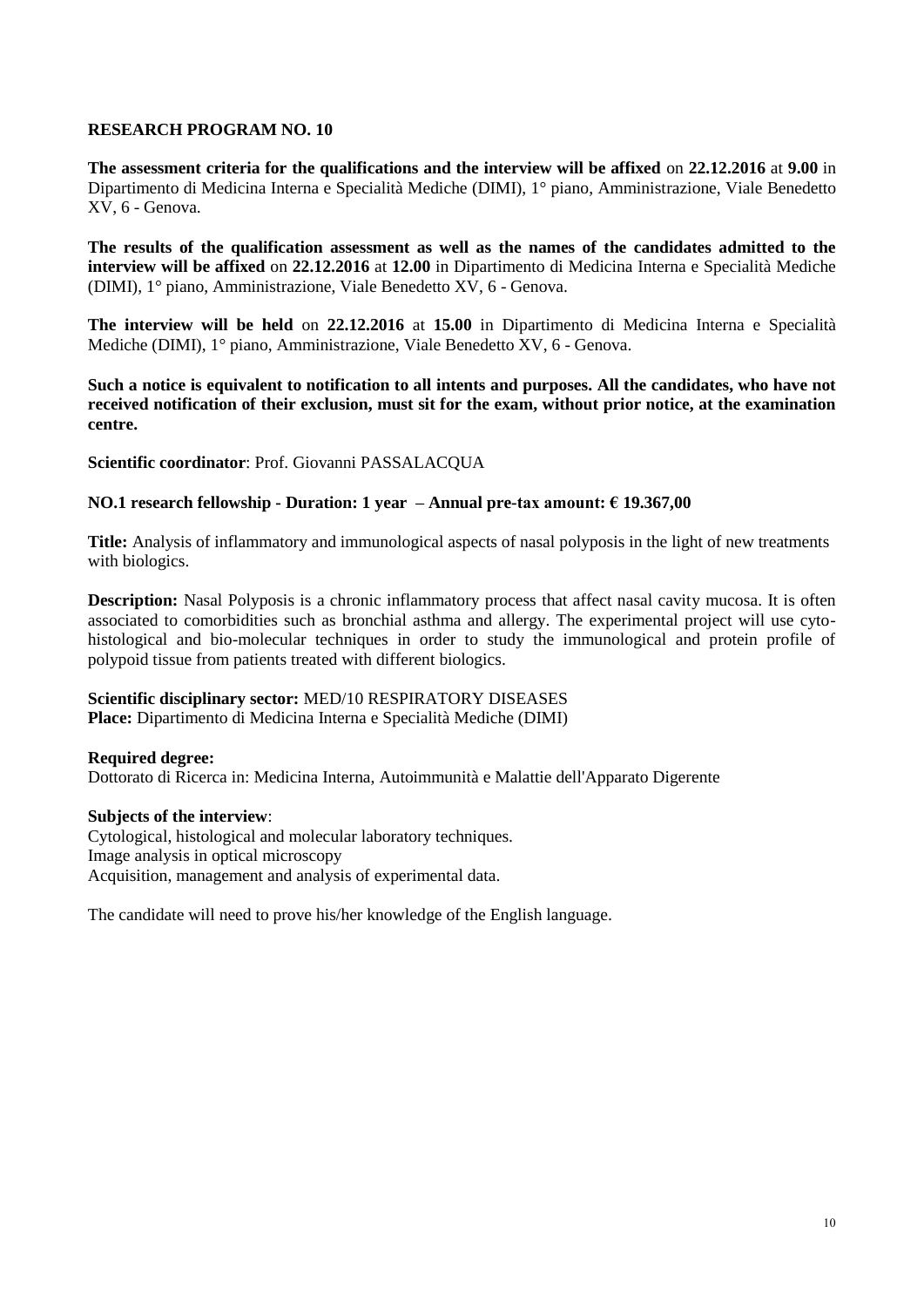**The assessment criteria for the qualifications and the interview will be affixed** on **22.12.2016** at **9.30** in Dipartimento di Medicina Interna e Specialità Mediche (DIMI), 1° piano, Amministrazione, Viale Benedetto XV, 6 - Genova

**The results of the qualification assessment as well as the names of the candidates admitted to the interview will be affixed** on **22.12.2016** at **12.30** in Dipartimento di Medicina Interna e Specialità Mediche (DIMI), 1° piano, Amministrazione, Viale Benedetto XV, 6 - Genova

**The interview will be held** on **22.12.2016** at **12.45** in Dipartimento di Medicina Interna e Specialità Mediche (DIMI), 1° piano, Amministrazione, Viale Benedetto XV, 6 - Genova

**Such a notice is equivalent to notification to all intents and purposes. All the candidates, who have not received notification of their exclusion, must sit for the exam, without prior notice, at the examination centre.**

**Scientific coordinator**: Prof. Antonio PICCIOTTO

# **NO.1 research fellowship - Duration: 1 year – Annual pre-tax amount: € 19.367,00**

**Title:** Chronic kidney disease incidence in liver transplanted patients treated with tacrolimus or ciclosporin.

**Description:** Immunosoppression of liver transplanted patients is based on tacrolimus or ciclosporin. These drugs induce renal toxicity, expressed with acute or chronic damage, by mean of vasoconstriction. Aim of the study is to evaluate, retrospectively, liver transplanted patients on immunosuppressive therapy with tacrolimus or ciclosporin these endpoints:

- 1. Evaluation of patient clinical characteristics;
- 2. Incidence of CKD at 6 months and at 1, 3, 5 years post a LT;
- 3. Comparison of CKD incidence related to eGFR respectively calculated by CKD-EPI and MDRD.

### **Scientific disciplinary sector:** MED/12 GASTROENTEROLOGY

**Place:** Dipartimento di Medicina Interna e Specialità Mediche (DIMI)

### **Required degree:**

Laurea V.O. in Medicina e Chirurgia Laurea Specialistica della classe 46/S (Medicina e chirurgia) Laurea Magistrale della classe LM-41 (Medicina e chirurgia)

### **Subjects of the interview**:

Side effects of calcineurin inhibitors Evaluation of renal function in liver transplanted patients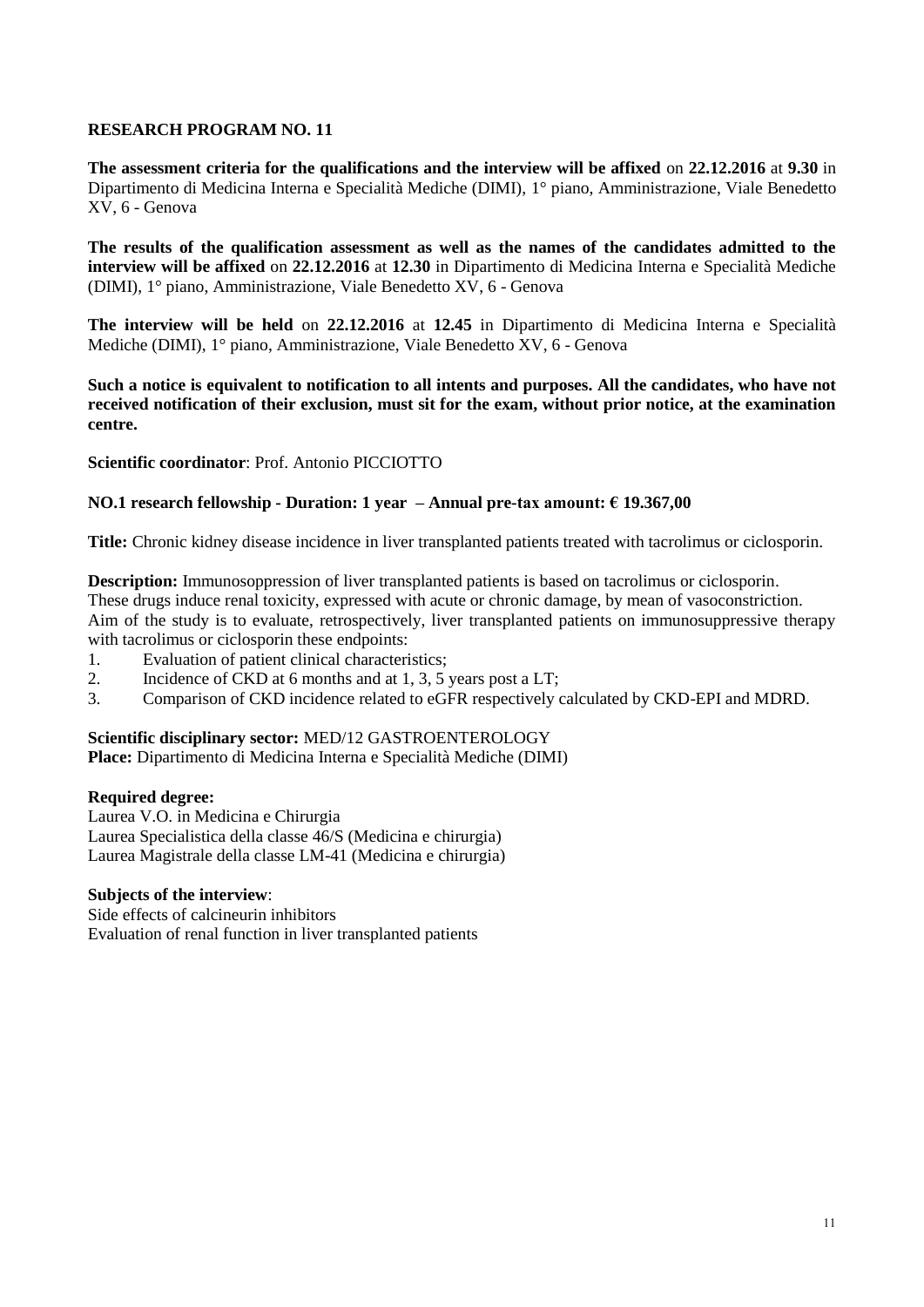**The assessment criteria for the qualifications and the interview will be affixed** on **21.12.2016** at **9.00** in Dipartimento di Medicina Interna e Specialità Mediche (DIMI), Amministrazione, Viale Benedetto XV, 6 - Genova.

**The results of the qualification assessment as well as the names of the candidates admitted to the interview will be affixed** on **21.12.2016** at **12.00** in Dipartimento di Medicina Interna e Specialità Mediche (DIMI), Amministrazione, Viale Benedetto XV, 6 - Genova.

**The interview will be held** on **21.12.2016** at **13.00** in Dipartimento di Medicina Interna e Specialità Mediche (DIMI), Amministrazione, Viale Benedetto XV, 6 - Genova.

**Such a notice is equivalent to notification to all intents and purposes. All the candidates, who have not received notification of their exclusion, must sit for the exam, without prior notice, at the examination centre.**

**Scientific coordinator**: Prof. Diego FERONE

# **NO.1 research fellowship - Duration: 1 year – Annual pre-tax amount: € 19.367,00**

**Title:** IGF-I and ALS secretion in systemic lupus erythematosus and systemic sclerosis.

**Description:** Different rheumatic and musculoskeletal disorders, including osteoarthritis (OA), rheumatoid arthritis (RA), as well as fibromyalgia are characterized by elevated circulating GH levels. Furthermore, reduced somatostatin levels seem to be strongly associated with joint inflammation (as seen in RA), as well as in elderly patients with the inflammatory complications of knee OA. Previous studies have also suggested that alterations in this hypothalamic/pituitary axis may contribute to systemic lupus erythematosus (SLE) progression. Similarly, IGF-I is reported involved in the development of systemic sclerosis (SS).

The aim of the study is to measure inflammatory markers (ESR, CRP), renal function and 25OH vitamin D, in addition to the levels of IGF-I, IGFBP3 and ALS to evaluate the influence of these hormones on the activity of the disease, in age comparable patients affected by SS and SLE.

### **Scientific disciplinary sector:** MED/13 ENDOCRINOLOGY

**Place:** Dipartimento di Medicina Interna e Specialità Mediche (DIMI)

### **Required degree:**

Diploma di Specializzazione in Endocrinologia e Malattie del Ricambio con adeguata produzione scientifica derivante da trial clinici, interventi a convegni nazionali ed internazionali e lavori pubblicati su riviste impattate.

### **Subjects of the interview**:

Pituitary secretion and hormonal regulation, GH-IGF-I system, hormonal replacement therapy, LES, Scleroderma, modulation of immune system by hormons.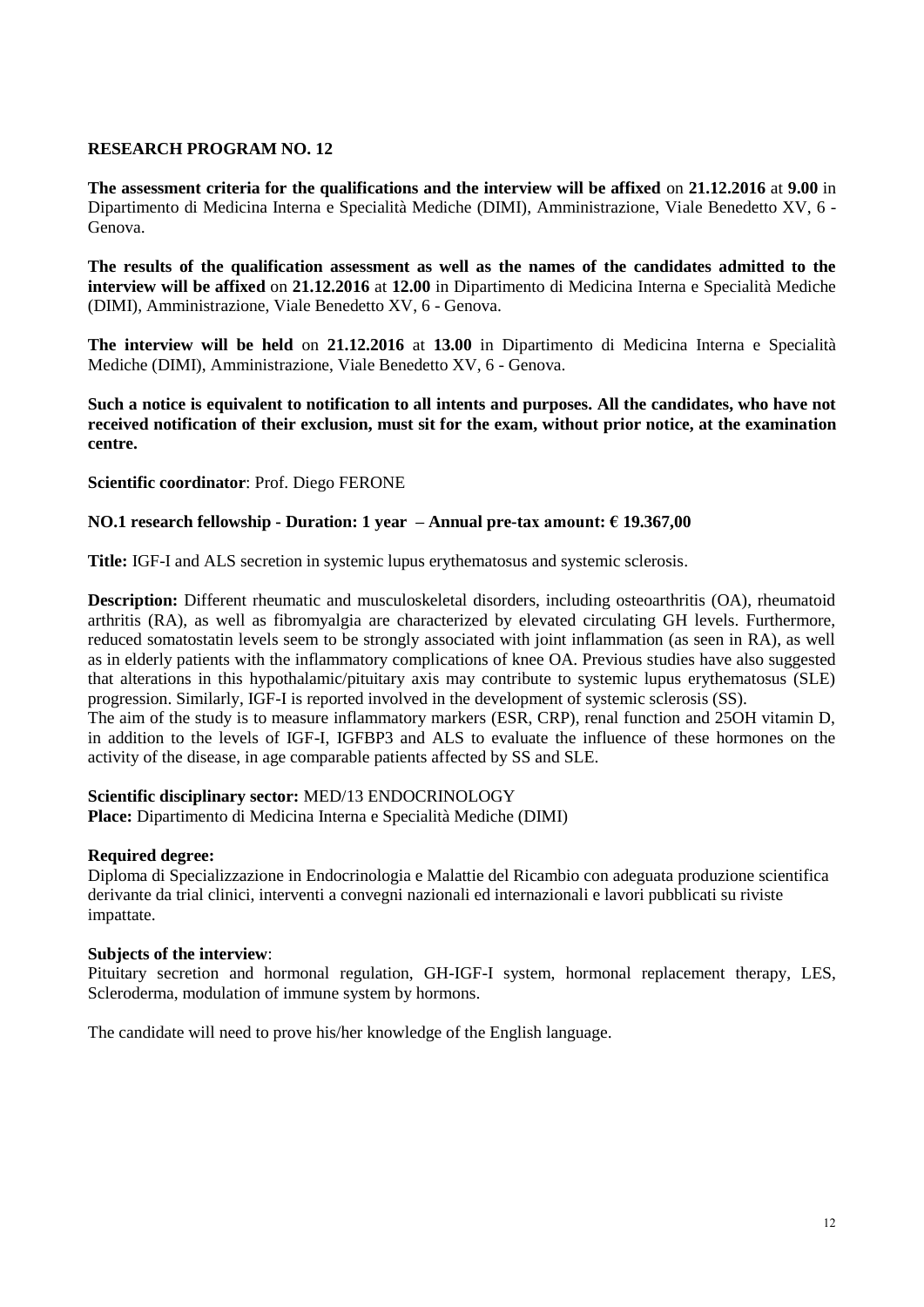**The assessment criteria for the qualifications and the interview will be affixed** on **21.12.2016** at **9.00** in Dipartimento di Medicina Interna e Specialità Mediche (DIMI), Amministrazione, Viale Benedetto XV, 6 - Genova.

**The results of the qualification assessment as well as the names of the candidates admitted to the interview will be affixed** on **21.12.2016** at **12.00** in Dipartimento di Medicina Interna e Specialità Mediche (DIMI), Amministrazione, Viale Benedetto XV, 6 - Genova.

**The interview will be held** on **21.12.2016** at **14.00** in Dipartimento di Medicina Interna e Specialità Mediche (DIMI), Amministrazione, Viale Benedetto XV, 6 - Genova.

**Such a notice is equivalent to notification to all intents and purposes. All the candidates, who have not received notification of their exclusion, must sit for the exam, without prior notice, at the examination centre.**

**Scientific coordinator**: Prof. Maurizio CUTOLO

### **NO.1 research fellowship - Duration: 1 year – Annual pre-tax amount: € 19.367,00**

**Title:** "Image fusion" in the study of pathophysiology and clinical follow-up of Rheumatic Diseases.

**Description:** The aim of the project is to integrate capillaroscopy, laser-doppler, ultrasound, DXA and MR for the early non invasive detection, of Rheumatic Diseases ("Image Fusion"). Currently the Division of Rheumatology of Di.M.I. converge the CROPO University (Centre for Research on Osteoporosis and Osteo-Articular disorders), the Center of Excellence on Systemic Slerosis and Rare Diseases (recognized by the Ministry of Health), the Centre of the European Society of Rheumatology (EULAR) for the Training and Research in the field of imaging of the rheumatic diseases (EULAR "Imaging Network").

The project of "Image Fusion", already in place, requires the support of an expert in image processing (collection, analysis and processing) working with dedicated software.

### **Scientific disciplinary sector:** MED/16 RHEUMATOLOGY

**Place:** Dipartimento di Medicina Interna e Specialità Mediche (DIMI)

### **Required degree:**

Laurea Magistrale della classe LM-4 (Architettura e ingegneria edile - architettura)

### **Subjects of the interview**:

Knowledge and use of non-invasive techniques in Rheumatic Diseases and operating modules of "Image Fusion" for the optimization of their early diagnosis.

Practical use of: Videocap programs 3.0 (Capillaroscopy), Pim Soft (LASCA, LDF, statistical processing and data base management quantization), Esaote MyLabOne (Ecografy), Encore Software GE Healthcare version 16 (DXA).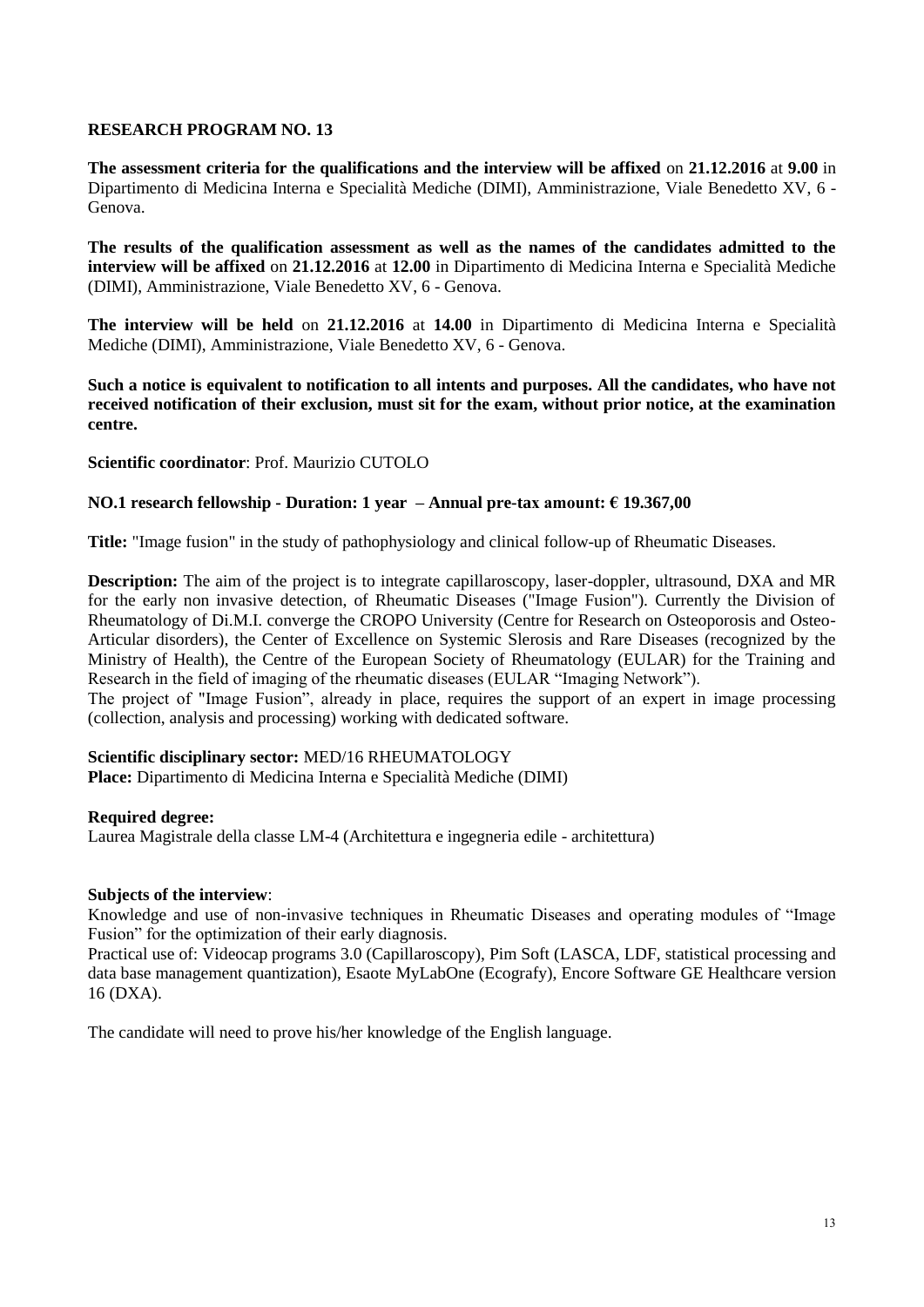**The assessment criteria for the qualifications and the interview will be affixed** on **21.12.2016** at **9.00** in Dipartimento di Neuroscienze, Riabilitazione, Oftalmologia, Genetica e Scienze Materno Infantili (DINOGMI) – Clinica Neurologica, Largo Daneo 3 (ex Via De Toni 5), Genova

**The results of the qualification assessment as well as the names of the candidates admitted to the interview will be affixed** on **21.12.2016** at **13.00** in Dipartimento di Neuroscienze, Riabilitazione, Oftalmologia, Genetica e Scienze Materno Infantili (DINOGMI) – Clinica Neurologica, Largo Daneo 3 (ex Via De Toni 5), Genova

**The interview will be held** on **22.12.2016** at **11.00** in Dipartimento di Neuroscienze, Riabilitazione, Oftalmologia, Genetica e Scienze Materno Infantili (DINOGMI) – Clinica Neurologica, Largo Daneo 3 (ex Via De Toni 5), Genova

**Such a notice is equivalent to notification to all intents and purposes. All the candidates, who have not received notification of their exclusion, must sit for the exam, without prior notice, at the examination centre.**

**Scientific coordinator**: Prof. Giovanni ABBRUZZESE

### **NO.1 research fellowship - Duration: 1 year – Annual pre-tax amount: € 19.367,00**

**Title:** Observational study aimed to create a National registry to better understand the illness and to improve the care of PD patients.

**Description:** The purpose of this project is to create a National Registry to collect data on individuals with PD throughout an observational study. The data collected will be used by clinicians and researchers to better understand the illness and to improve the care of PD patients. The National Registry will contain demographic data, information about the patient's Parkinson's disease and other comorbid illness, patient assessments of PD related physical, emotional and cognitive disability and clinician tests of mobility, memory and cognition. It will also include data on the burden of the disease on caregivers. The tests and questionnaire instruments are currently in regular use in clinical practice. The intent of the registry is not to evaluate the instruments themselves but to collect essential data from previously validated tools.

### **Scientific disciplinary sector:** MED/26 NEUROLOGY

**Place:** Dipartimento di Neuroscienze, Riabilitazione Oftalmologia, Genetica e Scienze Materno Infantili (DiNOGMI)

### **Required degree:**

Titolo di Specializzazione Medica in Neurologia con adeguata produzione scientifica derivante da formazione didattica specialistica post-laurea sui disturbi e il trattamento farmacologico della malattia di Parkinson.

### **Subjects of the interview**:

Diagnosis, prognosis, pharmacological treatments of Parkinsons' disease and its relationship with patients and caregivers quality of life. National and international guideline on Parkinson's disease.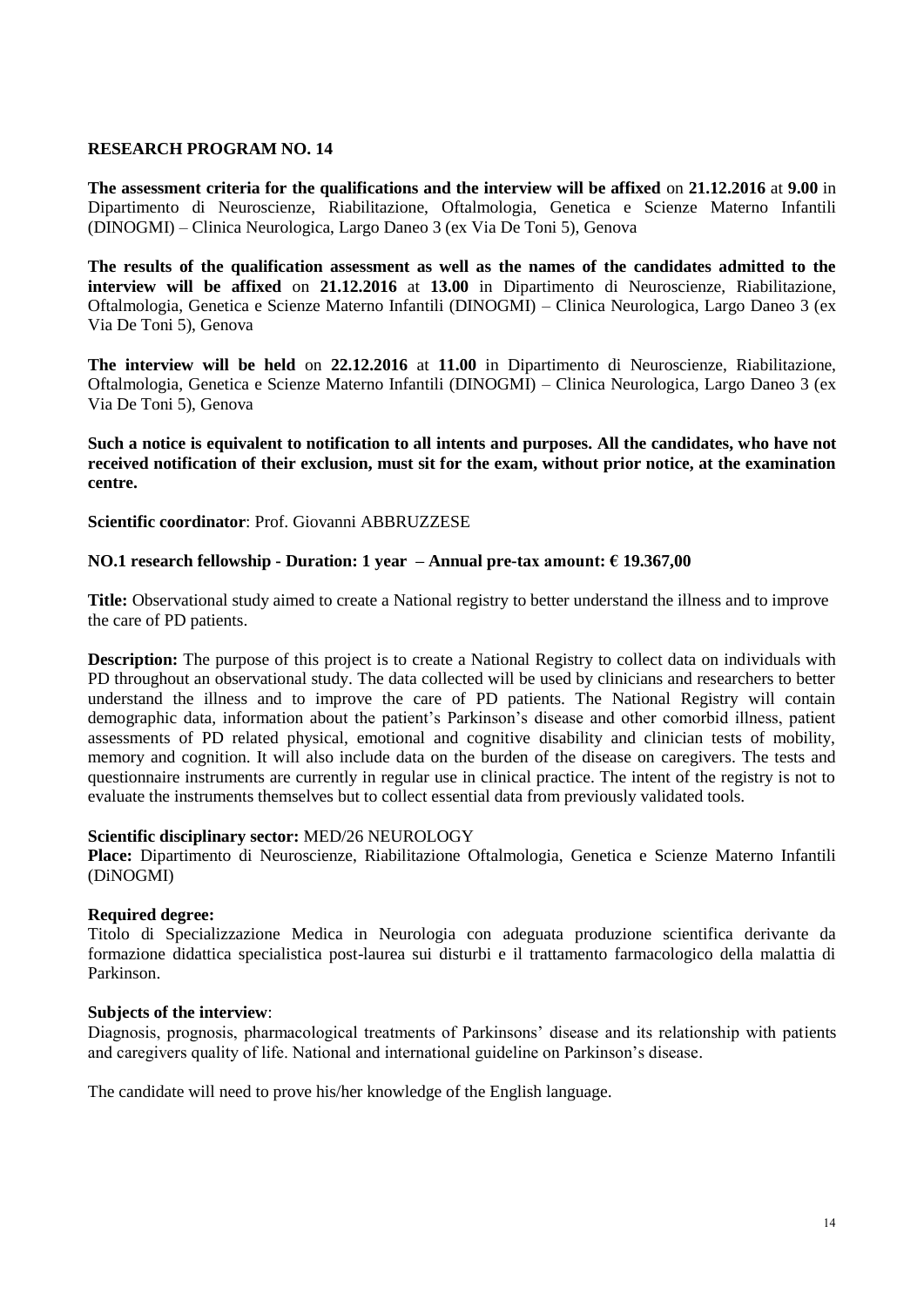**The assessment criteria for the qualifications and the interview will be affixed** on **21.12.2016** at **8.30** in Biblioteca della Clinica Neurologica del Dipartimento di Neuroscienze, riabilitazione, oftalmologia, genetica e scienze materno-infantili (DINOGMI) – Largo Paolo Daneo, 3 - Genova

**The results of the qualification assessment as well as the names of the candidates admitted to the interview will be affixed** on **21.12.2016** at **11.30** in Biblioteca della Clinica Neurologica del Dipartimento di Neuroscienze, riabilitazione, oftalmologia, genetica e scienze materno-infantili (DINOGMI) – Largo Paolo Daneo, 3 – Genova

**The interview will be held** on **21.12.2016** at **13.00** in Biblioteca della Clinica Neurologica del Dipartimento di Neuroscienze, riabilitazione, oftalmologia, genetica e scienze materno-infantili (DINOGMI) – Largo Paolo Daneo, 3 – Genova

**Such a notice is equivalent to notification to all intents and purposes. All the candidates, who have not received notification of their exclusion, must sit for the exam, without prior notice, at the examination centre.**

**Scientific coordinator**: Prof. Matilde INGLESE

### **NO.1 research fellowship - Duration: 1 year – Annual pre-tax amount: € 31.015,00**

**Title:** The Multiple Sclerosis Connectome: Conventional and novel MRI approaches.

**Description:** The characterization of the structural and functional features of human brain complex networks has the potential to improve our understanding of the mechanisms leading to irreversible clinical disability and cognitive impairment in patients with multiple sclerosis (MS), an inflammatory/demyelinating and neurodegenerative disease of the central nervous system. Among the available MRI techniques, diffusion weighted imaging (DWI) and functional MRI (fMRI) allow the mapping of the principal structural and functional connections of the brain.

The project aims are:

a) To define how MS modify the brain structural connectome using both traditional diffusion tensor imaging (DTI) methods and novel, high b-values, multi-shells DWI approaches.

b) To assess the clinical impact of structural and functional network measures

c) To estimate the predictive value of structural and functional network measures on clinical outcomes

# **Scientific disciplinary sector:** MED/26 NEUROLOGY

**Place:** Dipartimento di Neuroscienze, riabilitazione, oftalmologia, genetica e scienze materno-infantili (DINOGMI)

### **Required degree:**

Laurea Magistrale della classe LM-40 (Matematica)

### **Subjects of the interview**:

Principles of diffusion weighted imaging Conventional and novel DWI methods for brain applications Neuroradiological alterations of demyelinating diseases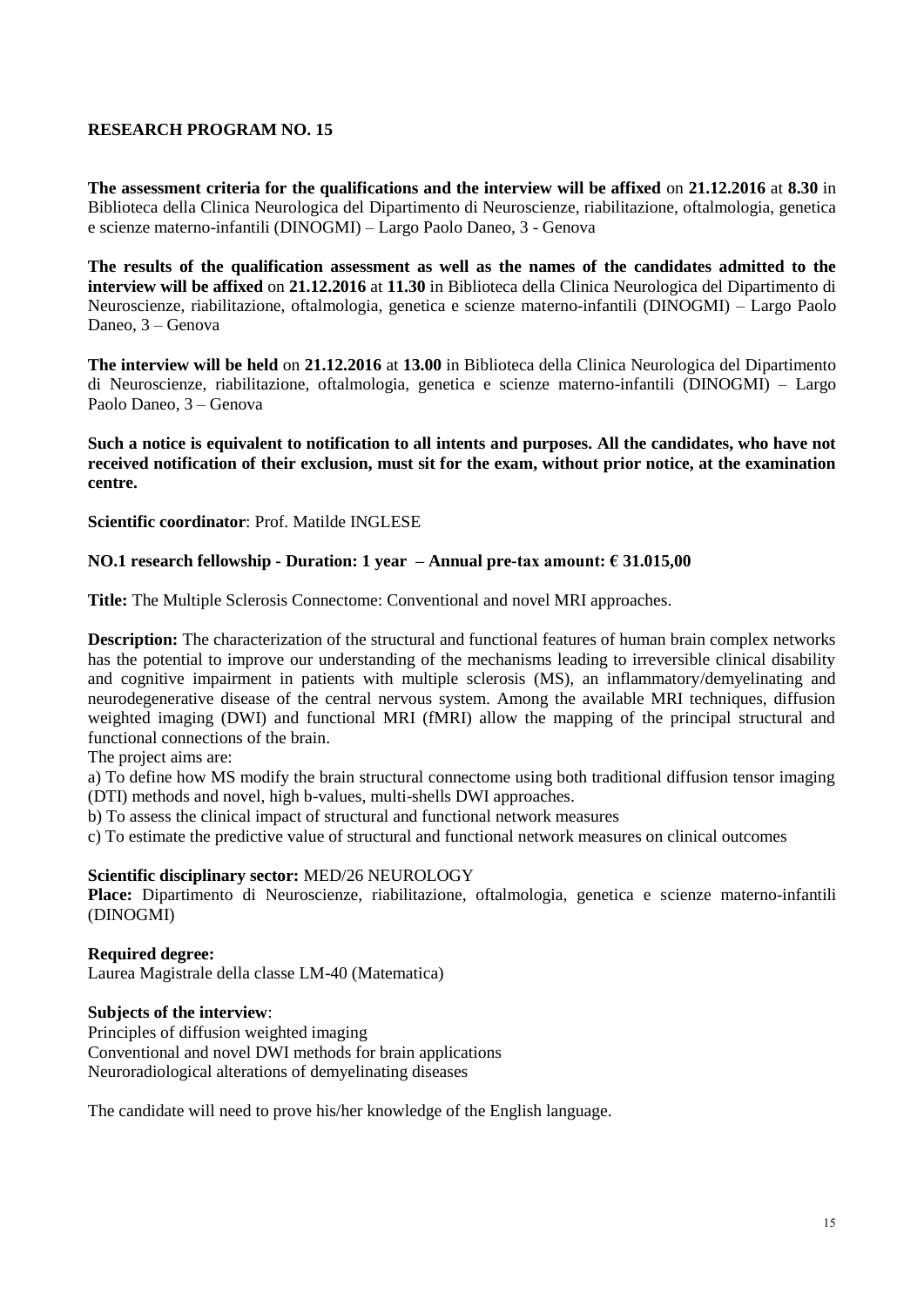**The assessment criteria for the qualifications and the interview will be affixed** on **21.12.2016** at **09.00** in Padiglione Sommariva IRCCS San Martino –IST, largo R. Benzi, 10, Genova

**The results of the qualification assessment as well as the names of the candidates admitted to the interview will be affixed** on **21.12.2016** at **12.00** in Padiglione Sommariva, C/o IRCCS San Martino –IST, largo R. Benzi, 10, Genova

**The interview will be held** on **21.12.2016** at **14.00** in Padiglione Sommariva, C/o IRCCS San Martino –IST, largo R. Benzi, 10, Genova

**Such a notice is equivalent to notification to all intents and purposes. All the candidates, who have not received notification of their exclusion, must sit for the exam, without prior notice, at the examination centre.**

*As regards candidates, who are not resident or domiciled in Italy, and those, who are resident or habitually domiciled at a distance of more than 300 Km. from the selection centre, the interview, if requested, can also be held by electronic means (SKYPE video conference call), promptly contacting Prof. Gianmario Sambuceti on the phone number +39 010 555 2026 (4811) or via the email address:sambuceti@unige.it*

**Scientific coordinator**: Prof. Gianmario SAMBUCETI

### **NO.1 research fellowship - Duration: 1 year – Annual pre-tax amount: € 19.367,00**

**Title:** "SCM-ALS - Spinal cord metabolism in Amyotrophic Lateral Sclerosis".

**Description:** Funding will support the participation to the project "SCM-ALS - Spinal cord metabolism in Amyotrophic Lateral Sclerosis". This program aims to characterize the effects of amyotrophic lateral sclerosis on several functions of the spinal cord, mostly on the metabolism of tissues included within the spinal canal. This task will be pursued by a computational approach to PET/CT imaging and will thus ask for specific skills in nuclear medicine as well as in the Neuroimaging in degenerative disorders. These competences are considered prerequisites to correlate imaging data with clinical indexes of disease localization and aggressiveness. We point out that a significant part of the work will be spent in Turin in cooperation with the local University and with the imaging Center IRMET SpA.

### **Scientific disciplinary sector:** MED/36 DIAGNOSTIC IMAGING AND RADIOTHERAPY **Place:** Dipartimento di Scienze della salute (DISSAL)

### **Required degree:**

Laurea V.O. in Medicina e Chirurgia Laurea Specialistica della classe 46/S (Medicina e Chirurgia) Laurea Magistrale della classe LM-41 (Medicina e Chirurgia)

### **Subjects of the interview**:

Use of fluoro-deoxyglucose in neuroimaging; Computational image analysis; pathophysiology of amyotrophic lateral sclerosis, principles of PET/CT imaging.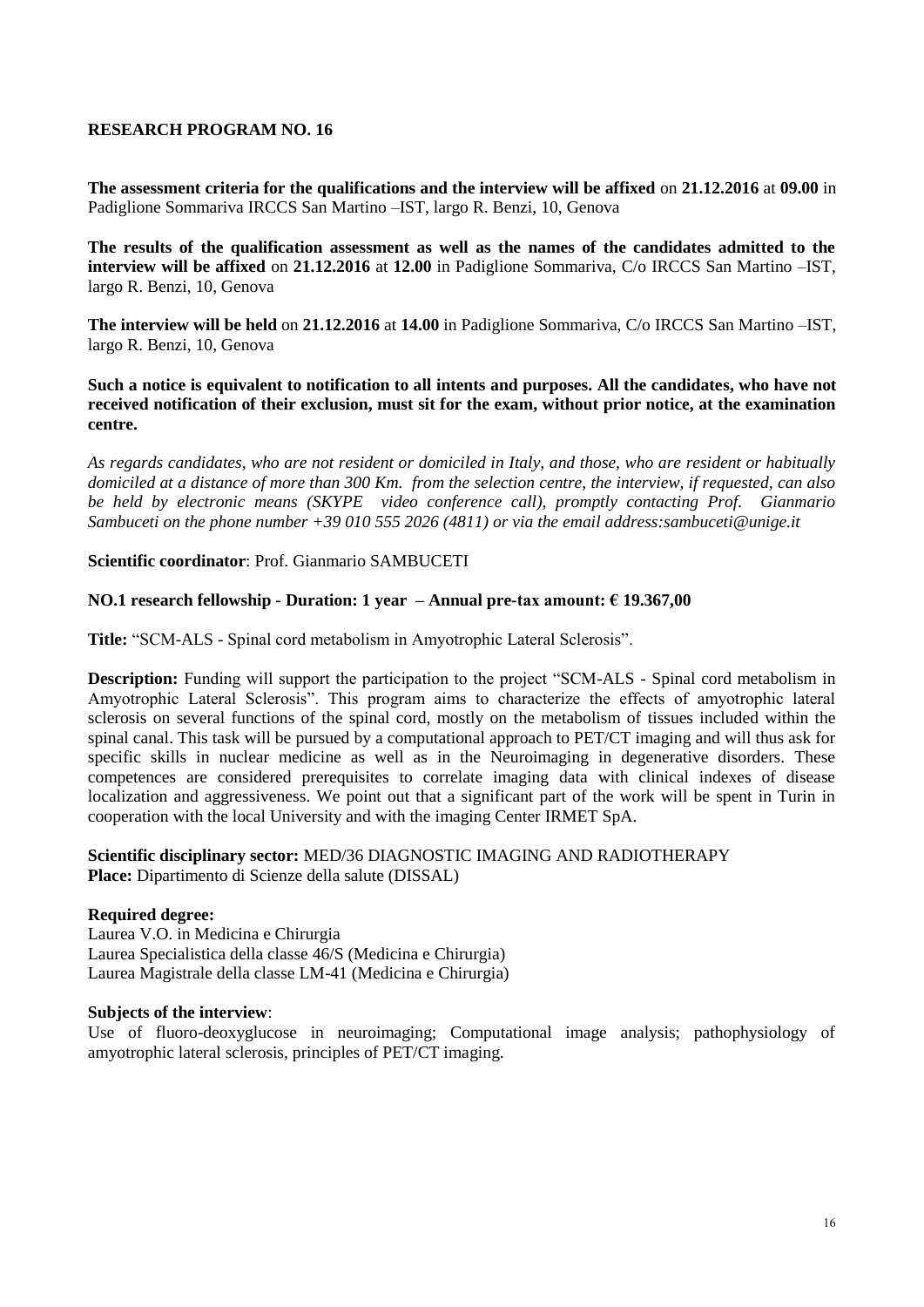# **SCIENTIFIC DISCIPLINARY AREA: CIVIL ENGINEERING AND ARCHITECTURE**

# **RESEARCH PROGRAM NO. 17**

**The assessment criteria for the qualifications and the interview will be affixed** on **21.12.2016** at **8.30** in Centro Internazionale in Monitoraggio Ambientale **(**CIMA Foundation), Palazzina Marchi del Campus di Savona, Via A. Magliotto 2 - 17100 Savona

**The results of the qualification assessment as well as the names of the candidates admitted to the interview will be affixed** on **21.12.2016** at **12.30** Centro Internazionale in Monitoraggio Ambientale (CIMA Foundation), Palazzina Marchi del Campus di Savona, Via A. Magliotto 2 - 17100 Savona

**The interview will be held** on **21.12.2016** at **15.00** in Centro Internazionale in Monitoraggio Ambientale (CIMA Foundation), Palazzina Marchi del Campus di Savona, Via A. Magliotto 2 - 17100 Savona

### **Such a notice is equivalent to notification to all intents and purposes. All the candidates, who have not received notification of their exclusion, must sit for the exam, without prior notice, at the examination centre.**

*As regards candidates, who are not resident or domiciled in Italy, and those, who are resident or habitually domiciled at a distance of more than 300 Km from the selection centre, the interview, if requested, can also be held by electronic means (SKYPE video conference call), promptly contacting Prof. Luca Ferraris on the phone number +39 019230271 or via the email address: info@cimafoundation.org*

# **Scientific coordinator**: Prof. Luca FERRARIS

# **NO.1 research fellowship - Duration: 1 year – Annual pre-tax amount: € 19.367,00**

**Title:** Development of advanced tools for operational flood forecasting and assimilation of satellite products in hydrologic models.

**Description:** CIMA Foundation is a partner of the H-SAF (EUMETSAT Satellite Application Facility on Support to Operational Hydrology and Water Management) project within which develops and maintains an active research program for the validation and the use of soil moisture, precipitation and snow satellite products in hydrological modelling. The objective of the research is to develop innovative tools for the assimilation of satellite products in distributed hydrological models, the validation of the satellite products, increase the knowledge of the water cycle and develop new tools for flood forecasting.

### **Scientific disciplinary sector:** ICAR/02 HYDRAULIC AND MARINE CONTRUCTIONS AND **HYDROLOGY**

**Place:** Dipartimento di Informatica, Bioingegneria, Robotica e Ingegneria dei Sistemi (DIBRIS)

### **Required degree:**

Laurea Specialistica della classe 28/S (Ingegneria civile), 33/S (Ingegneria energetica e nucleare), 38/S (Ingegneria per l'ambiente e il territorio), 20/S (Fisica) o 45/S (Matematica)

Laurea Magistrale della classe LM-23 (Ingegneria civile), LM-30 (Ingegneria energetica e nucleare), LM-26 Ingegneria della sicurezza, LM-35 (Ingegneria per l'ambiente e il territorio), ), LM-17 Fisica o LM-40 (Matematica)

### **Subjects of the interview**:

Hydrology, hydro-meteorology, distributed hydrological modelling, data assimilation in hydrological models, flood forecasting.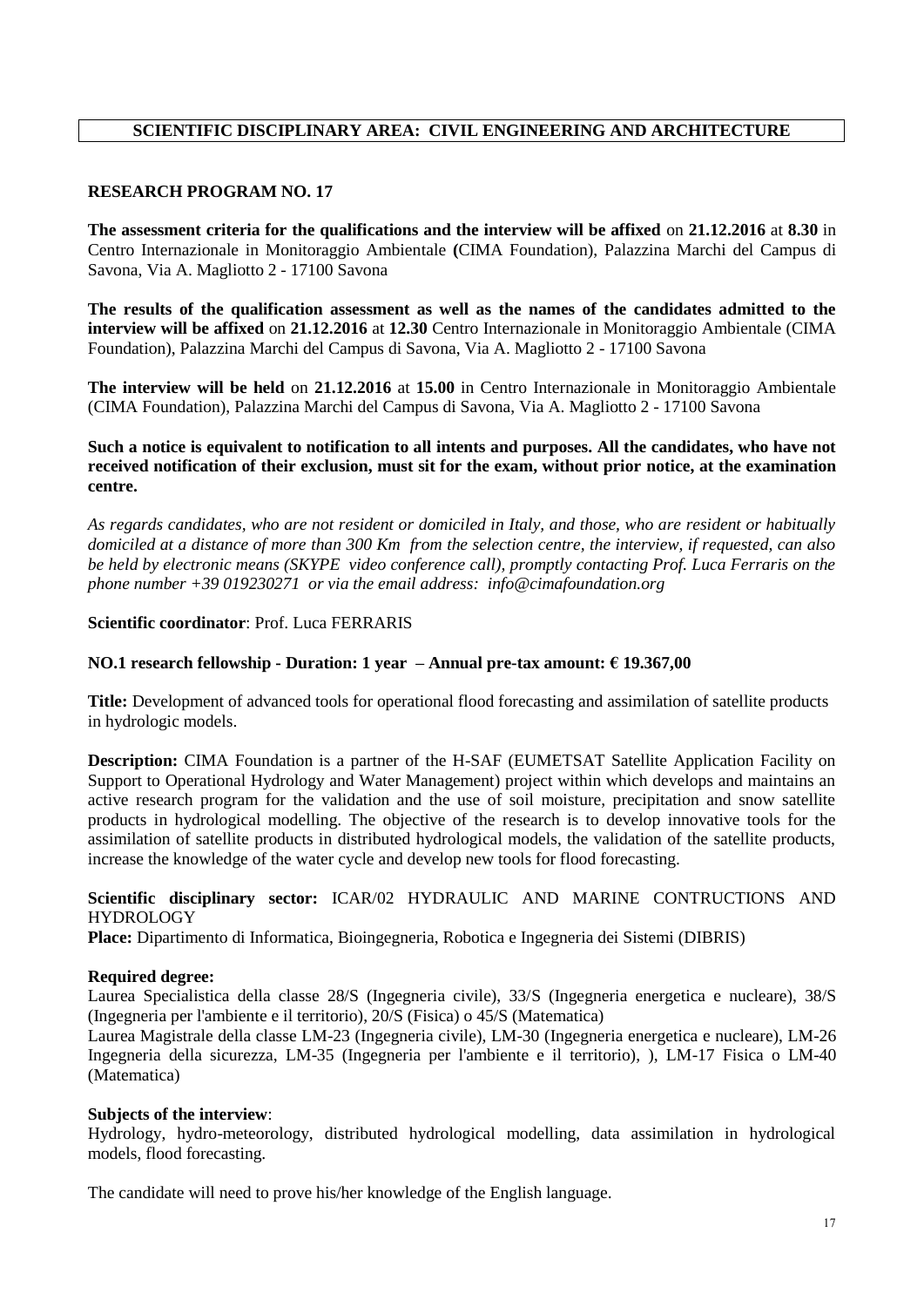**The assessment criteria for the qualifications and the interview will be affixed** on **22.12.2016** at **9.00** in Dipartimento di Ingegneria Civile, Chimica e Ambientale (DICCA) presso il Laboratorio di Idraulica "E. Marchi", Via Montallegro 1 – Genova

**The results of the qualification assessment as well as the names of the candidates admitted to the interview will be affixed** on **22.12.2016** at **12.00** in Dipartimento di Ingegneria Civile, Chimica e Ambientale (DICCA) presso il Laboratorio di Idraulica "E. Marchi", Via Montallegro 1 – Genova

**The interview will be held** on **22.12.2016** at **15.00** in Dipartimento di Ingegneria Civile, Chimica e Ambientale (DICCA) presso il Laboratorio di Idraulica "E. Marchi", Via Montallegro 1 – Genova

**Such a notice is equivalent to notification to all intents and purposes. All the candidates, who have not received notification of their exclusion, must sit for the exam, without prior notice, at the examination centre.**

**Scientific coordinator**: Prof. Luca Giovanni LANZA

### **NO.1 research fellowship - Duration: 1 year – Annual pre-tax amount: € 19.367,00**

**Title:** Study of precipitation intensity measurement errors via laboratory activities and CFD.

**Description:** The research associate is expected to perform laboratory activities for the development and improvement of a calibration device for non-catching type precipitation gauges, which has the purpose to reproduce precipitation with specific micro-physical characteristics. He/she will also work on the development of CFD simulations (both RANS and LES models) for the study of aerodynamic fields developing around measuring instruments and their influence on the collection efficiency (studying the precipitation particles trajectories through a Lagrangian scheme). The validation of these models will require the comparison of the results with real rainfall measurements from field sites and tests to be performed in the wind tunnel.

# **Scientific disciplinary sector:** ICAR/02 HYDRAULIC AND MARINE CONTRUCTIONS AND HYDROLOGY

**Place:** Dipartimento di Ingegneria civile, chimica e ambientale (DICCA)

### **Required degree:**

Dottorato di ricerca in Fluidodinamica e Processi dell'Ingegneria Ambientale

### **Subjects of the interview**:

The research associate will demonstrate knowledge on different measurement techniques of liquid and solid precipitation, as well as their main sources of uncertainty, in fluid dynamic processes concerning the topics of this announcement and must have experiences in developing numerical models using existing CFD software (Ansys Fluent and OpenFOAM). He/She should also have experience in data analysis and interpretation from rain measurement campaigns in the field as well as in performing rain gauge tests in the wind tunnel.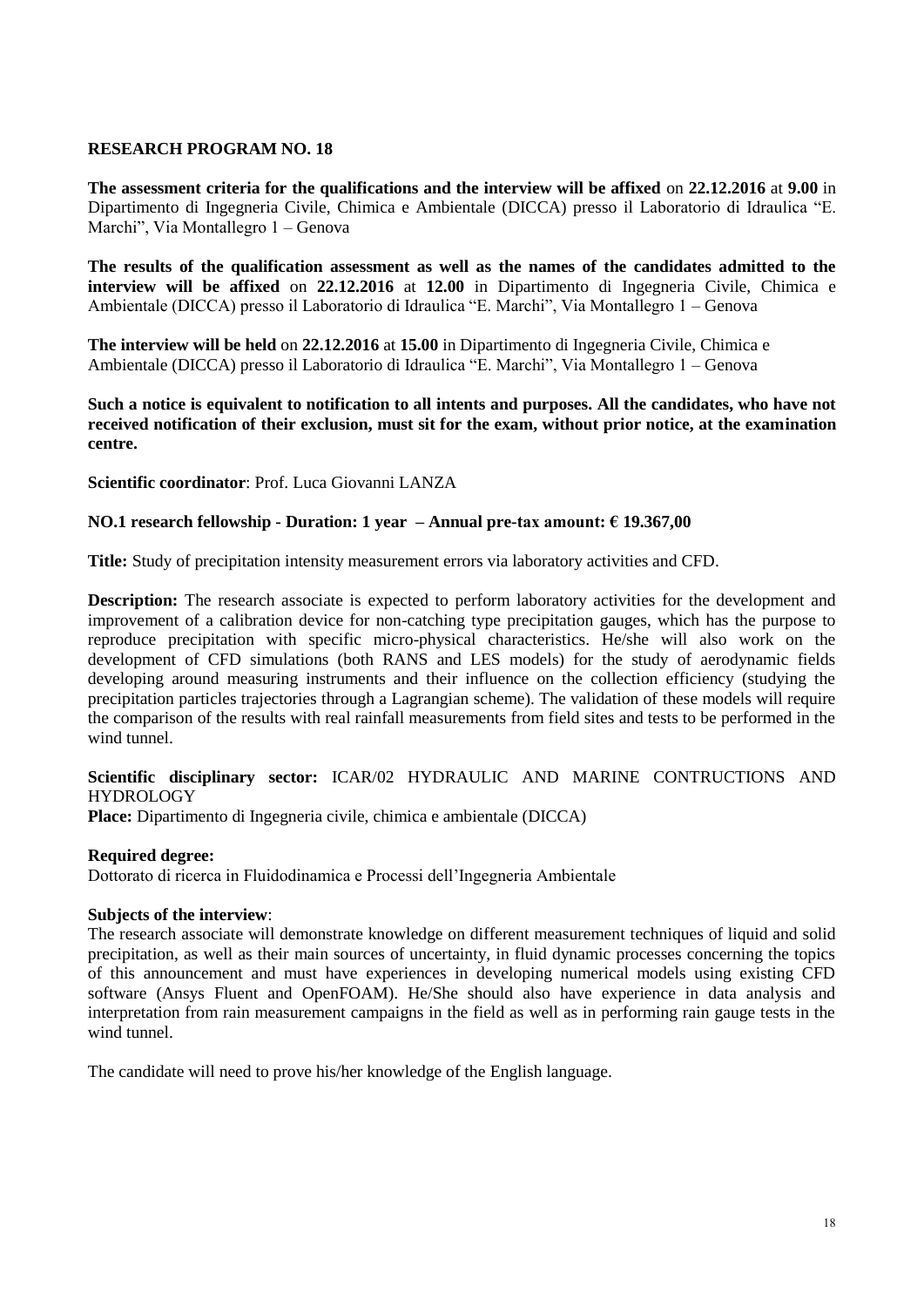**The assessment criteria for the qualifications and the interview will be affixed** on **22.12.2016** at **10.00** in Dipartimento di Ingegneria meccanica, energetica, gestionale e dei trasporti (DIME), Via Opera Pia 15a, Genova.

**The results of the qualification assessment as well as the names of the candidates admitted to the interview will be affixed** on **22.12.2016** at **13.00** in Dipartimento di Ingegneria meccanica, energetica, gestionale e dei trasporti (DIME), Via Opera Pia 15a, Genova.

**The interview will be held** on **22.12.2016** at **15.00** in Dipartimento di Ingegneria meccanica, energetica, gestionale e dei trasporti (DIME), Via Opera Pia 15a, Genova.

**Such a notice is equivalent to notification to all intents and purposes. All the candidates, who have not received notification of their exclusion, must sit for the exam, without prior notice, at the examination centre.**

**Scientific coordinator**: Prof. Davide GIGLIO

# **NO.1 research fellowship - Duration: 1 year – Annual pre-tax amount: € 23.250,00**

**Title:** Development of optimization models and methods to increase sustainability of production and logistic systems.

**Description:** The increase of environmental and energy related performance in industrial systems is a primary target at all decision levels, from the strategic-tactical level to the operational one. The proposed research activity has the objective of defining and solving specific planning and optimization problems, that take into consideration sustainability constraints, which characterize modern production and logistic systems. The activity will be carried out both at a general level, starting from the state of the art of the relevant scientific literature, and with reference to national and international projects and activities (in particular, to the project "Smart Manufacturing 2020" of the Italian Technology Cluster "Smart Factory" and to the activities of the European Technology Platform ALICE).

### **Scientific disciplinary sector:** ICAR/05 TRANSPORTATION

**Place:** Dipartimento di Ingegneria meccanica, energetica, gestionale e dei trasporti (DIME)

# **Required degree:**

Laurea V.O. in Ingegneria Gestionale, Ingegneria Industriale, Ingegneria Informatica, Ingegneria Meccanica Laurea Specialistica della classe 29/S (Ingegneria dell'automazione), 34/S (Ingegneria gestionale), 35/S (Ingegneria informatica), 36/S (Ingegneria meccanica)

Laurea Magistrale della classe LM-25 (Ingegneria dell'automazione), LM-26 (Ingegneria della sicurezza), LM-31 (Ingegneria gestionale), LM-32 (Ingegneria informatica), LM-33 (Ingegneria meccanica)

# **Subjects of the interview**:

- Management of production and logistic systems
- Planning and optimization algorithms for manufacturing production in assembly systems
- Metaheuristics and matheuristics for combinatorial optimization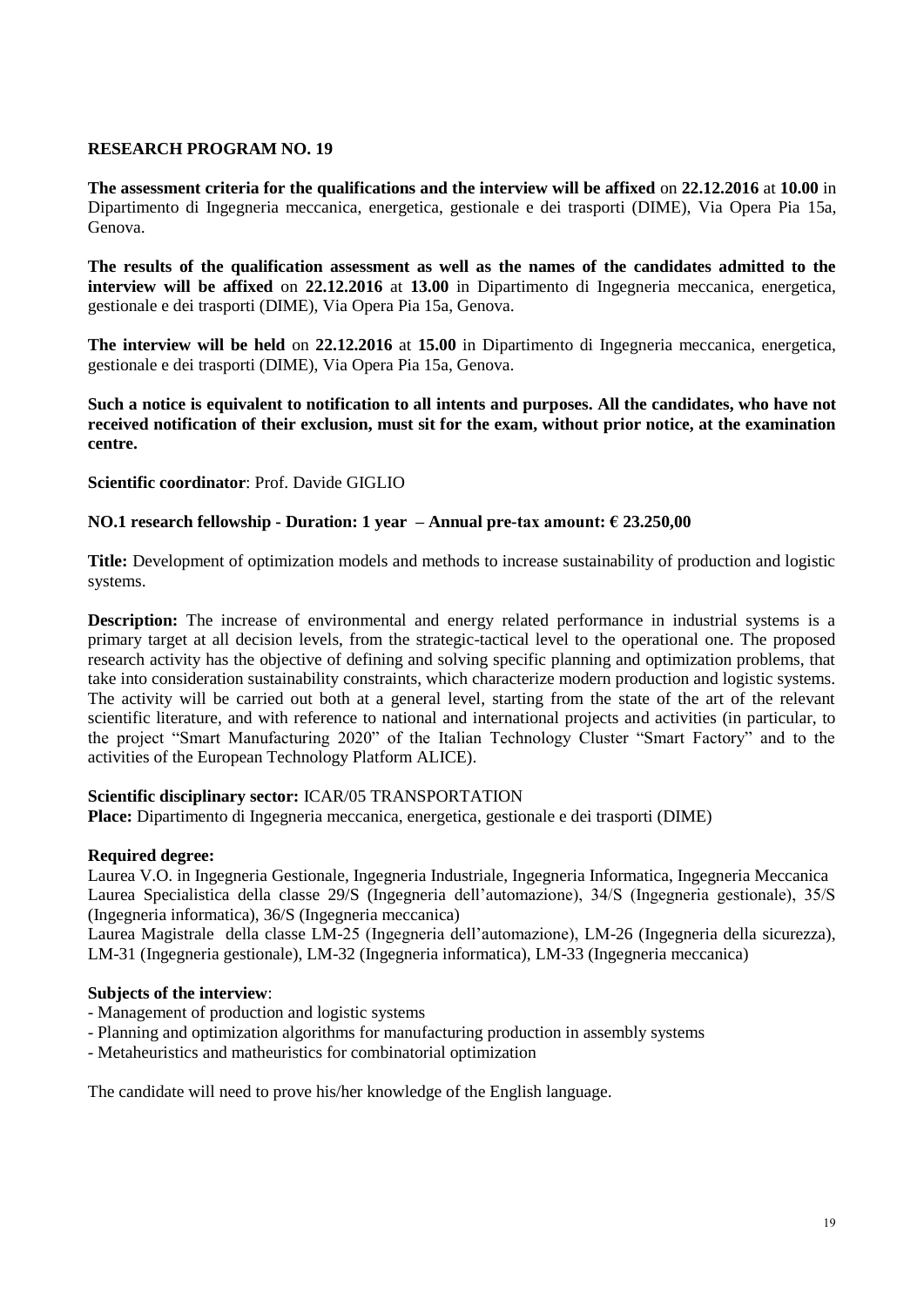**The assessment criteria for the qualifications and the interview will be affixed** on **21.12.2016** at **8.00** in Dipartimento di Ingegneria civile, chimica e ambientale (DICCA), Via Montallegro 1, Genova

**The results of the qualification assessment as well as the names of the candidates admitted to the interview will be affixed** on **21.12.2016** at **12.00** in Dipartimento di Ingegneria civile, chimica e ambientale (DICCA), Via Montallegro 1, Genova

**The interview will be held** on **21.12.2016** at **15.00** in Dipartimento di Ingegneria civile, chimica e ambientale (DICCA), Via Montallegro 1, Genova

**Such a notice is equivalent to notification to all intents and purposes. All the candidates, who have not received notification of their exclusion, must sit for the exam, without prior notice, at the examination centre.**

**Scientific coordinator**: Prof. Giovanni SOLARI

### **NO.1 research fellowship - Duration: 1 year – Annual pre-tax amount: € 23.250,00**

**Title:** Wind monitoring, modelling, simulation and forecasting.

**Description:** A climatology is defined as mixed when different wind phenomena may occur. In Europe it is typical the occurrence of three phenomena: extra-tropical cyclones, downbursts and intermediate events. Taking a cue from the wind monitoring network realized for the European projects "Wind and Ports" and "Wind, Ports and Sea" the present research pursues four objectives: 1) to implement procedures for the separation and classification of different wind phenomena; 2) to develop models for their representation and simulation with particular regard to the assessment of wind loading on structures; 3) to develop forecasting criteria of synoptic phenomena including the assimilation of local measurements; 4) to develop criteria to predict the conditions in which thunderstorms may occur.

# **Scientific disciplinary sector:** ICAR/09 STRUCTURAL ENGINEERING

**Place:** Dipartimento di Ingegneria civile, chimica e ambientale (DICCA)

### **Required degree:**

Dottorato di ricerca in Geofisica o in Ingegneria Civile e Ambientale

### **Subjects of the interview**:

Wind engineering, wind climatology, wind modelling, structural dynamics, probability theory and random processes, atmospheric physics.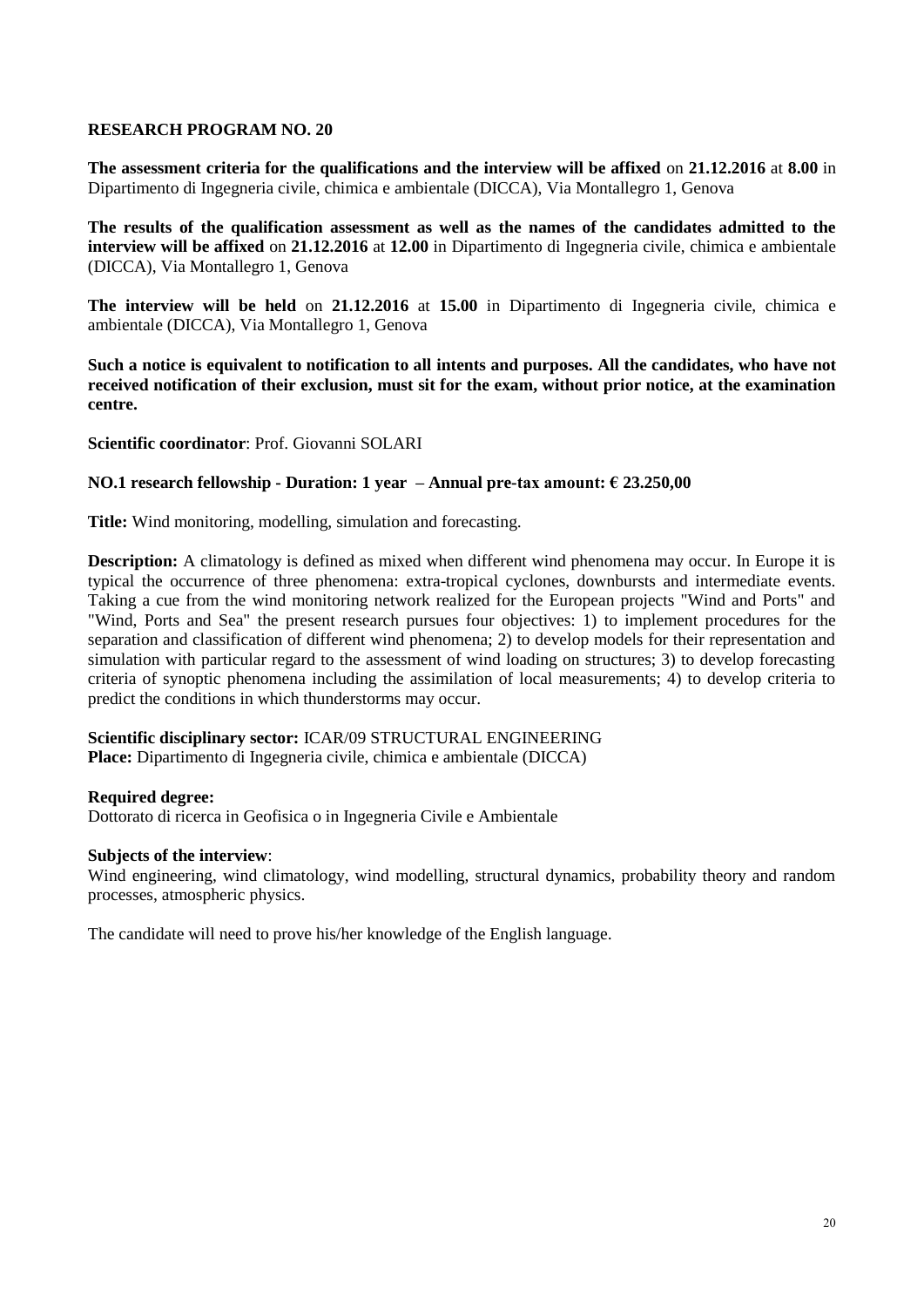**The assessment criteria for the qualifications and the interview will be affixed** on **21.12.2016** at **9.30** in Dipartimento di Ingegneria civile, chimica e ambientale (DICCA), Via Opera Pia 15a, Genova

**The results of the qualification assessment as well as the names of the candidates admitted to the interview will be affixed** on **21.12.2016** at **12.30** in Dipartimento di Ingegneria civile, chimica e ambientale (DICCA), Via Opera Pia 15a, Genova

**The interview will be held** on **21.12.2016** at **13.30** in Dipartimento di Ingegneria civile, chimica e ambientale (DICCA), Via Opera Pia 15a, Genova

**Such a notice is equivalent to notification to all intents and purposes. All the candidates, who have not received notification of their exclusion, must sit for the exam, without prior notice, at the examination centre.**

**Scientific coordinator**: Prof.ssa Francesca PIRLONE

### **NO.1 research fellowship - Duration: 1 year – Annual pre-tax amount: € 19.367,00**

**Title**: Tools, strategies and best practices to realize a start-up accelerator which seek to enhance the crossborder territory (IT-FR).

**Description**: The research aims at identifying tools, strategies and best practices to realize a cross-border start-up accelerator aimed at enhancing the area. Such research has to consider the environment, economic and social aspects and the characteristics of the analyzed territories to support start-ups in establishing successful objectives and strategies.

Initially it will be developed a cognitive phase on the potentialities and vocation of the territory, to the best practices, to the market and competitors at different level of scale and the resources necessary to start a small/medium enterprise. The second phase involves the planning of courses aimed at the training of those who will work in this sector. The third and final stage involves the creation of an accelerator start-up for the analyzed areas.

**Scientific disciplinary sector**: ICAR/20 URBAN AND REGIONAL PLANNING **Place**: Dipartimento di Ingegneria civile, chimica e ambientale (DICCA)

### **Required degree**:

Dottorato di ricerca in luoghi e tempi della città e del territorio

### **Subjects of the interview**:

Urban planning instruments; sustainability, best practices and sustainable development tools.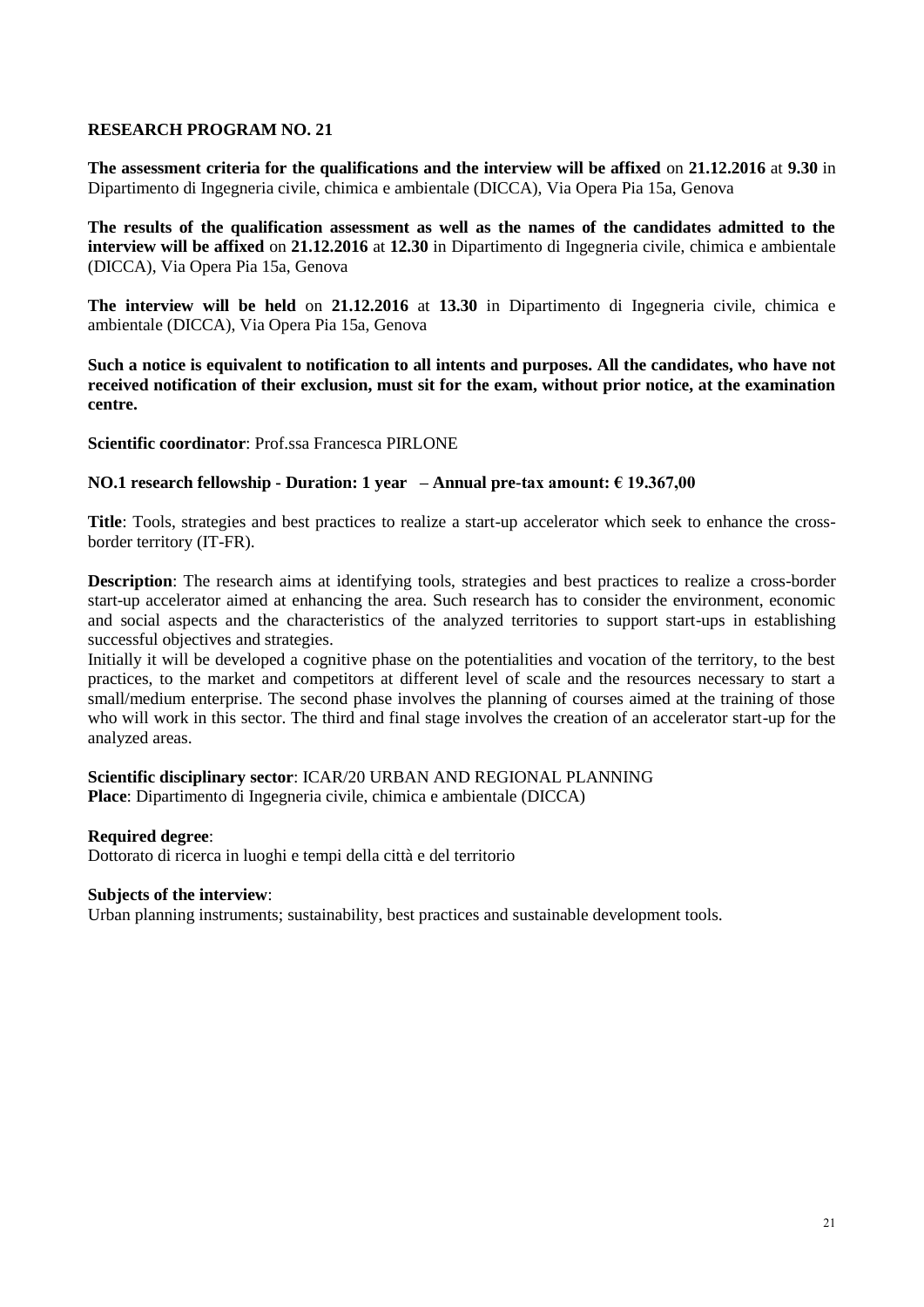# **SCIENTIFIC DISCIPLINARY AREA: INDUSTRIAL AND INFORMATION ENGINEERING**

# **RESEARCH PROGRAM NO. 22**

**The assessment criteria for the qualifications and the interview will be affixed** on **22.12.2016** at **8.45** in Dipartimento di Ingegneria navale, elettrica, elettronica e delle telecomunicazioni DITEN (ex DINAV),Via Montallegro 1, Genova.

**The results of the qualification assessment as well as the names of the candidates admitted to the interview will be affixed** on **22.12.2016** at **11.45** in Dipartimento di Ingegneria navale, elettrica, elettronica e delle telecomunicazioni DITEN (ex DINAV), Via Montallegro 1, Genova.

**The interview will be held** on **22.12.2016** at **12.00** in Dipartimento di Ingegneria navale, elettrica, elettronica e delle telecomunicazioni DITEN (ex DINAV), Via Montallegro 1, Genova.

**Such a notice is equivalent to notification to all intents and purposes. All the candidates, who have not received notification of their exclusion, must sit for the exam, without prior notice, at the examination centre.**

**Scientific coordinator:** Prof. Paola Gualeni

# **NO.1 research fellowship - Duration: 1 year – Annual pre-tax amount: € 19.367,00**

**Title:** Holistic approach of ship design in a life-cycle perspective.

**Description:** The aim of the activity is to develop a methodology and a decision support tool able to project the design process activity along the whole ship life cycle. In particular, for several selected ship typologies, the main parameters will be selected in order to characterize the ship performance in the production phase, the operational activity and the dismantling process, together with the most appropriate KPIs (Key Performance Indicator) for the evaluation of a life cycle performance. A tool named "ship configurator" will be developed and this in turn will be integrated within a H2020 project in a much wider calculation architecture for the ship LCPA (Life Cycle Performance Assessment). Finally the whole tool will be applied to a set of selected ship typologies, in the field of passenger ships, cargo ships, service vessels and work boats.

### **Scientific disciplinary sector:** ING-IND/01 NAVAL ARCHITECTURE

**Place:** Dipartimento di Ingegneria Navale, Elettrica, Elettronica e delle Telecomunicazioni (DITEN)

### **Required degree:**

Laurea V.O. in Ingengeria navale Laurea Specialistica della classe 37/S (Ingegneria navale) Laurea Magistrale della classe LM-34 (Ingegneria navale)

### **Subjects of the interview:**

Ship Design, ship classification anc typologies (technical characteristics and operational profile), notions about LCA (Life Cycle Assessment) and LCC (Life Cycle Cost)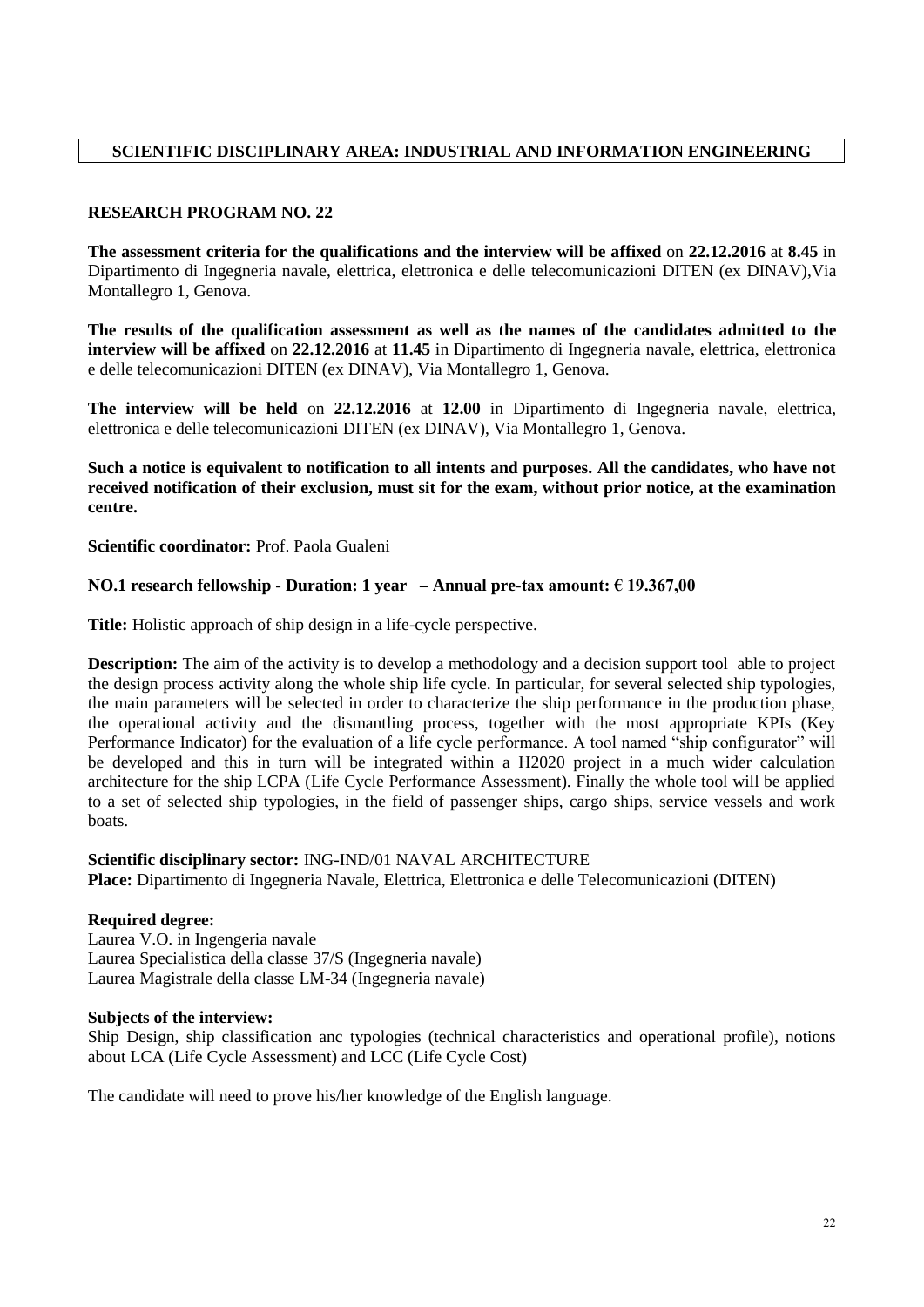**The assessment criteria for the qualifications and the interview will be affixed** on **21.12.2016** at **9.00** in Dipartimento di ingegneria navale, elettrica, elettronica e delle telecomunicazioni (DITEN) Via Montallegro 1, Genova

**The results of the qualification assessment as well as the names of the candidates admitted to the interview will be affixed** on **21.12.2016** at **12.30** in Dipartimento di ingegneria navale, elettrica, elettronica e delle telecomunicazioni (DITEN) Via Montallegro 1, Genova

**The interview will be held** on **21.12.2016** at **14.30** in Dipartimento di ingegneria navale, elettrica, elettronica e delle telecomunicazioni (DITEN) Via Montallegro 1, Genova

**Such a notice is equivalent to notification to all intents and purposes. All the candidates, who have not received notification of their exclusion, must sit for the exam, without prior notice, at the examination centre.**

**Scientific coordinator**: Dott. Marco ALTOSOLE

### **NO.1 research fellowship - Duration: 1 year – Annual pre-tax amount: € 19.367,00**

**Title:** Ship voyage optimization by propulsion simulation.

**Description:** The proposed research is aimed at the identification of numerical models and programming techniques to solve the problem of the "ship voyage optimization". Unlike conventional weather routing solutions, the final algorithm will have to consider also speed management, ship response in terms of motions and possible engine overloads due to severe weather conditions as further constraints of the problem. The ship performance modelling, indispensable for a proper evaluation of the fuel consumption, will be faced by considering the ship motions in terms of added resistance and safety. The propulsion system model will consider also the age of the vessel and will represent the core of the ship voyage optimization process.

**Scientific disciplinary sector:** ING-IND/02 SHIP STRUCTURES AND MARINE ENGINEERING **Place:** Dipartimento di Ingegneria Navale, Elettrica, Elettronica e delle Telecomunicazioni (DITEN)

### **Required degree:**

Laurea V.O. in Ingegneria navale Laurea Specialistica della classe 37/S (Ingegneria navale) Laurea Magistrale della classe LM-34 (Ingegneria navale)

### **Subjects of the interview:**

Marine propulsion, ship energy efficiency, numerical optimization techniques, simulation, neural networks.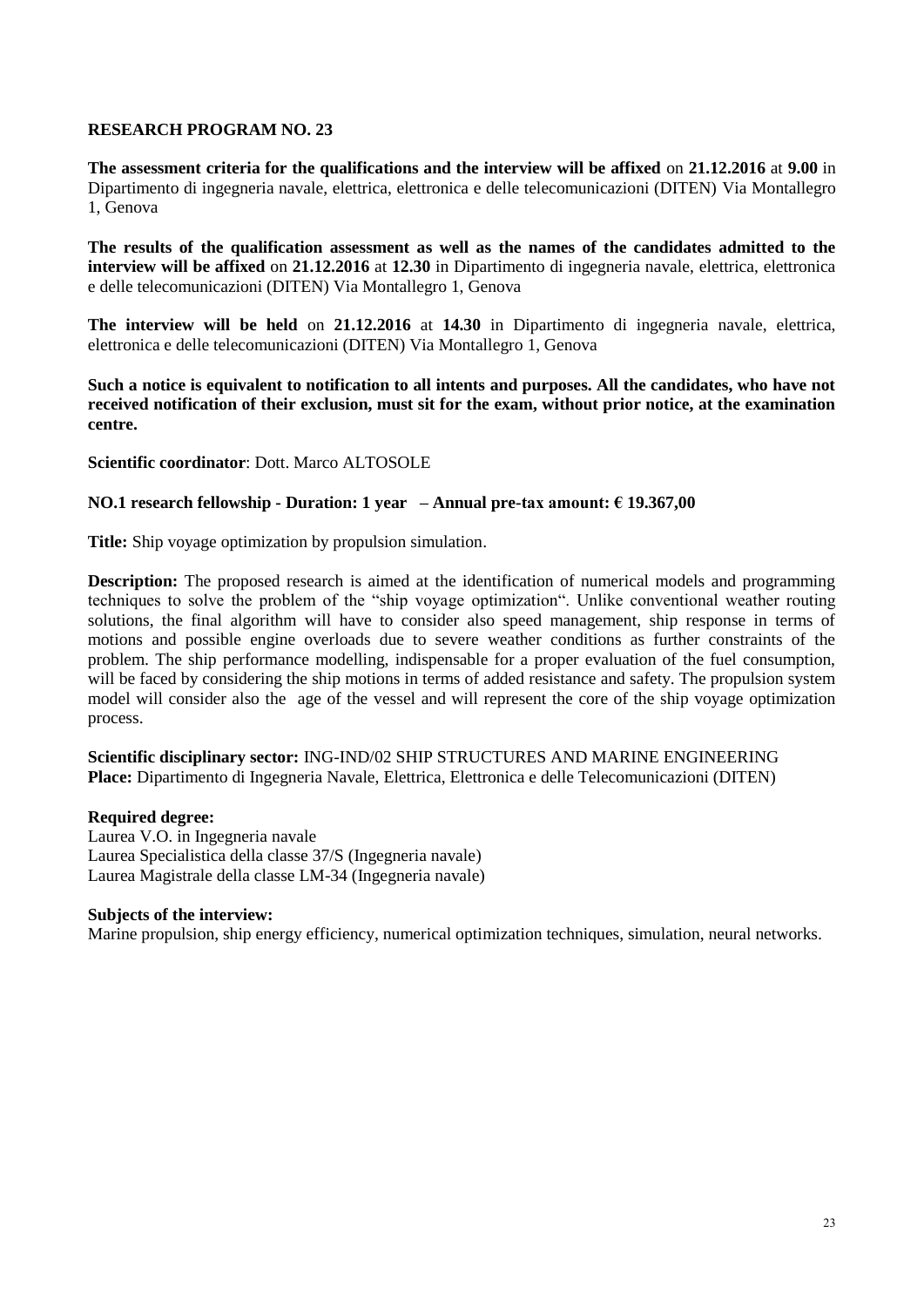**The assessment criteria for the qualifications and the interview will be affixed** on **23.12.2016** at **9.00** in Polo navale del Dipartimento di Ingegneria navale, elettrica, elettronica e delle telecomunicazioni (DITEN), Via Montallegro 1, Genova.

**The results of the qualification assessment as well as the names of the candidates admitted to the interview will be affixed** on **23.12.2016** at **12.00** in Polo navale del Dipartimento di Ingegneria navale, elettrica, elettronica e delle telecomunicazioni (DITEN), Via Montallegro 1, Genova.

**The interview will be held** on **23.12.2016** at **12.15** in Polo navale del Dipartimento di Ingegneria navale, elettrica, elettronica e delle telecomunicazioni (DITEN), Via Montallegro 1, Genova.

**Such a notice is equivalent to notification to all intents and purposes. All the candidates, who have not received notification of their exclusion, must sit for the exam, without prior notice, at the examination centre.**

*As regards candidates, who are not resident or domiciled in Italy, and those, who are resident or habitually domiciled at a distance of more than 300 Km from the selection centre, the interview, if requested, can also be held by electronic means (SKYPE video conference call), promptly contacting Prof. Cesare Mario Rizzo on the phone number +39 3204248071 or via the email address: cesare.rizzo@unige.it*

**Scientific coordinator**: Prof. Cesare Mario RIZZO

# **NO.1 research fellowship - Duration: 1 year – Annual pre-tax amount: € 19.367,00**

**Title:** Application of fluid structure interaction analysis in naval architecture.

**Description:** This project proposal concerns the main fluid-structure interaction applications in naval architecture and marine engineering, studied by means of numerical analyses. Sail system applications will be the starting point to transfer the gained knowledge to dynamic and impulsive phenomena. Numerical analyses will be implemented on typical test cases and, as far as possible, experimental validation of numerical models will be obtained not only through experimental data available in open literature but also performing dedicated tests in the Marine Structures Testing Lab of DITEN during the project.

**Scientific disciplinary sector:** ING-IND/02 SHIP STRUCTURES AND MARINE ENGINEERING **Place:** Dipartimento di Ingegneria Navale, Elettrica, Elettronica e delle Telecomunicazioni (DITEN)

### **Required degree:**

Laurea V.O. in Ingegneria navale Laurea Specialistica della classe 37/s (Ingegneria navale) Laurea Magistrale della classe LM-34 (Ingegneria navale)

### **Subjects of the interview:**

Numerical and experimental analysis of marine structures, FEM, CFD, FSI, non linear analysis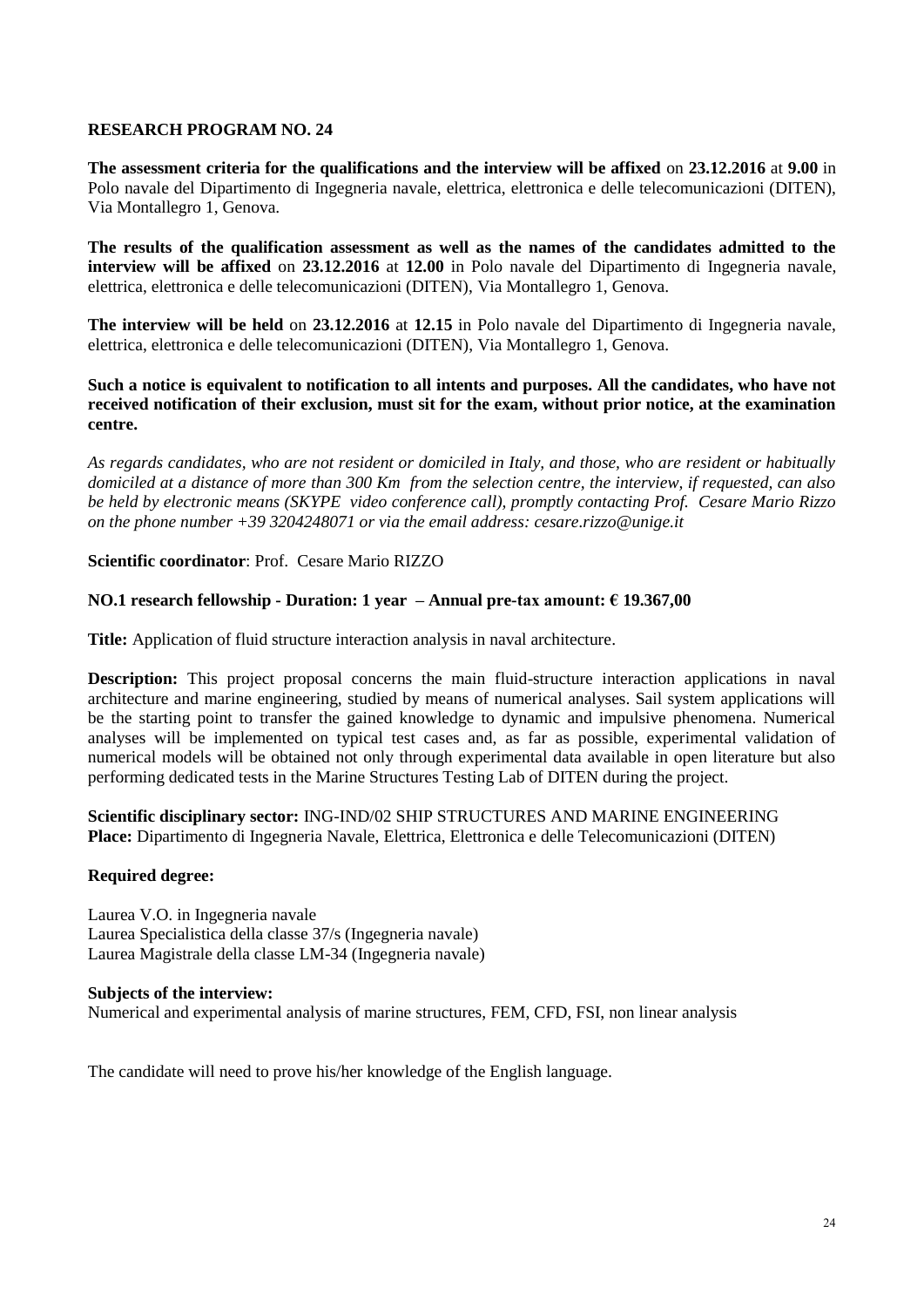**The assessment criteria for the qualifications and the interview will be affixed** on **21.12.2016** at **9.00** in Dipartimento di Ingegneria meccanica, energetica, gestionale e dei trasporti (DIME), Via Opera Pia 15A, Genova

**The results of the qualification assessment as well as the names of the candidates admitted to the interview will be affixed** on **21.12.2016** at **13.00** in Dipartimento di Ingegneria meccanica, energetica, gestionale e dei trasporti (DIME), Via Opera Pia 15A, Genova

**The interview will be held** on **21.12.2016** at **14.00** in Dipartimento di Ingegneria meccanica, energetica, gestionale e dei trasporti (DIME), Via Opera Pia 15A, Genova

**Such a notice is equivalent to notification to all intents and purposes. All the candidates, who have not received notification of their exclusion, must sit for the exam, without prior notice, at the examination centre.**

**Scientific coordinator**: Prof. Luigi CARASSALE

### **NO.1 research fellowship - Duration: 1 year – Annual pre-tax amount: € 23.250,00**

**Title:** Measurements for characterization and validation of components in turbomachinery.

**Description:** Engineerization of measurements on turbomachinery components through

- 1) identification of the quantities to be measured,
- 2) selection of instrumentation,
- 3) integration of instrumentation in the machine,
- 4) definition of SW and HW for data acquisition.

Sensor installation and verification of the measurement chain defined at the previous point.

Supervision of experimental tests and data processing for the characterization and validation of machine components. In this phase, the data acquisition will be carried out at the experimental site.

### **Scientific disciplinary sector:** ING-IND/13 APPLIED MECHANICS

**Place:** Dipartimento di Ingegneria meccanica, energetica, gestionale e dei trasporti (DIME)

### **Required degree:**

Laurea Magistrale della classe LM-33 (Ingegneria meccanica)

### **Subjects of the interview**:

Structural dynamics, signal processing, turbomachinery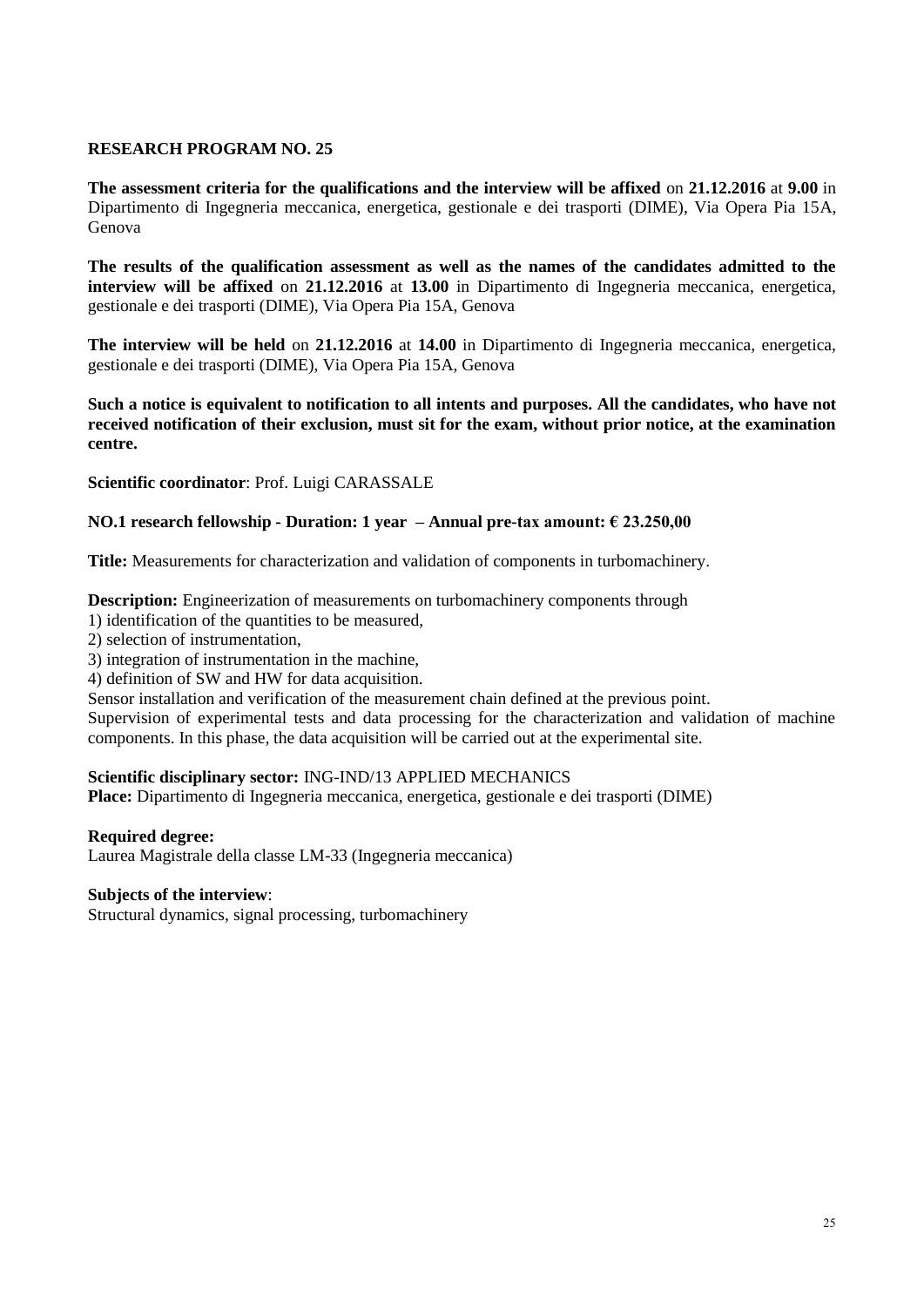**The assessment criteria for the qualifications and the interview will be affixed** on **22.12.2016** at **8.00** in Dipartimento di Ingegneria meccanica, energetica, gestionale e dei trasporti (DIME), Via Opera Pia 15A, Genova

**The results of the qualification assessment as well as the names of the candidates admitted to the interview will be affixed** on **22.12.2016** at **12.00** in Dipartimento di Ingegneria meccanica, energetica, gestionale e dei trasporti (DIME), Via Opera Pia 15A, Genova

**The interview will be held** on **22.12.2016** at **12.15** in Dipartimento di Ingegneria meccanica, energetica, gestionale e dei trasporti (DIME), Via Opera Pia 15A, Genova

### **Such a notice is equivalent to notification to all intents and purposes. All the candidates, who have not received notification of their exclusion, must sit for the exam, without prior notice, at the examination centre.**

*As regards candidates, who are not resident or domiciled in Italy, and those, who are resident or habitually domiciled at a distance of more than 300 Km from the selection centre, the interview, if requested, can also be held by electronic means (SKYPE video conference call), promptly contacting Prof. Matteo Zoppi on the phone number +39 320 438 2160 or via the email address: zoppi@dimec.unige.it*

# **Scientific coordinator**: Prof. Matteo ZOPPI

# **NO.1 research fellowship - Duration: 1 year – Annual pre-tax amount: € 19.367,00**

**Title:** Interval analysis of mechanisms with closed loop kinematic chains.

**Description:** The researcher will complete the development of a code for the calculation of mechanisms with closed loop kinematic chains using interval analysis. The code will be used for the study of mechanisms so assessing effectiveness and performance. First, mechanisms will be addressed with properties known either from the literature or by different methods of calculation; the use will be then extended to mechanisms with architectures new or only in part studied.

# **Scientific disciplinary sector:** ING-IND/13 APPLIED MECHANICS

**Place:** Dipartimento di Ingegneria meccanica, energetica, gestionale e dei trasporti (DIME)

### **Required degree:**

Laurea V.O. in Ingegneria meccanica, Ingegneria elettronica, Ingegneria elettrica, Informatica o Fisica. Laurea Specialistica della classe 36/6 (Ingegneria meccanica), 32/S (Ingegneria elettronica), 29/S (Ingegneria dell'automazione), 31/S (Ingegneria elettrica), 35/S (Ingegneria informatica), 20/S (Fisica), 50/S (Modellistica matematico-fisica per l'ingegneria) 66/S (Scienze dell'universo).

Laurea Magistrale della classe LM-33 (Ingegneria meccanica), LM-29 (Ingegneria elettronica), LM-25 (Ingegneria dell'automazione), LM-26 (Ingegneria della sicurezza), LM-28 (Ingegneria elettrica), LM-32 (Ingegneria informatica), LM-17 Fisica, LM-44 (Modellistica matematico-fisica per l'ingegneria) o LM-58(Scienze dell'universo).

### **Subjects of the interview**:

Robotics. Method of kinematic and singularity analysis of mechanisms.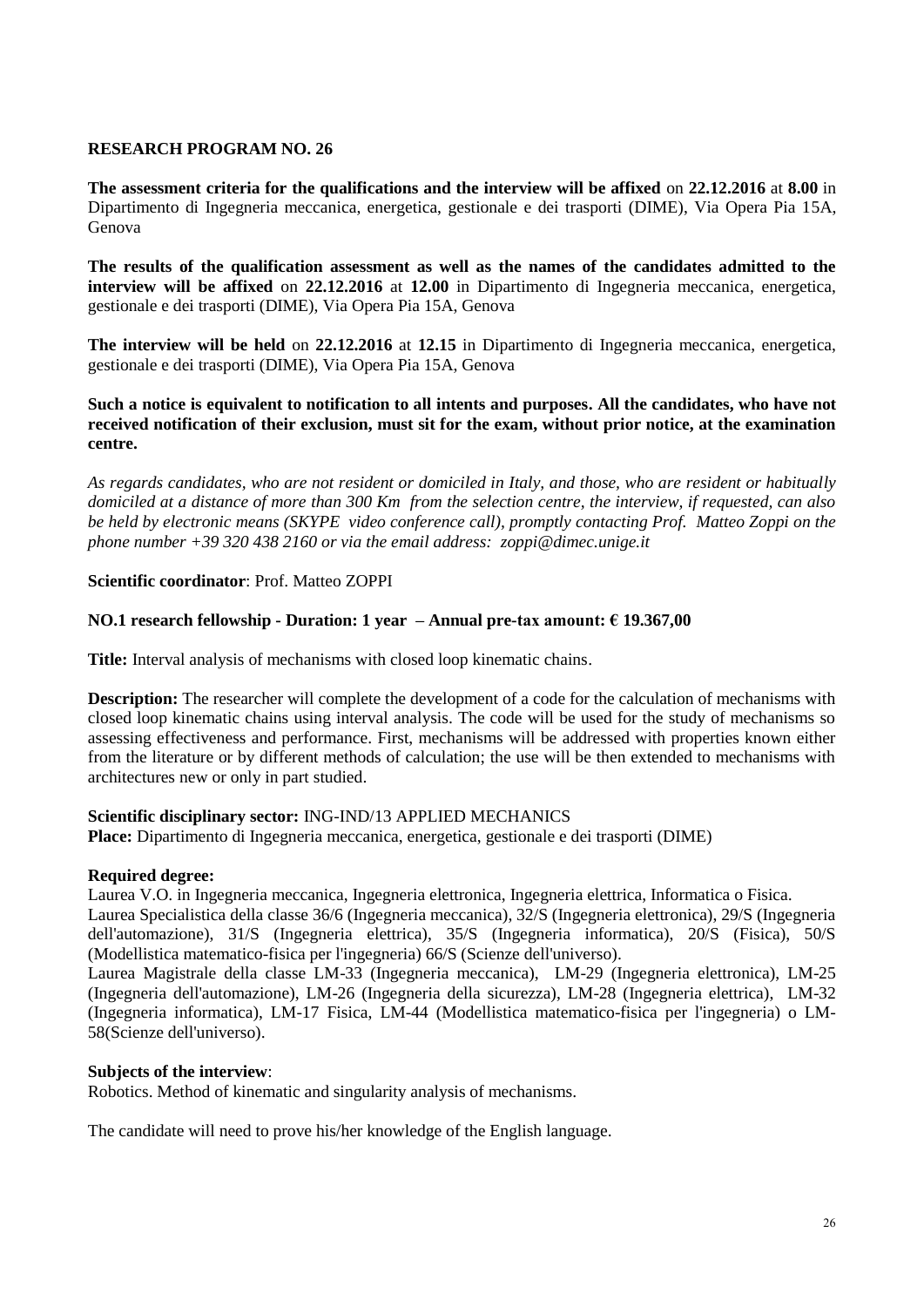**The assessment criteria for the qualifications and the interview will be affixed** on **04.01.2017** at **9.00** in Dipartimento di Ingegneria meccanica, energetica, gestionale e dei trasporti (DIME), Sezione MIG, Via Opera Pia 15a, Genova

**The results of the qualification assessment as well as the names of the candidates admitted to the interview will be affixed** on **04.01.2017** at **12.00** in Dipartimento di Ingegneria meccanica, energetica, gestionale e dei trasporti (DIME), Sezione MIG, Via Opera Pia 15a, Genova

**The interview will be held** on **04.01.2017** at **14.00** in Dipartimento di Ingegneria meccanica, energetica, gestionale e dei trasporti (DIME), Sezione MIG, Via Opera Pia 15a, Genova

**Such a notice is equivalent to notification to all intents and purposes. All the candidates, who have not received notification of their exclusion, must sit for the exam, without prior notice, at the examination centre.**

*As regards candidates, who are not resident or domiciled in Italy, and those, who are resident or habitually domiciled at a distance of more than 300 Km from the selection centre, the interview, if requested, can also be held by electronic means (SKYPE video conference call), promptly contacting Prof. Roberto Revetria on the phone number +39 3207982156 or via the email address: roberto.revetria@unige.it*

### **Scientific coordinator**: Prof. Robero REVETRIA

### **NO.1 research fellowship - Duration: 1 year – Annual pre-tax amount: € 19.367,00**

**Title:** Development of a model of integration between Genoa and Ansaldo Energia Ansaldo Energia Project Quality Management Switzerland for two contracts in Oman with use of new gas turbines GT26.

**Description:** Study of management and technical characteristics of the two contracts in Oman (fired combined cycle IBRI of 1510 MW and 1710 MW SOHAR III). Support the Project Quality Manager and Project Manager. Developing operational expertise for integration in project teams, collecting relevant data anomalies and not the life of the contracts and integration and implementation of the software in use on the contract. Learned lessons and experiences.

# **Scientific disciplinary sector:** ING-IND/17 INDUSTRIAL MECHANICAL PLANTS

**Place:** Dipartimento di Ingegneria meccanica, energetica, gestionale e dei trasporti (DIME)

### **Required degree:**

Laurea Magistrale della classe LM-33 (Ingegneria meccanica)

### **Subjects of the interview**:

Cogeneration plants, plant engineering, risk analysis, dimensioning of systems, principles of quality management, project management principles.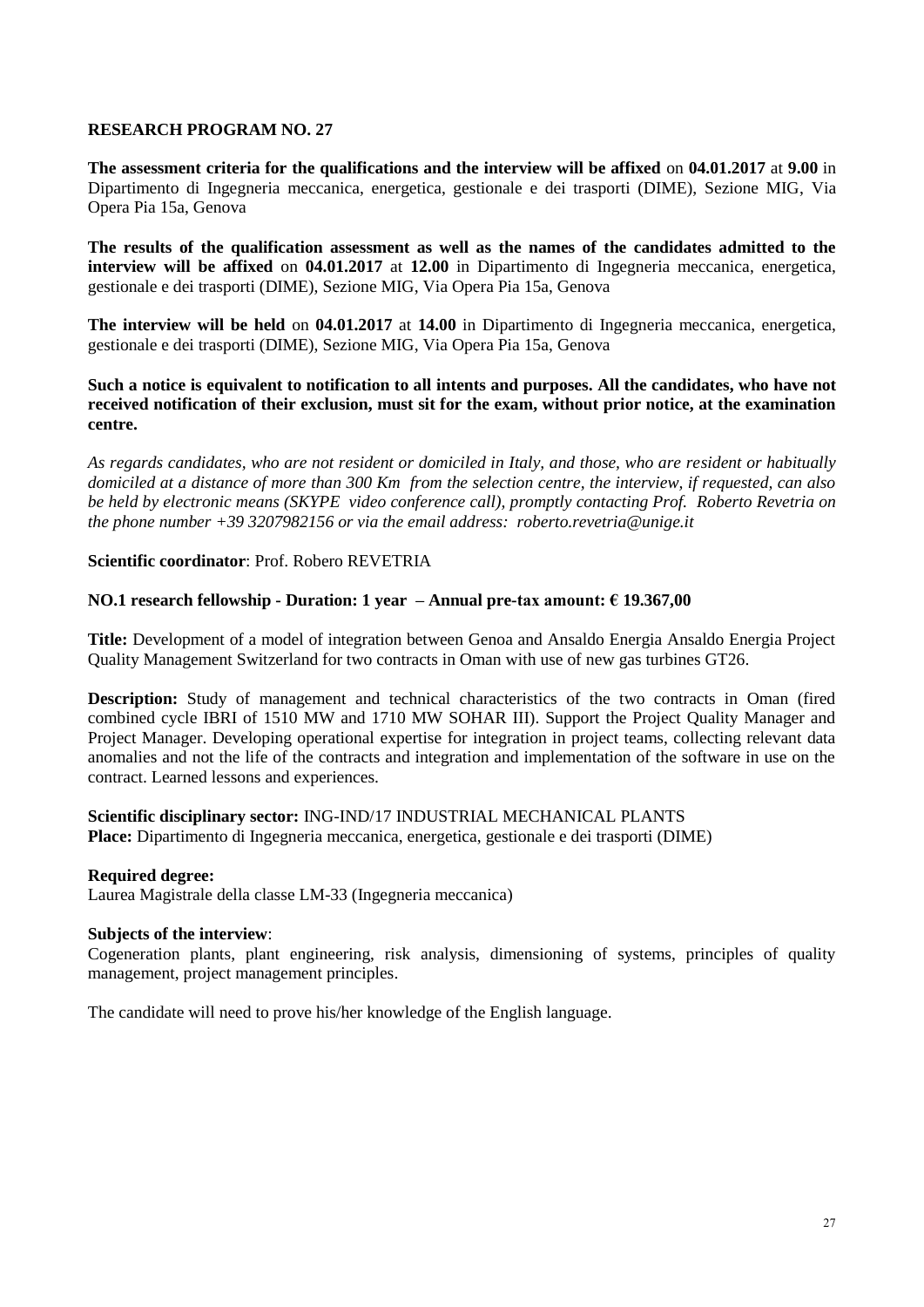**The assessment criteria for the qualifications and the interview will be affixed** on **21.12.2016** at **9.00** in [Dipartimento di Ingegneria civile, chimica e ambientale \(DICCA\)](https://unige.it/strutture/ou/staff/DICCA) - Via Montallegro, 1 - Genova

**The results of the qualification assessment as well as the names of the candidates admitted to the interview will be affixed** on **21.12.2016** at **12.00** in [Dipartimento di Ingegneria civile, chimica e ambientale](https://unige.it/strutture/ou/staff/DICCA)  [\(DICCA\)](https://unige.it/strutture/ou/staff/DICCA) - Via Montallegro, 1 - Genova

**The interview will be held** on **21.12.2016** at **13.00** in [Dipartimento di Ingegneria civile, chimica e](https://unige.it/strutture/ou/staff/DICCA)  [ambientale \(DICCA\)](https://unige.it/strutture/ou/staff/DICCA) - Via Montallegro, 1 - Genova

**Such a notice is equivalent to notification to all intents and purposes. All the candidates, who have not received notification of their exclusion, must sit for the exam, without prior notice, at the examination centre.**

**Scientific coordinator**: Prof. Fabrizio BARBERIS

### **NO.1 research fellowship - Duration: 1 year – Annual pre-tax amount: € 19.367,00**

**Title:** Characterization and evaluation of novel devices for dental implantology.

**Description:** The project will be carried out in collaboration with outstanding companies in the field of production of dental prostheses and dental care instrumentation and will address the following topics:

- characterization of materials in use and study of novel materials in view of improving mechanical and functional properties
- study of the main factors which determine the primary stability of permanent anchorage devices (implants) used in dental implantology
- experimental evaluation of the response of native bone to insertion of a prosthetic fixture

Basing on the experimental results the possible feedback to surgical techniques will be evaluated.

**Scientific disciplinary sector:** ING-IND/22 MATERIALS SCIENCE AND TECHNOLOGY **Place:** [Dipartimento di Ingegneria civile, chimica e ambientale \(DICCA\)](https://unige.it/strutture/ou/staff/DICCA)

### **Required degree:**

Dottorato di ricerca in Ingegneria Chimica, dei Materiali e di Processo

### **Subjects of the interview**:

Principles of solids mechanics, chemical and materials engineering. Measurement of mechanical properties of metals, polymers, composites and biological tissue. Techniques of chemico-physical analysis (XRD, FTIR, Optical and electronic microscopy, rheometry, calorimetry). Surface properties and their evalutation.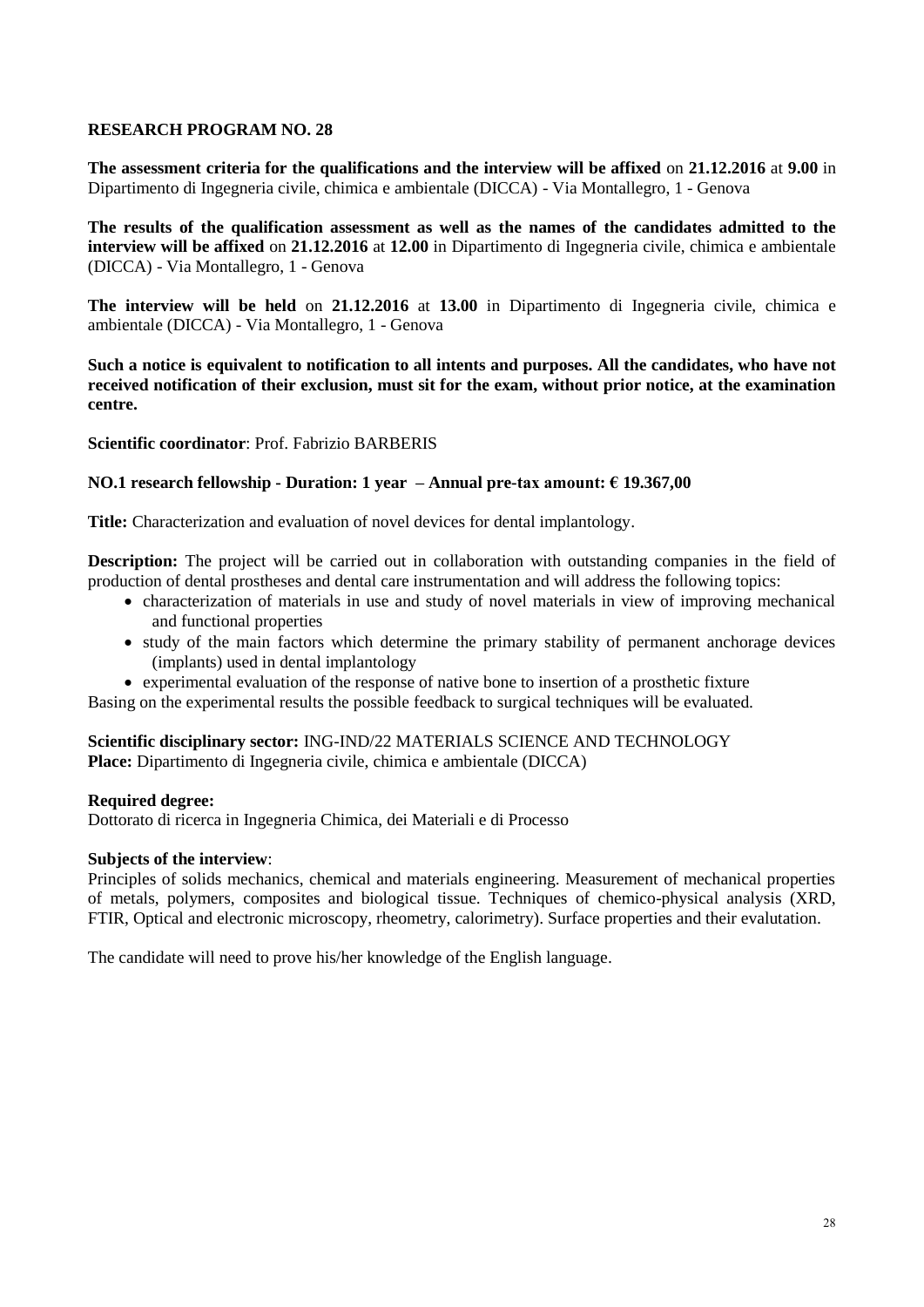**The assessment criteria for the qualifications and the interview will be affixed** on **21.12.2016** at **9.00** in [Dipartimento di Ingegneria civile, chimica e ambientale \(DICCA\),](https://unige.it/strutture/ou/staff/DICCA) Via Opera Pia 15, Genova

**The results of the qualification assessment as well as the names of the candidates admitted to the interview will be affixed** on **21.12.2016** at **12.00** in [Dipartimento di Ingegneria civile, chimica e ambientale](https://unige.it/strutture/ou/staff/DICCA)  [\(DICCA\),](https://unige.it/strutture/ou/staff/DICCA) Via Opera Pia 15, Genova

**The interview will be held** on **21.12.2016** at **12.30** in [Dipartimento di Ingegneria civile, chimica e](https://unige.it/strutture/ou/staff/DICCA)  [ambientale \(DICCA\),](https://unige.it/strutture/ou/staff/DICCA) Via Opera Pia 15, Genova

**Such a notice is equivalent to notification to all intents and purposes. All the candidates, who have not received notification of their exclusion, must sit for the exam, without prior notice, at the examination centre.**

**Scientific coordinator**: Prof. Elisabetta ARATO

### **NO.1 research fellowship - Duration: 1 year – Annual pre-tax amount: € 19.367,00**

**Title:** Feasibility analysis for the development of technologies for the selective elimination of cyanides from AFO gas.

**Description:** The study focuses on the issues related to the purification of the blast furnace outlet gas with particular reference to the emission limits set by the current BAT (Best Available Techniques). In the framework of the present activity the elimination of cyanides from AFO gas by scrubber absorption

will be studied by identifying the main parameters that can be checked or proposing innovative technologies currently under study or available on the market. Secondly, the process of reduction of cyanides in the washing water will be studied also optimizing the water restoration sent to a slag granulation plant in order to produce by-products for cement.

**Scientific disciplinary sector:** ING-IND/24 FUNDAMENTALS OF CHEMICAL ENGINEERING **Place:** [Dipartimento di Ingegneria civile, chimica e ambientale \(DICCA\)](https://unige.it/strutture/ou/staff/DICCA)

### **Required degree:**

Dottorato di ricerca in Fluidodinamica e Processi dell'Ingegneria Ambientale

### **Subjects of the interview**:

Process analysis and simulation, chemical thermodynamics and kinetics, chemical reactor theory.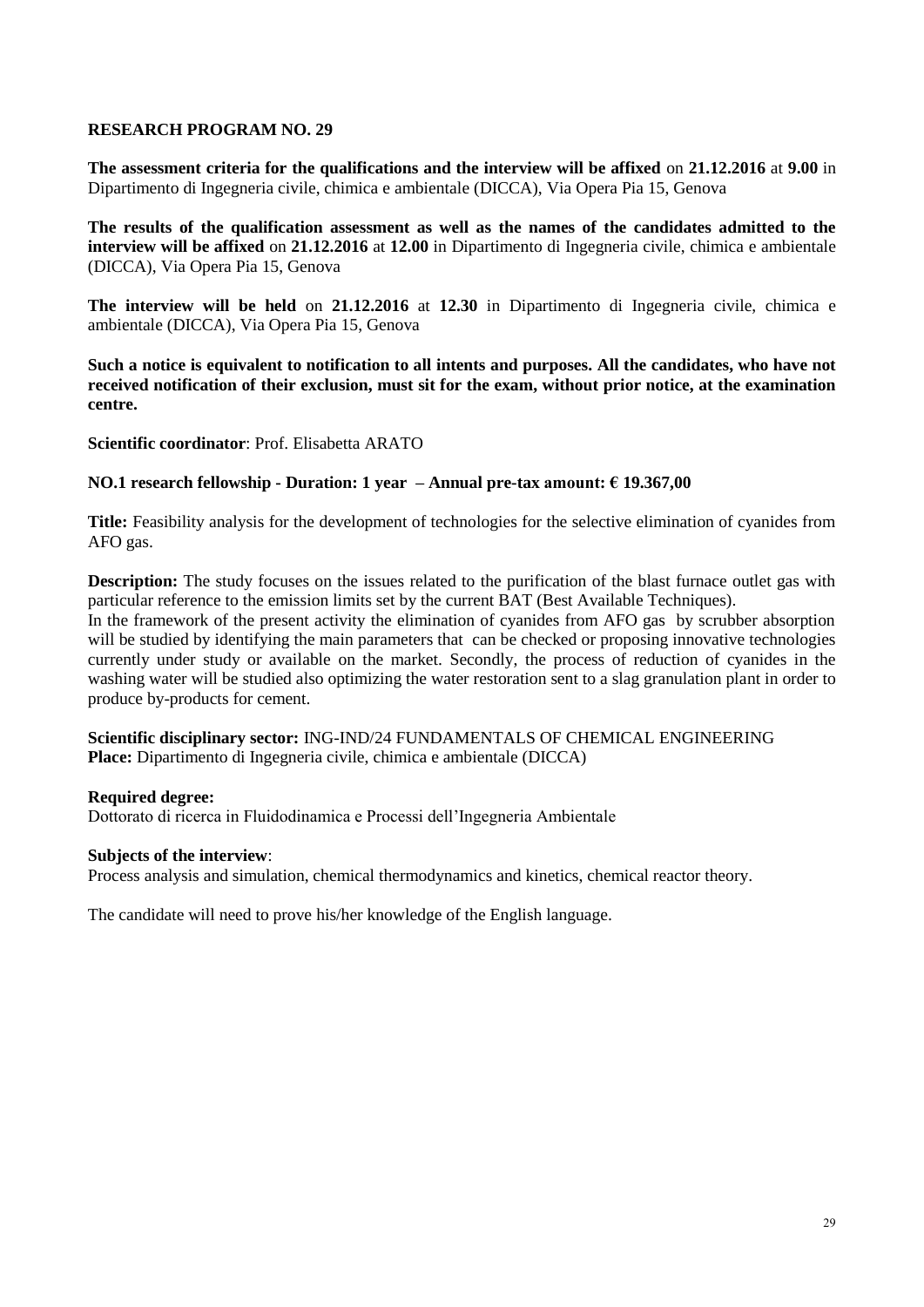**The assessment criteria for the qualifications and the interview will be affixed** on **21.12.2016** at **9.00** in Dipartimento di Ingegneria Civile, Chimica e Ambientale (DICCA), Via Opera Pia 15, Genova

**The results of the qualification assessment as well as the names of the candidates admitted to the interview will be affixed** on **21.12.2016** at **12.00** in Dipartimento di Ingegneria Civile, Chimica e Ambientale (DICCA), Via Opera Pia 15, Genova

**The interview will be held** on **21.12.2016** at **12.15** in Dipartimento di Ingegneria Civile, Chimica e Ambientale (DICCA), Via Opera Pia 15, Genova

**Such a notice is equivalent to notification to all intents and purposes. All the candidates, who have not received notification of their exclusion, must sit for the exam, without prior notice, at the examination centre.**

*As regards candidates, who are not resident or domiciled in Italy, and those, who are resident or habitually domiciled at a distance of more than 300 Km from the selection centre, the interview, if requested, can also be held by electronic means (SKYPE video conference call), promptly contacting Prof.ssa Patrizia Perego on the phone number +39 010 3532916 or via the email address: p.perego@unige.it*

**Scientific coordinator**: Prof.ssa Patrizia PEREGO

### **NO.1 research fellowship - Duration: 1 year – Annual pre-tax amount: € 23.250,00**

**Title:** Extraction and encapsulation of high-added value compounds from spent coffee grounds.

**Description:** The coffee-based beverages lead to the production of a large quantity of waste, among which the exhausted coffee powder. This can be used as a source of antioxidants: molecules that find wide application in the food, cosmetic and pharmaceutical industries. The experimentation involves the use of a matrix coming from automatic coffee machines, subjected to non-conventional solvent extraction (high pressure and temperature and extraction assisted with microwave) for the recovery of high added value molecules. The extracts thus obtained will be characterized and micro-encapsulated using a spray dryer to make them more bioavailable. The critical operating parameters for extraction and encapsulation will be optimized using an experimental design using software "Statistics".

**Scientific disciplinary sector:** ING-IND/25 CHEMICAL PLANTS **Place:** [Dipartimento di Ingegneria civile, chimica e ambientale \(DICCA\)](https://unige.it/strutture/ou/staff/DICCA)

### **Required degree:**

Dottorato di ricerca in Ingegneria Chimica, dei Materiali e di Processo

### **Subjects of the interview**:

HPLC, Colorimetric analysis, Chromatography, Micro and nano-incapsulation.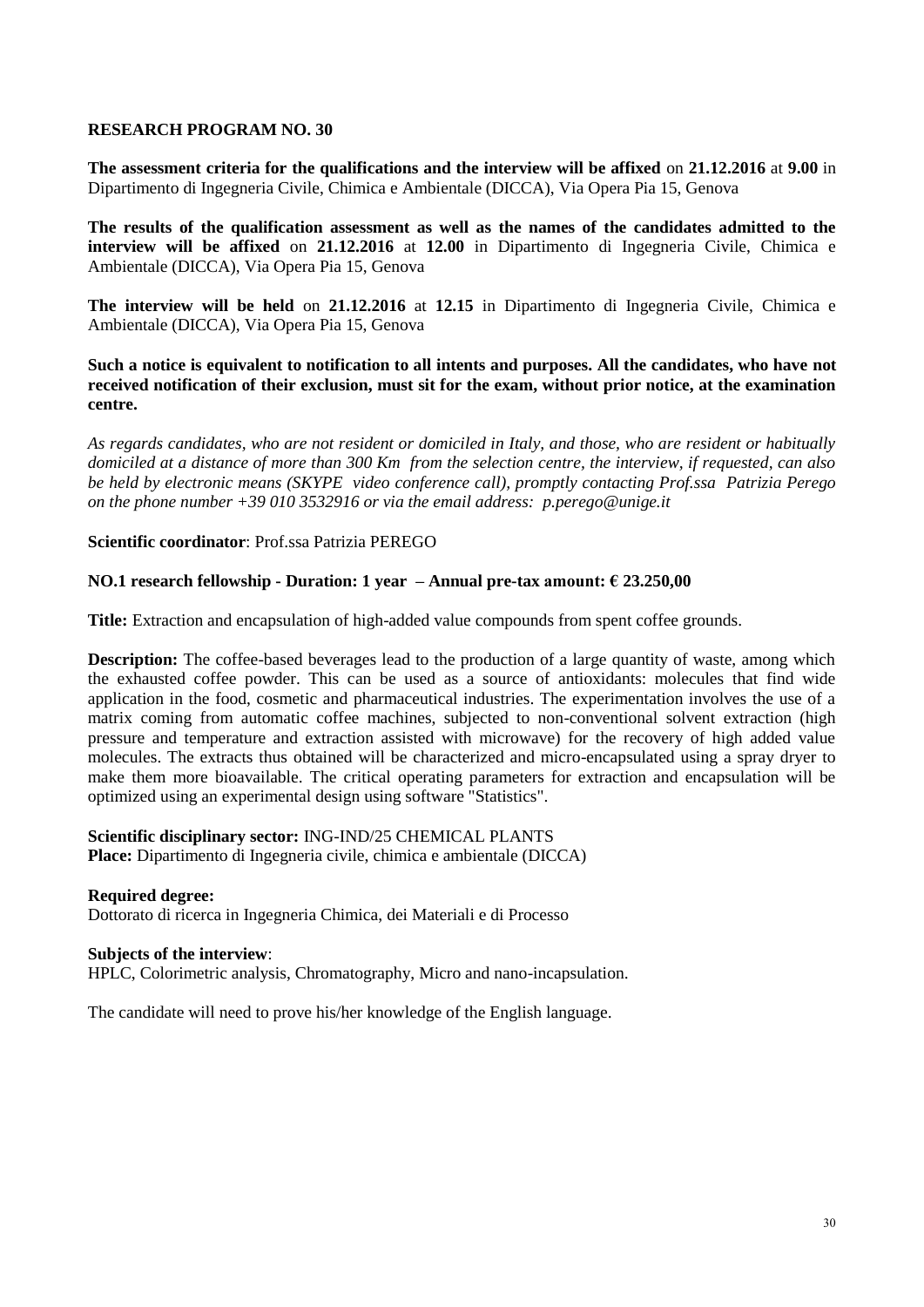**The assessment criteria for the qualifications and the interview will be affixed** on **22.12.2016** at **9.30** in Dipartimento di Ingegneria navale, elettrica, elettronica e delle telecomunicazioni (DITEN), Via Opera Pia 11A, Genova.

**The results of the qualification assessment as well as the names of the candidates admitted to the interview will be affixed** on **22.12.2016** at **12.30** in Dipartimento di ingegneria navale, elettrica, elettronica e delle telecomunicazioni (DITEN), Via Opera Pia 11A, Genova

**The interview will be held** on **22.12.2016** at **14.30** in Dipartimento di ingegneria navale, elettrica, elettronica e delle telecomunicazioni (DITEN), Via Opera Pia 11A, Genova

**Such a notice is equivalent to notification to all intents and purposes. All the candidates, who have not received notification of their exclusion, must sit for the exam, without prior notice, at the examination centre.**

**Scientific coordinator**: Prof. Federico SILVESTRO

# **NO.1 research fellowship - Duration: 1 year – Annual pre-tax amount: € 19.367,00**

**Title:** Development and implementation of models for microgrids and power grids for naval applications.

**Description:** The topic of the research concerns the definition and development - from technical and functional description of medium and low voltage electrical distribution networks for naval systems or standalone networks - of algorithms for the management of generation and load.

The electrical network must be modeled and simulated in a suitable computing environment to be chosen during the research and the simulation results will be compared with experimental data. Storage systems and the associated automation and control systems will be developed. Algorithms to be used in monitoring systems (PMS Power Management System) for voltage control in the network and for the definition of the generation commitment and control will be developed.

### **Scientific disciplinary sector:** ING-IND/33 ELECTRICAL POWER SYSTEMS

**Place:** Dipartimento di Ingegneria Navale, Elettrica, Elettronica e delle Telecomunicazioni (DITEN)

### **Required degree:**

Laurea Specialistica della classe 31/S (Ingegneria Elettrica) Laurea Magistrale della classe LM-28 (Ingegneria Elettrica)

### **Subjects of the interview**:

Modeling and simulation; analysis of electrical energy systems; modeling of generation systems for naval electrical systems; Control strategies for on-board systems.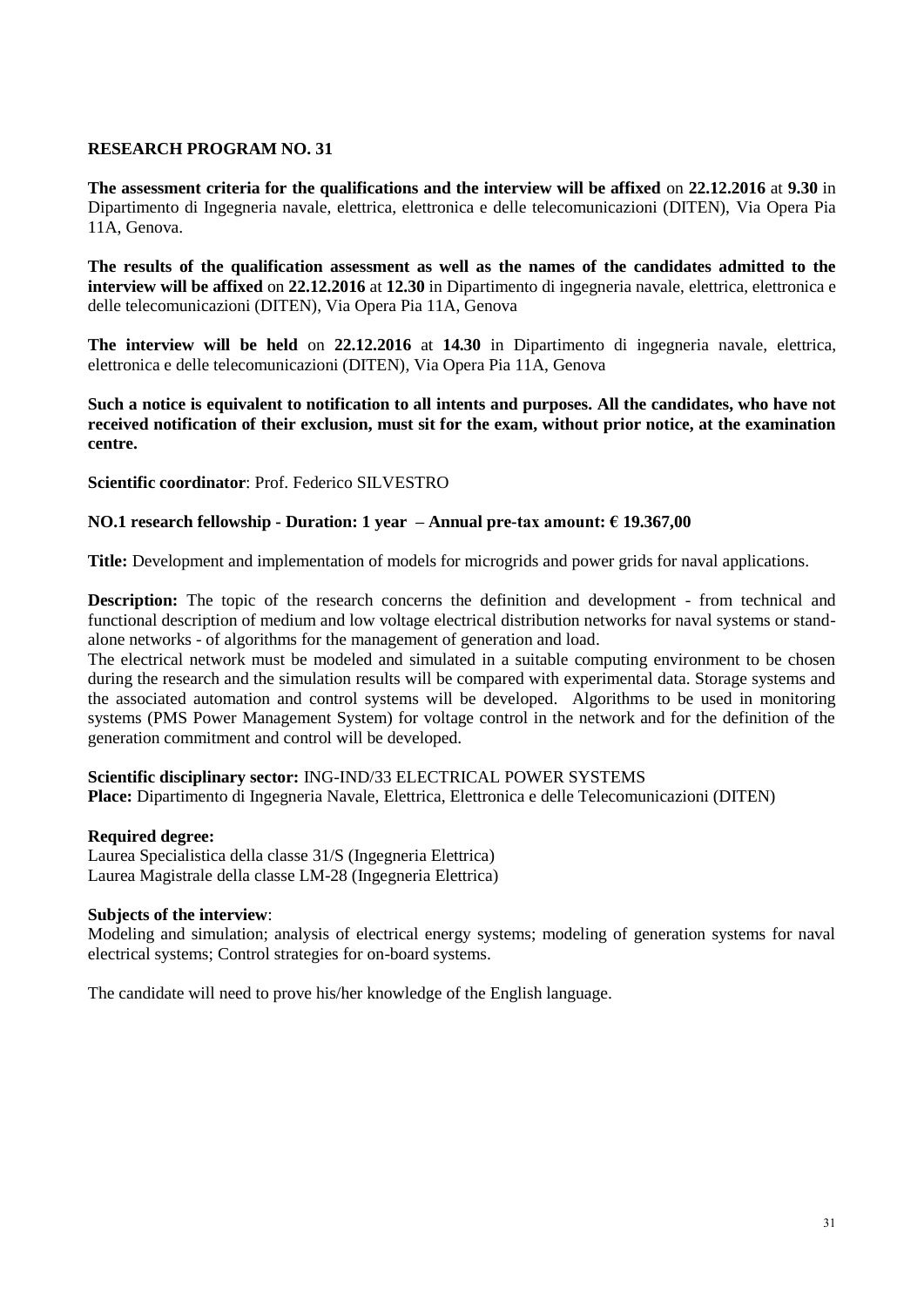# **Scientific coordinator**: Prof. Daniele CAVIGLIA

### **NO.1 research fellowship - Duration: 1 year – Annual pre-tax amount: € 27.133,00**

**Title:** Sensor networks for real-time rainfall monitoring.

**Description:** The activity relates to the field of environmental monitoring and will concern the study and development of sensor networks (wireless or wired) for real-time detection of atmospheric precipitation, which derive an estimation of the rain rate falling in the survey area from the attenuation data of microwave signals (terrestrial or satellite). In particular, methodologies for the data quality control of the measurements in relation to the characteristics of the phenomenon conditions will be addressed, as well as the development of an improved approach for the interpretation of the microwave attenuation basing on a comparative experiment with the rainfall measurement provided by conventional sensors (rain gauges and meteorological radar).

### **Scientific disciplinary sector:** ING-INF/01 ELECTRONICS

**Place:** Dipartimento di Ingegneria Navale, Elettrica, Elettronica e delle Telecomunicazioni (DITEN)

### **Required degree:**

Dottorato di Ricerca in "Ingegneria Elettronica, Informatica, della Robotica e delle Telecomunicazioni o "Monitoraggio dei Sistemi e Gestione dei Rischi Ambientali" o "Fluidodinamica e Processi dell'Ingegneria Ambientale"

### **Subjects of the interview**:

- Sensor networks for rainfall intensity measurement
- Datav quality control procedures
- Methods of comparative analysis of areal and punctual measurements obtained from sensors with different technologies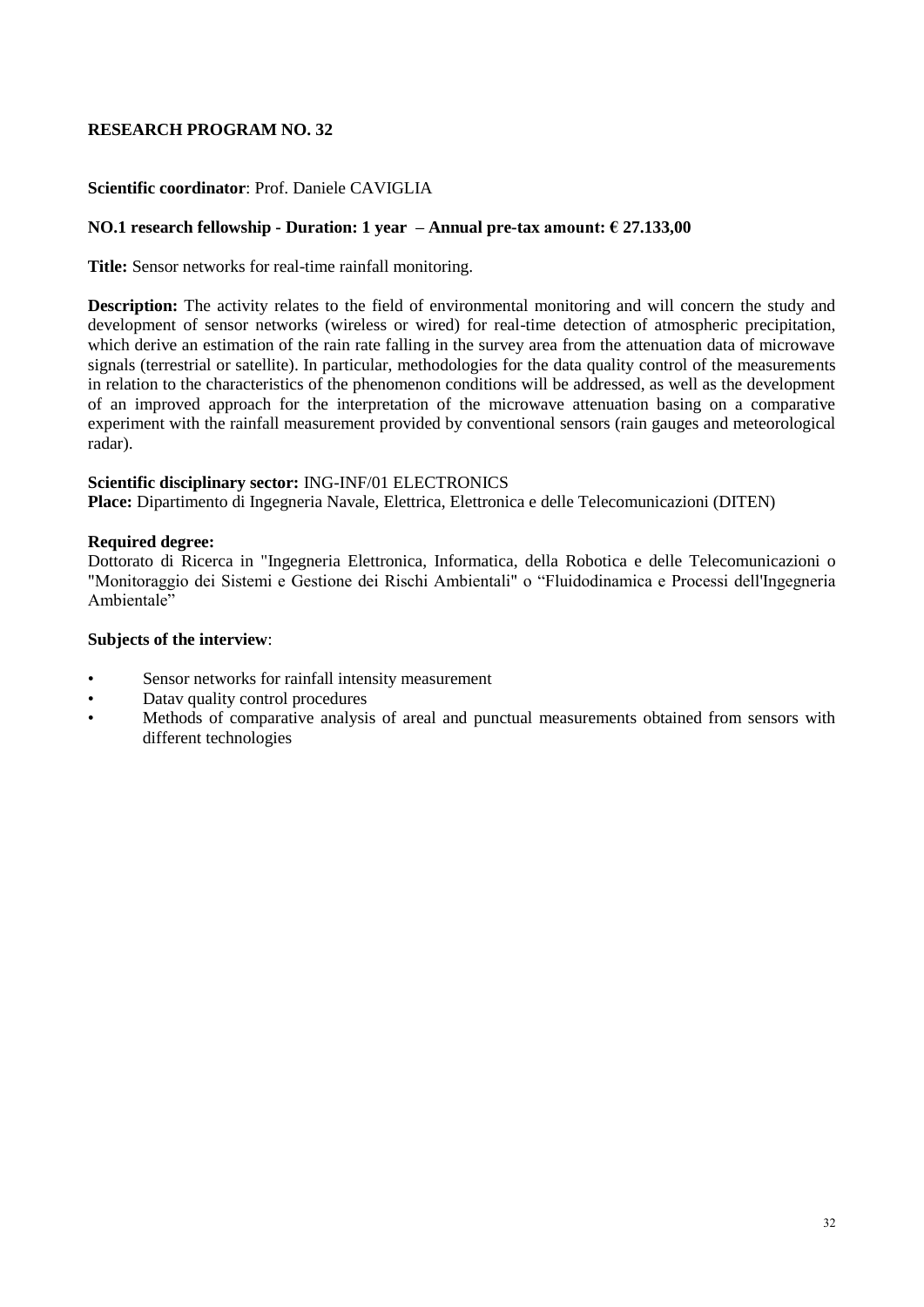**The assessment criteria for the qualifications and the interview will be affixed** on **21.12.2016** at **10.00** in Dipartimento di Ingegneria Navale, Elettrica, Elettronica e delle Telecomunicazioni (DITEN), Via Opera Pia 11A, Genova

**The results of the qualification assessment as well as the names of the candidates admitted to the interview will be affixed** on **21.12.2016** at **13.00** in Dipartimento di Ingegneria Navale, Elettrica, Elettronica e delle Telecomunicazioni (DITEN), Via Opera Pia 11A, Genova

**The interview will be held** on **21.12.2016** at **16.00** in Dipartimento di Ingegneria Navale, Elettrica, Elettronica e delle Telecomunicazioni (DITEN), Via Opera Pia 11A, Genova

**Such a notice is equivalent to notification to all intents and purposes. All the candidates, who have not received notification of their exclusion, must sit for the exam, without prior notice, at the examination centre.**

**Scientific coordinator**: Prof. Matteo PASTORINO

### **NO.1 research fellowship - Duration: 1 year – Annual pre-tax amount: € 23.250,00**

**Title:** Inverse scattering methods for the microwave diagnostic of brain strokes.

**Description:** The present project is devoted to study numerical methods for the electromagnetic diagnostic based on the inversion of data obtained from the interaction between incident electromagnetic field at microwave frequencies and the human head when an ischemic or an hemorrhagic stroke is present. In particular, it will be focused on the study and implementation of algorithms for the dielectric reconstruction based on the formulation of the inverse electromagnetic scattering problem. The project to be developed will include an analysis of the state of the art in the field of microwave biomedical imaging and a phase in which the optimal solutions for the above mentioned problem are defined. Finally, the most interesting methods will be implemented and the obtained results will be properly validated.

### **Scientific disciplinary sector:** ING-INF/02 ELECTROMAGNETIC FIELDS

**Place:** Dipartimento di Ingegneria Navale, Elettrica, Elettronica e delle Telecomunicazioni (DITEN)

### **Required degree:**

Laurea V.O. in Ingegneria elettronica o Ingegneria delle telecomunicazioni Laurea Specialistica della classe 32/S (Ingegneria elettronica), 30/S (Ingegneria delle telecomunicazioni), Laurea Magistrale della classe LM-29 (Ingegneria elettronica), LM-27 (Ingegneria delle telecomunicazioni).

### **Subjects of the interview**:

Inverse problems theory in applied electromagnetics at microwave frequencies and numerical methods for the solution of such kind of problems in engineering. Regularization and treatment of the nonlinearity and illposedness of inverse problems.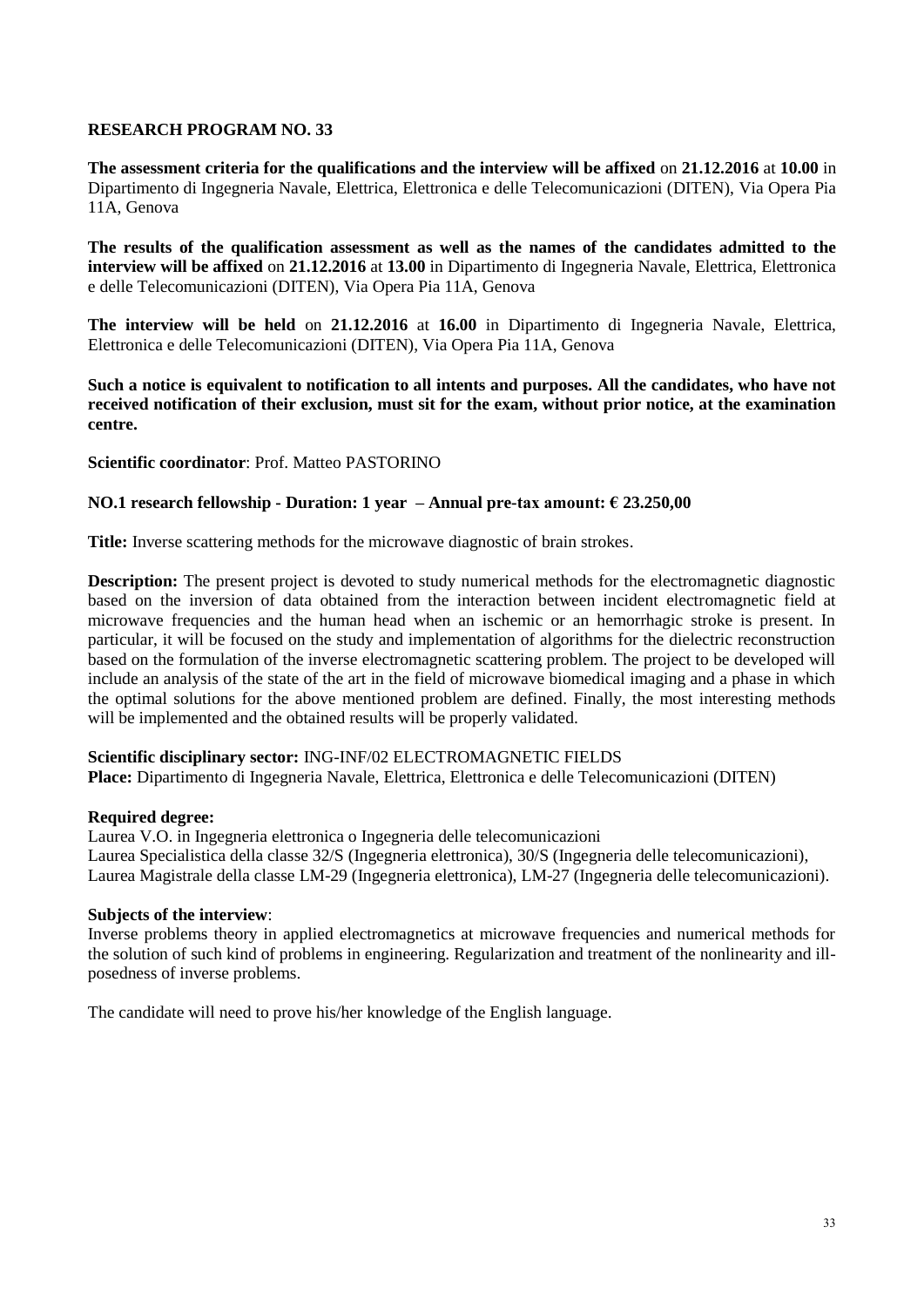**The assessment criteria for the qualifications and the interview will be affixed** on **21.12.2016** at **10.00** in Dipartimento di Ingegneria Navale, Elettrica, Elettronica e delle Telecomunicazioni (DITEN) - Satellite Communications and Networking Laboratory (SCNL), Via dell'Opera Pia 13, Pad. E, 3° floor, Genova

**The results of the qualification assessment as well as the names of the candidates admitted to the interview will be affixed** on **21.12.2016** at **15.00** in Dipartimento di Ingegneria Navale, Elettrica, Elettronica e delle Telecomunicazioni (DITEN) - Satellite Communications and Networking Laboratory (SCNL), Via dell'Opera Pia 13, Pad. E, 3° floor, Genova

**The interview will be held** on **21.12.2016** at **16.00** in Dipartimento di Ingegneria Navale, Elettrica, Elettronica e delle Telecomunicazioni (DITEN) - Satellite Communications and Networking Laboratory (SCNL), Via dell'Opera Pia 13, Pad. E, 3° floor, Genova

**Such a notice is equivalent to notification to all intents and purposes. All the candidates, who have not received notification of their exclusion, must sit for the exam, without prior notice, at the examination centre.**

**Scientific coordinator**: Prof. Mario MARCHESE

### **NO.1 research fellowship - Duration: 2 year – Annual pre-tax amount: € 19.367,00**

**Title:** Algorithms and Protocols for Data Routing in DTN Networks.

**Description:** The activity will concern the study and implementation of routing, congestion and flow control, and scheduling algorithms and protocols for Delay and Disruption Tolerant (DTN) Networks. A survey of the state of the art will be performed in order to identify techniques and strategies already defined in this field. After that, the research will be focused on the identification of variables and parameters relevant in this kind of networks for the realization of these techniques and strategies. An implementation and test phase will follow in order to propose and develop new algoritms and protocols or improvements to the already existing ones.

**Scientific disciplinary sector:** ING-INF/03 TELECOMMUNICATIONS **Place:** Dipartimento di Ingegneria Navale, Elettrica, Elettronica e delle Telecomunicazioni (DITEN)

### **Required degree:**

Laurea Magistrale della classe LM-27 (Ingegneria delle telecomunicazioni)

### **Subjects of the interview**:

Routing Algorithms and Protocols, Flow and Congestion Control Algorithms and Strategies, Scheduling Policies, Matlab and C/C++ knowledge.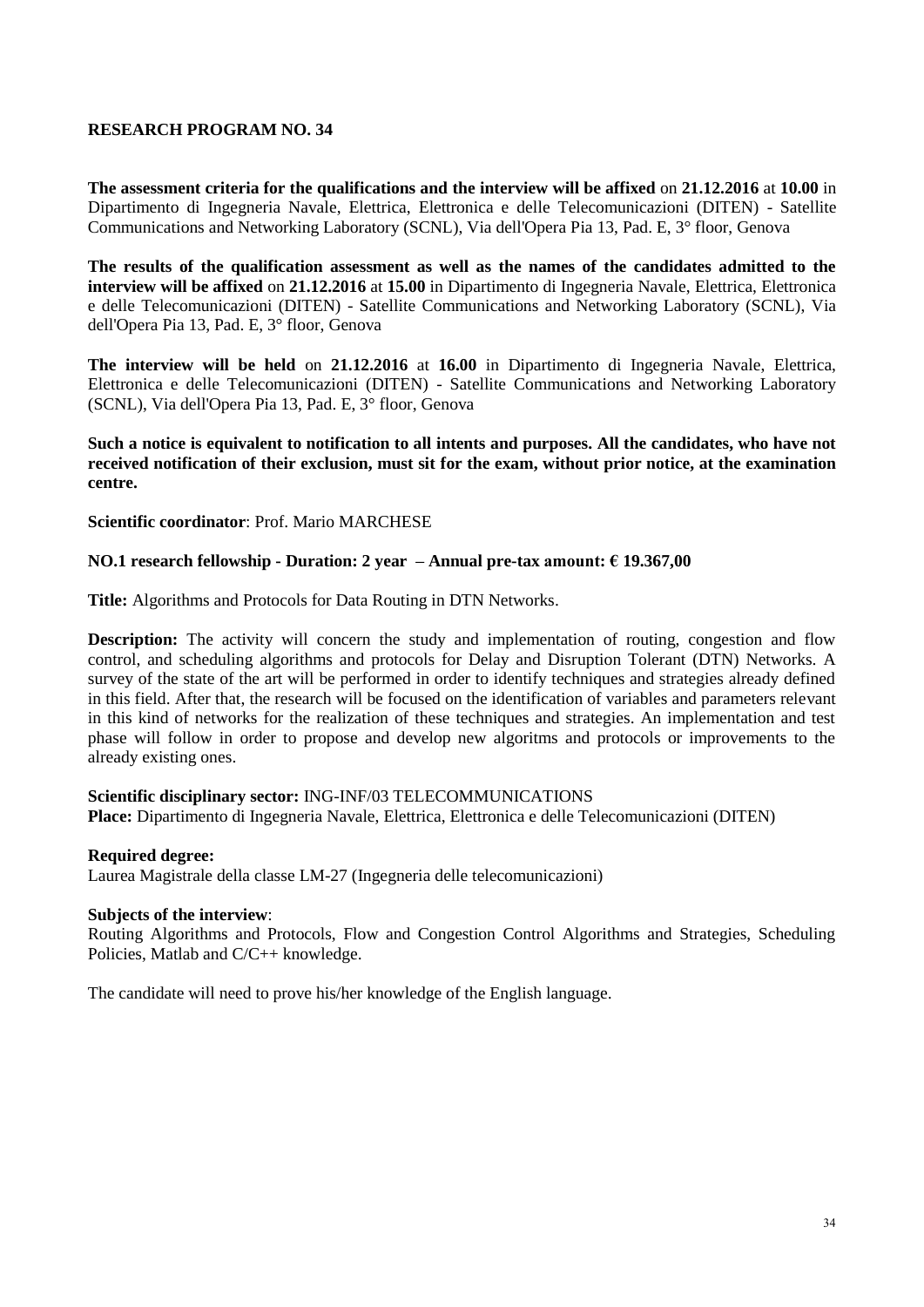**The assessment criteria for the qualifications and the interview will be affixed** on **21.12.2016** at **8.30** in Dipartimento di Informatica Bioingegneria Robotica ed Ingegneria dei Sistemi (DIBRIS), Via Opera Pia 13, Genova.

**The results of the qualification assessment as well as the names of the candidates admitted to the interview will be affixed** on **21.12.2016** at **12.30** in Dipartimento di Informatica Bioingegneria Robotica ed Ingegneria dei Sistemi (DIBRIS) ,Via Opera Pia 13, Genova.

**The interview will be held** on **21.12.2016** at **16.30** in Dipartimento di Informatica Bioingegneria Robotica ed Ingegneria dei Sistemi (DIBRIS), Via Opera Pia 13, Genova.

**Such a notice is equivalent to notification to all intents and purposes. All the candidates, who have not received notification of their exclusion, must sit for the exam, without prior notice, at the examination centre.**

*As regards candidates, who are not resident or domiciled in Italy, and those, who are resident or habitually domiciled at a distance of more than 300 Km from the selection centre, the interview, if requested, can also be held by electronic means (SKYPE video conference call), promptly contacting Prof. Antonio Sgorbissa on the phone number +39 0103532706 or via the email address: antonio.sgorbissa@unige.it*

**Scientific coordinator**: Prof. Antonio SGORBISSA

### **NO.1 research fellowship - Duration: 1 year – Annual pre-tax amount: € 19.367,00**

**Title:** Robots and distributed sensor networks to support independent living.

**Description:** The project aims at developing robotic systems, as well as wearable and environmental sensor networks, with the aim of assisting elderly people in everyday activities, through innovative monitoring and automation solutions.

The project breakthrough is in the fact that, differently from existing systems, it aims at developing systems that are culturally "competent", i.e., able to modify their own perceptual, motor and verbal behavior depending on the cultural characteristics of the person that they are assisting.

### **Scientific disciplinary sector:** ING-INF/05 INFORMATION PROCESSING SYSTEMS

**Place:** Dipartimento di Informatica, bioingegneria, robotica e ingegneria dei sistemi (DIBRIS)

### **Required degree:**

Laurea Specialistica della classe 35/S (Ingegneria informatica) Laurea Magistrale della classe LM-32 (Ingegneria informatica)

### **Subjects of the interview**:

Mobile Robots, wearable and distributed sensor networks, mathematical models, automation techniques for recognizing human activities, assistive robotics applications.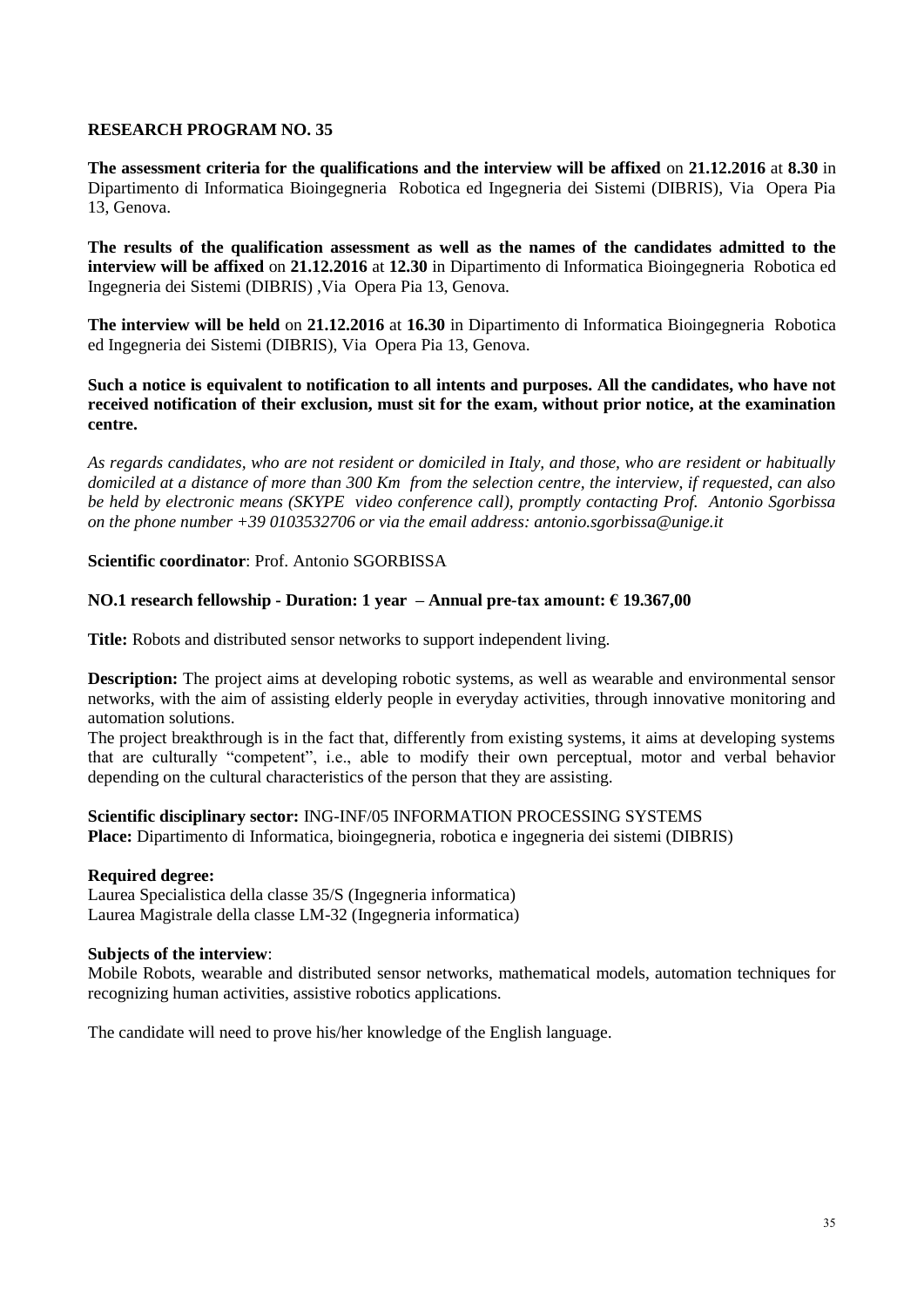**The assessment criteria for the qualifications and the interview will be affixed** on **21.12.2016** at **8.00** in Dipartimento di Informatica Bioingegneria Robotica ed Ingegneria dei Sistemi (DIBRIS), Via Opera Pia 13, Genova

**The results of the qualification assessment as well as the names of the candidates admitted to the interview will be affixed** on **21.12.2016** at **14.00** in Dipartimento di Informatica Bioingegneria Robotica ed Ingegneria dei Sistemi (DIBRIS) ,Via Opera Pia 13, Genova

**The interview will be held** on **21.12.2016** at **16.00** in Dipartimento di Informatica Bioingegneria Robotica ed Ingegneria dei Sistemi (DIBRIS), Via Opera Pia 13, Genova

**Such a notice is equivalent to notification to all intents and purposes. All the candidates, who have not received notification of their exclusion, must sit for the exam, without prior notice, at the examination centre.**

**Scientific coordinator**: Prof. Maura CASADIO

# **NO.1 research fellowship - Duration: 1 year – Annual pre-tax amount: € 19.367,00**

**Title:** Body-machine interface for neuro-rehabilitation of stroke survivors.

**Description:** The project aims at developing adaptive/smart tools, based on Body—Machine interfaces (BMI) and robotic technologies, which may help stroke survivors to recover functions of the upper body by exploiting/enhancing their residual capabilities, while avoiding the easy shortcut" of being content with stereotypical compensatory strategies.

The work is organised in three general objectives:

(I) TO TRANSLATE BODY—DERIVED SIGNALS onto BMI commands, encoding Subjects' state, impairment and residual abilities.

(ii) TO DESIGN AND IMPLEMENT ADAPTIVE BMIS for rehabilitation devices, based on the individual characteristic of each subject.

(iii) TO ENCODE INFORMATION of the subject's state of motion and interaction with the environment INTO APPROPRIATE SENSORY FEEDBACK.

**Scientific disciplinary sector:** ING-INF/06 ELECTRONIC AND INFORMATICS BIOENGINEERING **Place:** Dipartimento di Informatica, bioingegneria, robotica e ingegneria dei sistemi (DIBRIS)

### **Required degree:**

Laurea Magistrale della classe LM-21 (Ingegneria biomedica)

### **Subjects of the interview**:

Body machine interface, Robot- rehabilitation, electromyography signals, muscle synergy, biomechanical movement, stroke.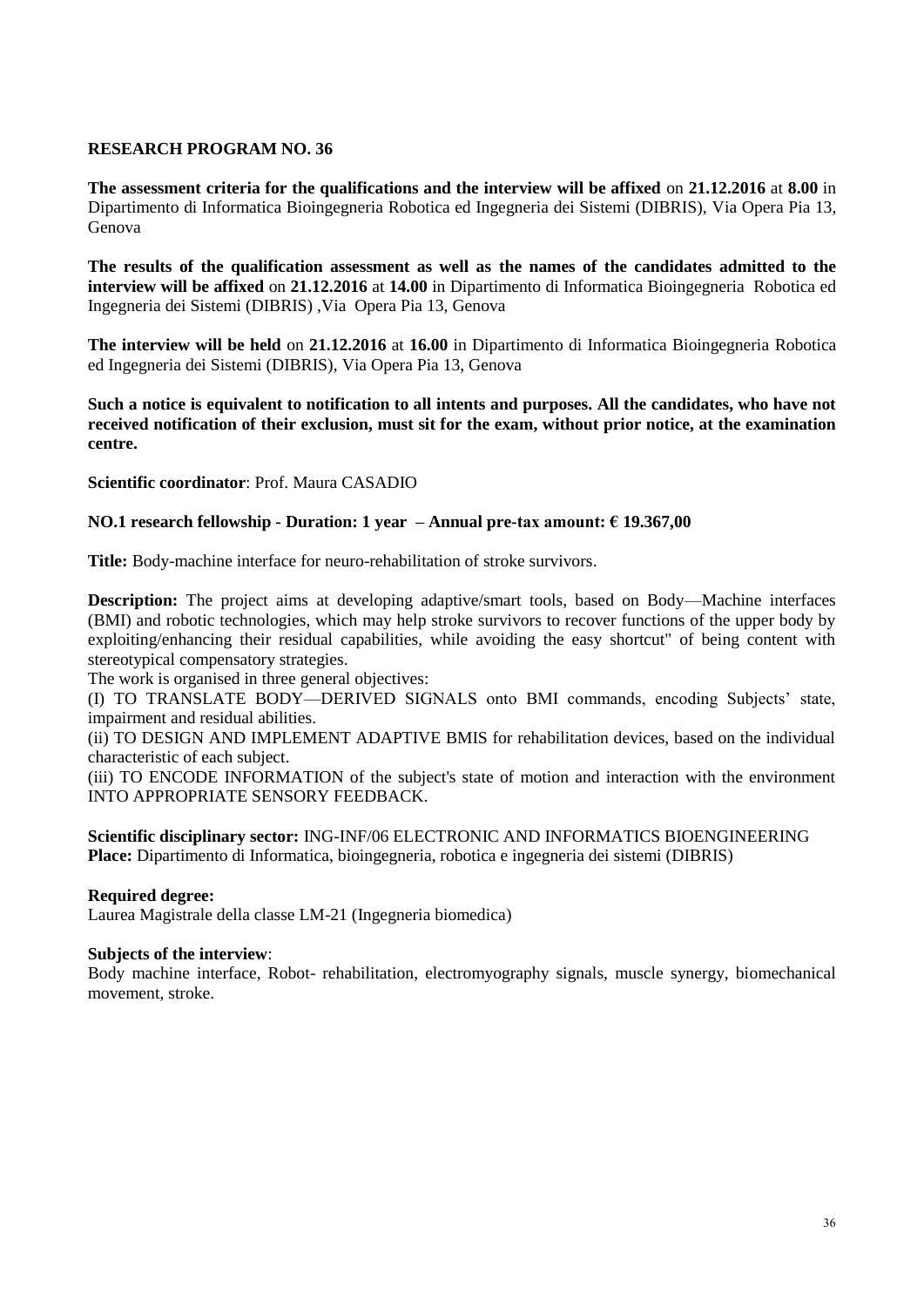# **SCIENTIFIC DISCIPLINARY AREA: LAW**

### **RESEARCH PROGRAM NO. 37**

**The assessment criteria for the qualifications and the interview will be affixed** on **21.12.2016** at **9.00** in C.I.E.L.I. - Centro Italiano di Eccellenza sulla Logistica Integrata - Via Vivaldi, 5 Genova

**The results of the qualification assessment as well as the names of the candidates admitted to the interview will be affixed** on **21.12.2016** at **12.00** in C.I.E.L.I. - Centro Italiano di Eccellenza sulla Logistica Integrata - Via Vivaldi, 5 Genova

**The interview will be held** on **21.12.2016** at **15.00** in C.I.E.L.I. - Centro Italiano di Eccellenza sulla Logistica Integrata - Via Vivaldi, 5 Genova

**Such a notice is equivalent to notification to all intents and purposes. All the candidates, who have not received notification of their exclusion, must sit for the exam, without prior notice, at the examination centre.**

*As regards candidates, who are not resident or domiciled in Italy, and those, who are resident or habitually domiciled at a distance of more than 300 Km from the selection centre, the interview, if requested, can also be held by electronic means (SKYPE video conference call), promptly contacting Prof.ssa Paola Ivaldi on the phone number +39 010 209 9976/+39 010209 – 51186 or via the email address: Paola.Ivaldi@giuri.unige.it*

# **Scientific coordinator**: Prof. Paola IVALDI

### **NO.1 research fellowship - Duration: 1 year – Annual pre-tax amount: € 23.250,00**

**Title:** Brussels Ia and transport (BRIaTra) JUST/2014/JCOO/AG/CIVI/7706.

**Description:** The objective of the project is the performance of specific activities connected to the European Project EU JUST/2014/Action Grants Brussels Ia and transport (BRIaTra), which -after having concluded the necessary theoretical analysis concerning the object of the inquiry- on 1st February 2017 enters into its second and last year. The "assegnista" will be engaged in the coordination and management of the activities of the different partners during the final year of the project, with specific reference to: technical and scientific support, communication among the partners and with the European Commission, collection and circulation of the partial outcomes of the research, as well as synthesis of the final results of the project with a view to the finalisation of the concluding documents.

# **Scientific disciplinary sector:** IUS/13 INTERNATIONAL LAW

**Place:** C.I.E.L.I. Centro Italiano di Eccellenza sulla Logistica Integrata

### **Required degree:**

Laurea Specialistica della classe 22/S (Giurisprudenza) Laurea Magistrale della classe LMG/01 (Giurisprudenza)

### **Subjects of the interview**:

Transfrontier and transnational cooperation – private international law – European Union law, competences of European Union.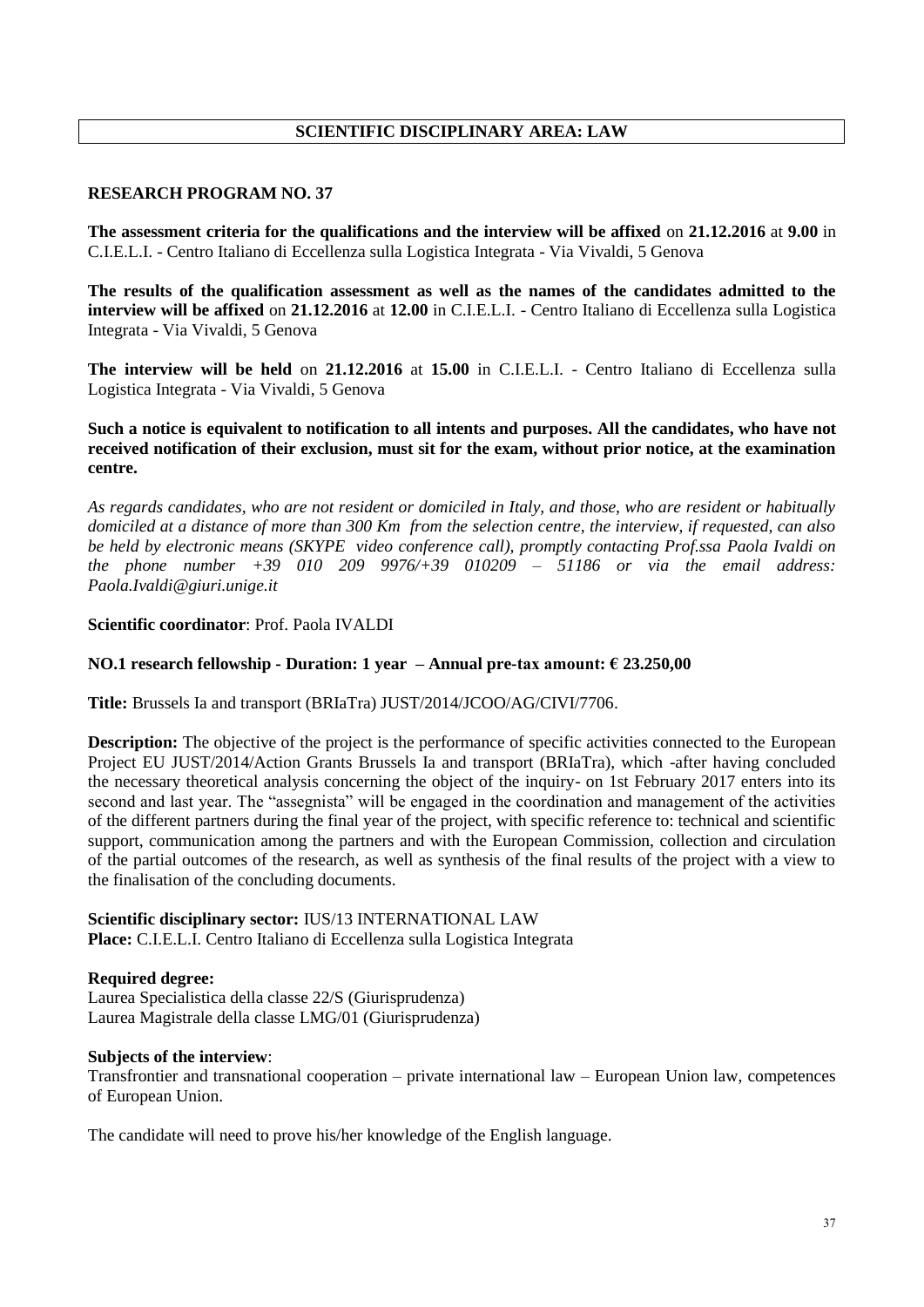# **SCIENTIFIC DISCIPLINARY AREA: ECONOMICS AND STATISTICS**

### **RESEARCH PROGRAM NO. 38**

**The assessment criteria for the qualifications and the interview will be affixed** on **21.12.2016** at **10.30** in Dipartimento di Economia (DIEC), Via Vivaldi 5, Genova

**The results of the qualification assessment as well as the names of the candidates admitted to the interview will be affixed** on **21.12.2016** at **13.30** in Dipartimento di Economia (DIEC), Via Vivaldi 5, Genova

**The interview will be held** on **21.12.2016** at **14.00** in Dipartimento di Economia (DIEC), Via Vivaldi 5, Genova

**Such a notice is equivalent to notification to all intents and purposes. All the candidates, who have not received notification of their exclusion, must sit for the exam, without prior notice, at the examination centre.**

**Scientific coordinator**: Prof. Alberto QUAGLI

### **NO.1 research fellowship - Duration: 1 year – Annual pre-tax amount: € 19.367,00**

**Title:** ERP and accounting knowledge.

**Description:** The ICT persistent evolution has generated a constant increase in enterprise processes computerization and automation levels. As for Enterprise Resource Planning (ERP) systems, technological development has enhanced software capabilities enough to make the human competencies no longer directly relevant.

This has brought to a depletion of accounting knowledge in general and has given rise to a different way of employing accounting knowledge in enterprise resource planning. Indeed, the completeness of ERP accounting modules and their extremely detailed procedures brought a change in worker skills, moving from a "know why" type of knowledge (in the matter in question based on the knowledge of accounting theory and logic) to a "know how" type of knowledge, that entails the ability to use ERP software but leads also to an uncritical attitude.

This research project wishes to analyze the new accounting knowledge boundaries in ERP systems, paying specific attention to the role played by accounting education in this context.

**Scientific disciplinary sector:** SECS-P/07 BUSINESS ADMINISTRATION AND MANAGEMENT **Place:** Dipartimento di Economia (DIEC)

### **Required degree:**

Laurea V.O. in Economia e commercio o Economia Aziendale o Economia Marittima e dei Trasporti Laurea Specialistica della classe 84/S (Scienze economico aziendali) Laurea Magistrale della classe LM-77 (Scienze economico aziendali)

### **Subjects of the interview**:

Knowledge of Enterprise Resource Planning systems; methods of the research project; knowledge of direct survey methods; experiences accrued in research projects.